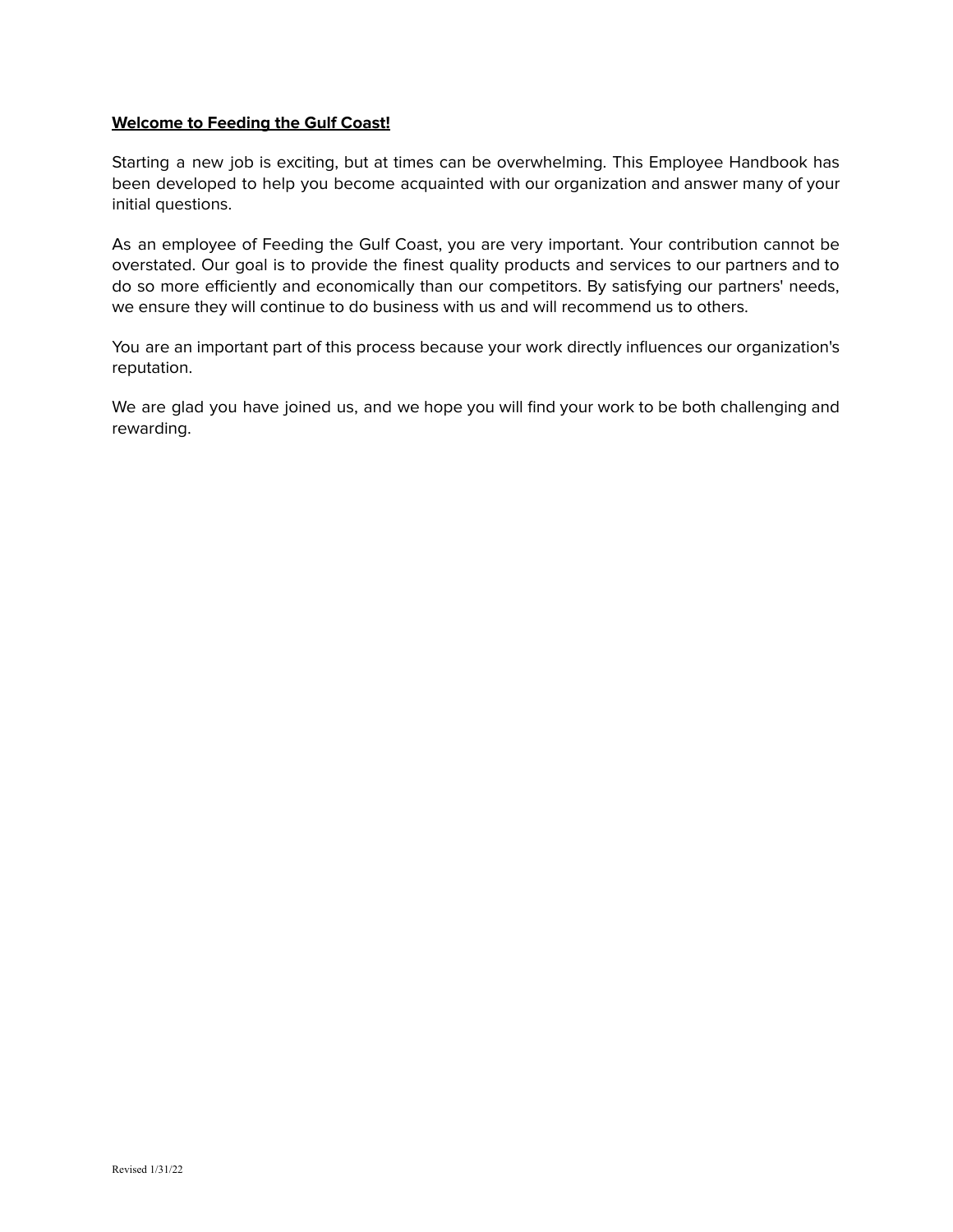#### **Organization History and Mission**

Feeding the Gulf Coast, Inc. was founded and incorporated in 1981. In 1988, the food bank became a member of Feeding America, the nation's hunger relief organization.

Feeding the Gulf Coast, working through member organizations and special programs, provides nutritious food to meet the challenge of feeding people who are hungry as a result of systemic poverty, personal crisis or disaster. Feeding the Gulf Coast also educates the public regarding domestic hunger, proper nutrition and related issues. The food bank operates multiple hunger-relief and nutrition programs, including Summer Meals, Afterschool Meal, Backpack, Disaster Relief, Mobile Pantry and Produce Drop Distributions, Nutrition Education, and Benefits Outreach. Feeding the Gulf Coast's goal is to not only distribute nutritious food but to give people the tools needed to make informed decisions that lead to an individual's improved health, creating stronger communities overall.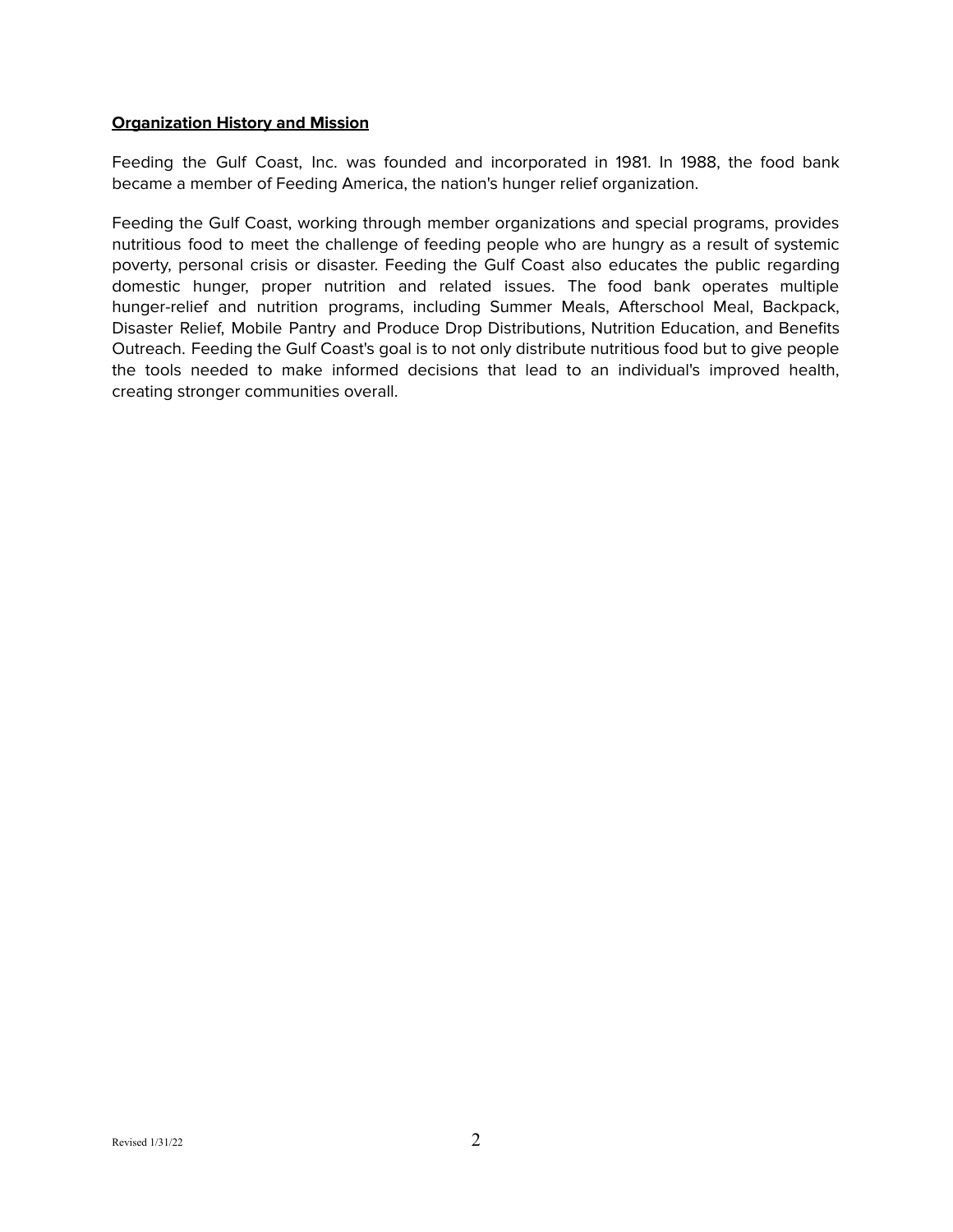# **Table of Contents**

|                                                             | Page |
|-------------------------------------------------------------|------|
| The Way We Work<br>Section 1:                               | 7    |
| A Word About This Handbook                                  | 7    |
| Building for the Future                                     | 8    |
| <b>Equal Employment Opportunity</b>                         | 8    |
| <b>Pregnancy Accommodation</b>                              | 9    |
| Americans with Disabilities Act                             | 9    |
| A Word About our Employee Relations Philosophy              | 10   |
| No Harassment                                               | 10   |
| <b>Categories of Employment</b>                             | 12   |
| Driver's License/Driving Record                             | 13   |
| <b>Bonding Requirement</b>                                  | 13   |
| Certification, Licensing and Other Requirements             | 13   |
| Immigration Reform and Control Act                          | 14   |
| New Employee Orientation                                    | 14   |
| Suggestions and Ideas                                       | 14   |
| Talk to Us                                                  | 14   |
| <b>Section 2: Your Pay and Progress</b>                     | 15   |
| Recording Your Time                                         | 15   |
| Payday                                                      | 15   |
| <b>Paycheck Deductions</b>                                  | 15   |
| Garnishment/Child Support                                   | 16   |
| <b>Direct Deposit</b>                                       | 16   |
| <b>Performance Reviews</b>                                  | 16   |
| Job Descriptions                                            | 17   |
| <b>Promotions and Transfers</b>                             | 17   |
| Pay Raises                                                  | 17   |
| Overtime                                                    | 17   |
| <b>Time Away From Work and Other Benefits</b><br>Section 3: | 18   |
| <b>Employee Benefits</b>                                    | 18   |
| Holidays                                                    | 18   |
| <b>Cultural Awareness Day</b>                               | 19   |
| Paid Time Off (PTO)                                         | 19   |
| PTO Buyback Policy                                          | 20   |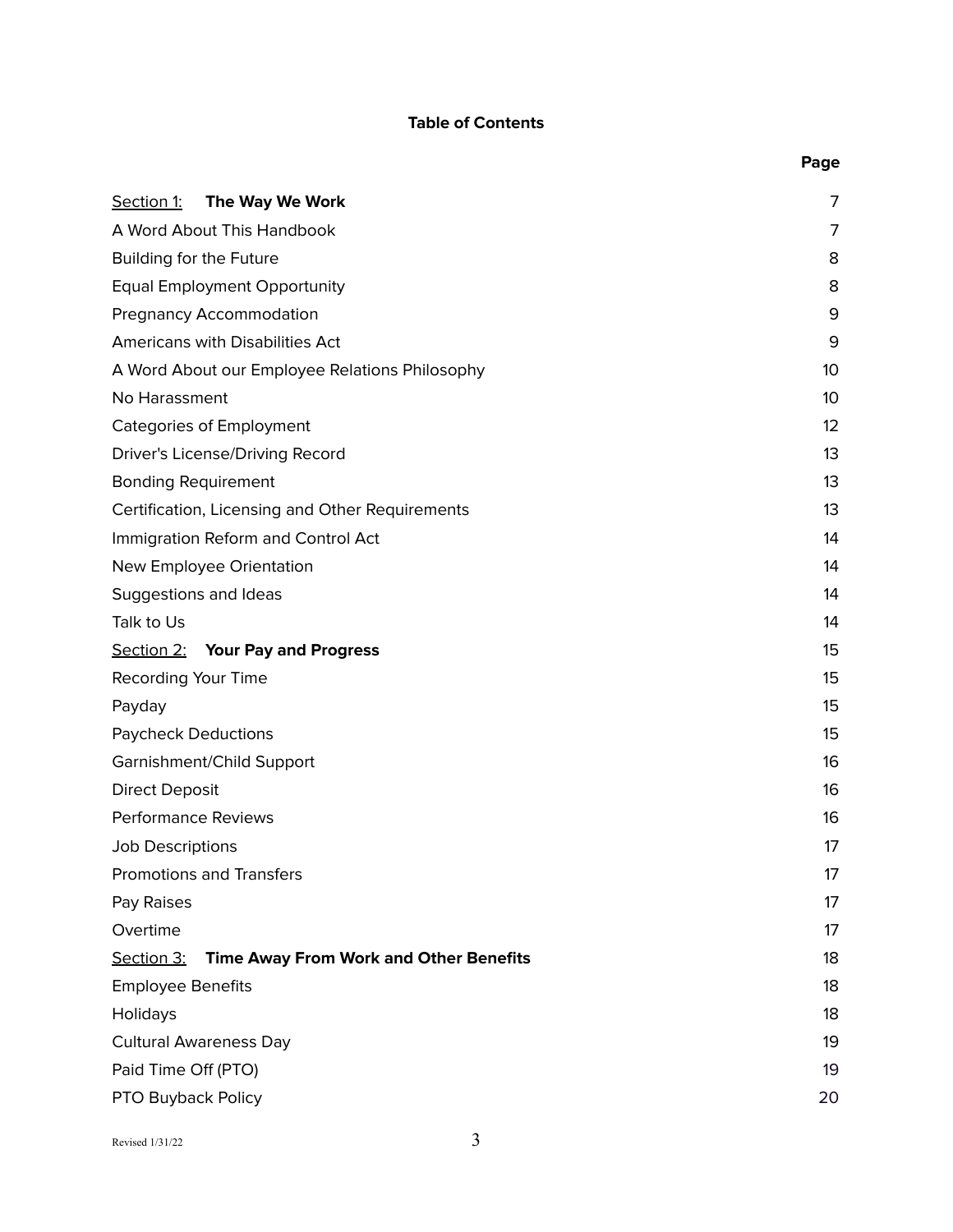| Jury Duty (Alabama & Mississippi Employees)                | 20 |
|------------------------------------------------------------|----|
| Jury Duty (Florida Employees)                              | 21 |
| Voting Leave (Alabama Employees)                           | 21 |
| Voting Leave (All Other Employees)                         | 21 |
| Election Official Leave (Alabama Employees)                | 22 |
| <b>Military Leave</b>                                      | 22 |
| Civil Air Patrol Leave (Alabama Employees)                 | 22 |
| Volunteer Emergency Worker Leave (Alabama Employees)       | 23 |
| <b>Witness Leave</b>                                       | 23 |
| <b>Bereavement Leave</b>                                   | 23 |
| Domestic and Sexual Violence Leave (Florida Employees)     | 24 |
| Victims of Crime Leave (Alabama and Mississippi Employees) | 24 |
| Cafeteria Plan                                             | 24 |
| <b>Medical Insurance</b>                                   | 25 |
| Dental Insurance                                           | 25 |
| Vision Care Plan                                           | 26 |
| <b>COBRA</b>                                               | 26 |
| Life Insurance                                             | 27 |
| Section 125 Plans                                          | 27 |
| <b>Federal Family and Medical Leave Act</b>                | 27 |
| Short-Term Disability Insurance                            | 35 |
| Additional Short-Term Disability Insurance                 | 35 |
| Long-Term Disability Insurance                             | 35 |
| <b>Social Security</b>                                     | 36 |
| Unemployment Insurance                                     | 36 |
| <b>Workers' Compensation</b>                               | 36 |
| 401(k) Qualified Retirement Plan                           | 36 |
| <b>Employee Bonuses</b>                                    | 36 |
| <b>Professional Development</b>                            | 37 |
| Employee Assistance Program                                | 37 |
| Uniforms                                                   | 37 |
| On the Job<br>Section 4:                                   | 37 |
| <b>Conduct at Partner's Location</b>                       | 37 |
| <b>Confidentiality of Partner Matters</b>                  | 38 |
| <b>Discussions with Partners</b>                           | 38 |
| <b>Care of Partner Records</b>                             | 38 |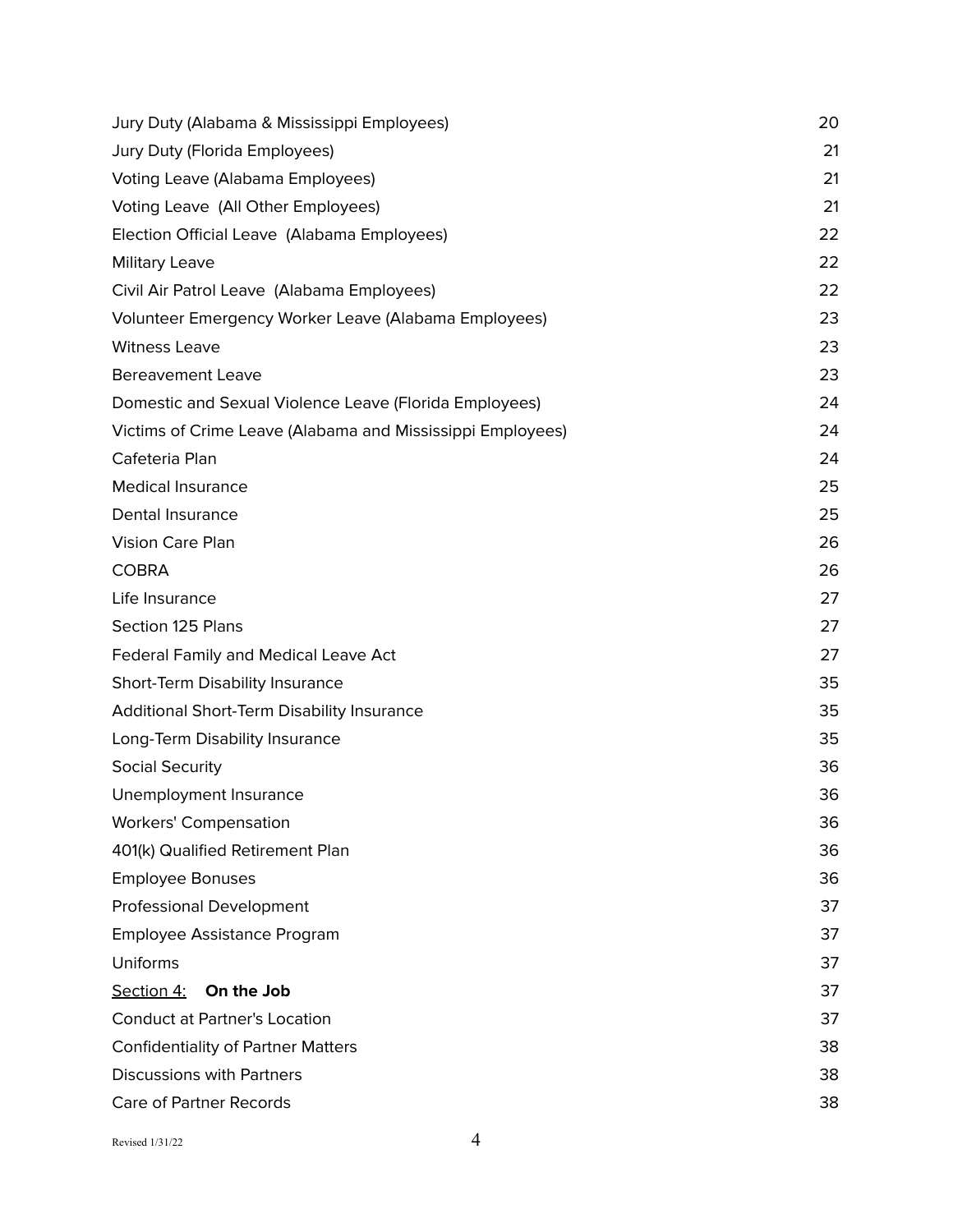| Deviations in Partner Records               | 39 |
|---------------------------------------------|----|
| Use of Partner Telephones                   | 39 |
| <b>Attendance and Punctuality</b>           | 39 |
| <b>Business Hours</b>                       | 40 |
| <b>Meal Time</b>                            | 40 |
| Lactation Breaks (Mississippi Employees)    | 40 |
| Lactation Breaks (All Other Employees)      | 40 |
| <b>Work Assignments</b>                     | 41 |
| Contact with the Organization               | 41 |
| On The Job Training                         | 41 |
| Clean Up                                    | 41 |
| <b>Standards of Conduct</b>                 | 41 |
| <b>Access to Personnel Files</b>            | 42 |
| <b>Computer Software Licensing</b>          | 42 |
| <b>Partner and Public Relations</b>         | 43 |
| Non-Solicitation                            | 43 |
| Distribution                                | 43 |
| Changes in Personal Data                    | 43 |
| HR Online (Self-Service Portal)             | 44 |
| Care of Equipment                           | 44 |
| <b>Organization Vehicles</b>                | 44 |
| <b>Employment of Relatives</b>              | 44 |
| <b>Travel/Expense Accounts</b>              | 45 |
| Personal Property                           | 45 |
| Severe Weather                              | 45 |
| <b>Natural Disasters</b>                    | 45 |
| Personal Telephone Calls                    | 46 |
| Acceptable Use of Electronic Communications | 46 |
| Social Media                                | 48 |
| Security of Electronic Devices              | 49 |
| <b>Dress Policy</b>                         | 50 |
| Dress Code                                  | 50 |
| Personal Hygiene                            | 50 |
| Recycling and Waste Prevention              | 50 |
| <b>Reference Checks</b>                     | 50 |
| Protecting Organization Information         | 51 |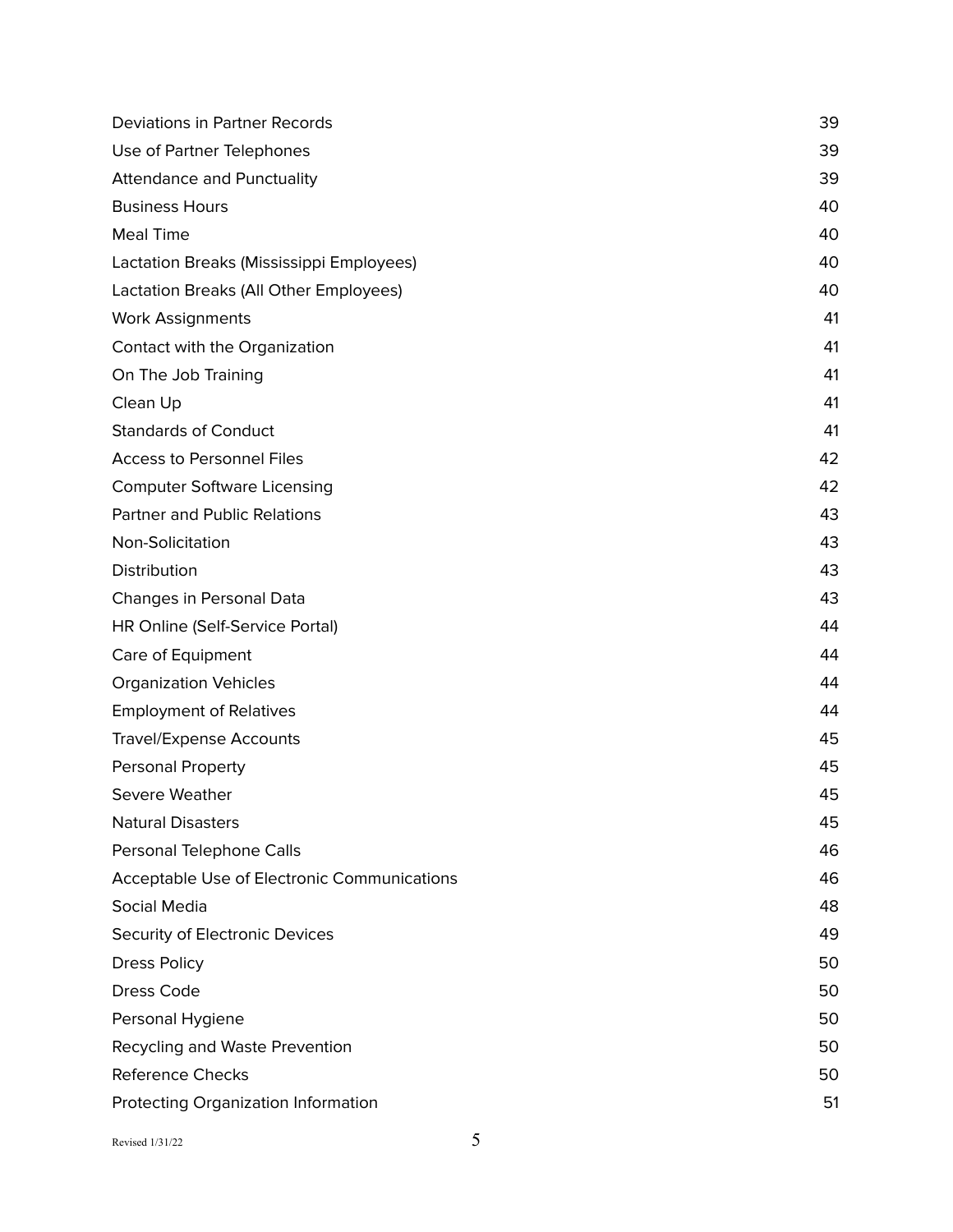| <b>Document Retention</b>             | 51 |
|---------------------------------------|----|
| Conflict of Interest/Code of Ethics   | 51 |
| Outside Employment                    | 52 |
| Parking                               | 52 |
| <b>Bulletin Board</b>                 | 52 |
| <b>Break Room</b>                     | 52 |
| <b>Cellular Telephones</b>            | 52 |
| Contact with the Media                | 53 |
| <b>Office Supplies</b>                | 53 |
| If You Must Leave Us                  | 53 |
| Section 5: Safety in the Workplace    | 54 |
| Each Employee's Responsibility        | 54 |
| Bloodborne Pathogens Exposure Control | 55 |
| <b>Fire Drills</b>                    | 55 |
| <b>Workplace Violence</b>             | 55 |
| <b>Workplace Searches</b>             | 56 |
| <b>Hazard Communication</b>           | 56 |
| Good Housekeeping                     | 56 |
| Smoking in the Workplace              | 56 |
| No Weapons in the Workplace           | 57 |
| In An Emergency                       | 57 |
| <b>Substance Abuse</b>                | 57 |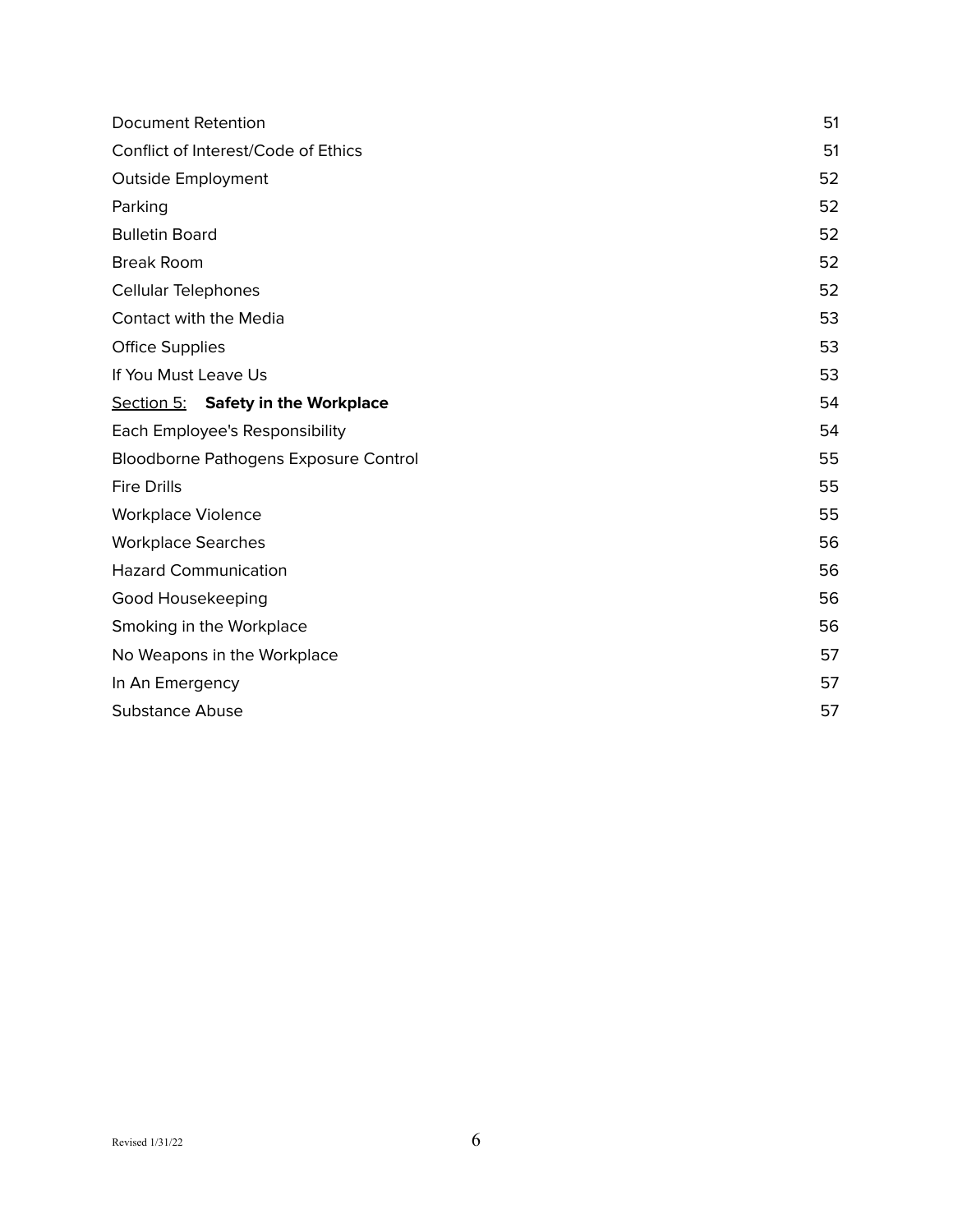## <span id="page-6-0"></span>Section 1: **The Way We Work**

#### <span id="page-6-1"></span>**A Word About This Handbook**

This Employee Handbook contains information about the employment policies and practices of the organization. We expect each employee to read this Employee Handbook carefully, as it is a valuable reference for understanding your job and the organization. The policies outlined in this Employee Handbook should be regarded as management guidelines only, which in a developing business will require changes from time to time. The organization retains the right to make decisions involving employment as needed in order to conduct its work in a manner that is beneficial to the employees and the organization. This Employee Handbook supersedes and replaces any and all prior Employee Handbooks and any inconsistent verbal or written policy statements.

The organization complies with federal and state law and this handbook generally reflects those laws. The organization also complies with any applicable local laws, even though there may not be an express written policy contained in the handbook.

Except for the policy of at-will employment, the organization reserves the right to revise, delete and add to the provisions of this Employee Handbook at any time without further notice. All such revisions, deletions or additions to the Employee Handbook must be in writing and must be signed by the President & CEO of the organization. No oral statements or representations can change the provisions of this Employee Handbook.

The provisions of this Employee Handbook are not intended to create contractual obligations with respect to any matters it covers. Nor is this Employee Handbook intended to create a contract guaranteeing that you will be employed for any specific time period. Any agreement to employment for a specified period of time will be put into writing and signed by the President & CEO of the organization.

Nothing in this Employee Handbook is intended to unlawfully restrict an employee's right to engage in any of the rights guaranteed them by Section 7 of the National Labor Relations Act, including but not limited to, the right to engage in concerted protected activity for the purposes of their mutual aid and/or protection. Nothing in this Employee Handbook will be interpreted, applied or enforced to interfere with, restrain or coerce employees in the exercise of Section 7 rights.

**OUR ORGANIZATION IS AN AT-WILL EMPLOYER. THIS MEANS THAT REGARDLESS OF ANY PROVISION IN THIS EMPLOYEE HANDBOOK, EITHER YOU OR THE ORGANIZATION MAY TERMINATE THE EMPLOYMENT RELATIONSHIP AT ANY TIME, FOR ANY REASON, WITH OR WITHOUT CAUSE OR NOTICE. NOTHING IN THIS EMPLOYEE HANDBOOK OR IN ANY DOCUMENT OR STATEMENT, WRITTEN OR ORAL, SHALL LIMIT THE RIGHT TO TERMINATE EMPLOYMENT AT-WILL. NO OFFICER, EMPLOYEE OR REPRESENTATIVE OF THE ORGANIZATION IS AUTHORIZED TO ENTER INTO AN AGREEMENT—EXPRESS OR IMPLIED—WITH ANY EMPLOYEE FOR EMPLOYMENT FOR A SPECIFIED PERIOD OF TIME UNLESS SUCH AN AGREEMENT IS IN A WRITTEN CONTRACT SIGNED BY THE PRESIDENT & CEO OF THE ORGANIZATION.**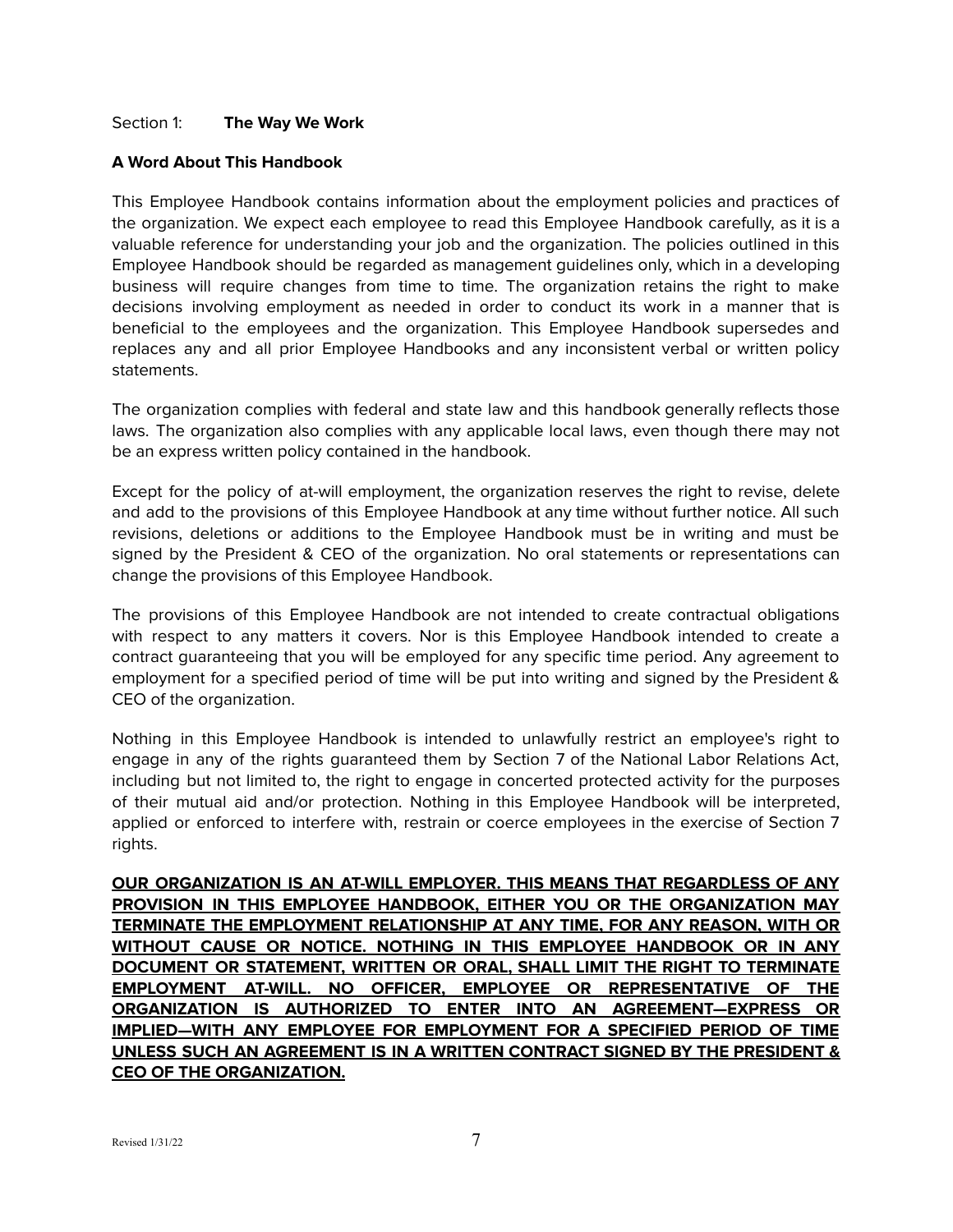This Employee Handbook refers to current benefit plans maintained by the organization. Refer to the actual plan documents and summary plan descriptions if you have specific questions regarding the benefit plan. Those documents are controlling.

Likewise, if a written contract is inconsistent with the Employee Handbook, the written contract is controlling.

## <span id="page-7-0"></span>**Building for the Future**

As with any business, revenues are an absolute necessity for maintaining jobs and building for the future. Rather than look at generating sales and revenue as an "undesirable task", we look at it as a "must" situation. How do we continue to generate revenues to ensure a secure future and continued opportunities for all employees? With teamwork. Together we must meet the challenges we face on a daily basis.

In general, we have mentioned benefits, responsibilities and operations. We have saved the most crucial component of this business for last—You.

At all times, you represent the organization, and it is up to each one of you to take this responsibility seriously. Our organization exists with your joint efforts. Don't underestimate your contribution to it. A great many people outside the organization who invest their time, money and faith in us are part of that equation. They are our partners. They will determine how fast we grow, how many people we will employ, how many services we provide. In order to retain these partners, we want to ensure that our good service continues by always giving our partners the best possible value and quality. Working together and working well provides us with a bright future and with the most important commodity, a good reputation.

## <span id="page-7-1"></span>**Equal Employment Opportunity**

Our organization is committed to equal employment opportunity. We will not discriminate against employees or applicants for employment on any legally-recognized basis ["protected class"] including, but not limited to: race; color; religion; genetic information; national origin; sex; pregnancy, childbirth, or related medical conditions; age; disability; citizenship status; uniform service member status; or any other protected class under federal, state, or local law.

In Florida, the following also are a protected class: race; color; religion; sex; pregnancy; national origin; age; handicap; genetic test results; Florida National Guard membership; AIDS and/or related diseases (unless the absence of the AIDS virus is a bona fide occupational qualification); sickle-cell trait [as to refusal to hire or discharge]; and marital status.

In Mississippi, the following also are a protected class: use of tobacco products during non-working hours.

You may discuss equal employment opportunity related questions with the President & CEO or any other designated member of management.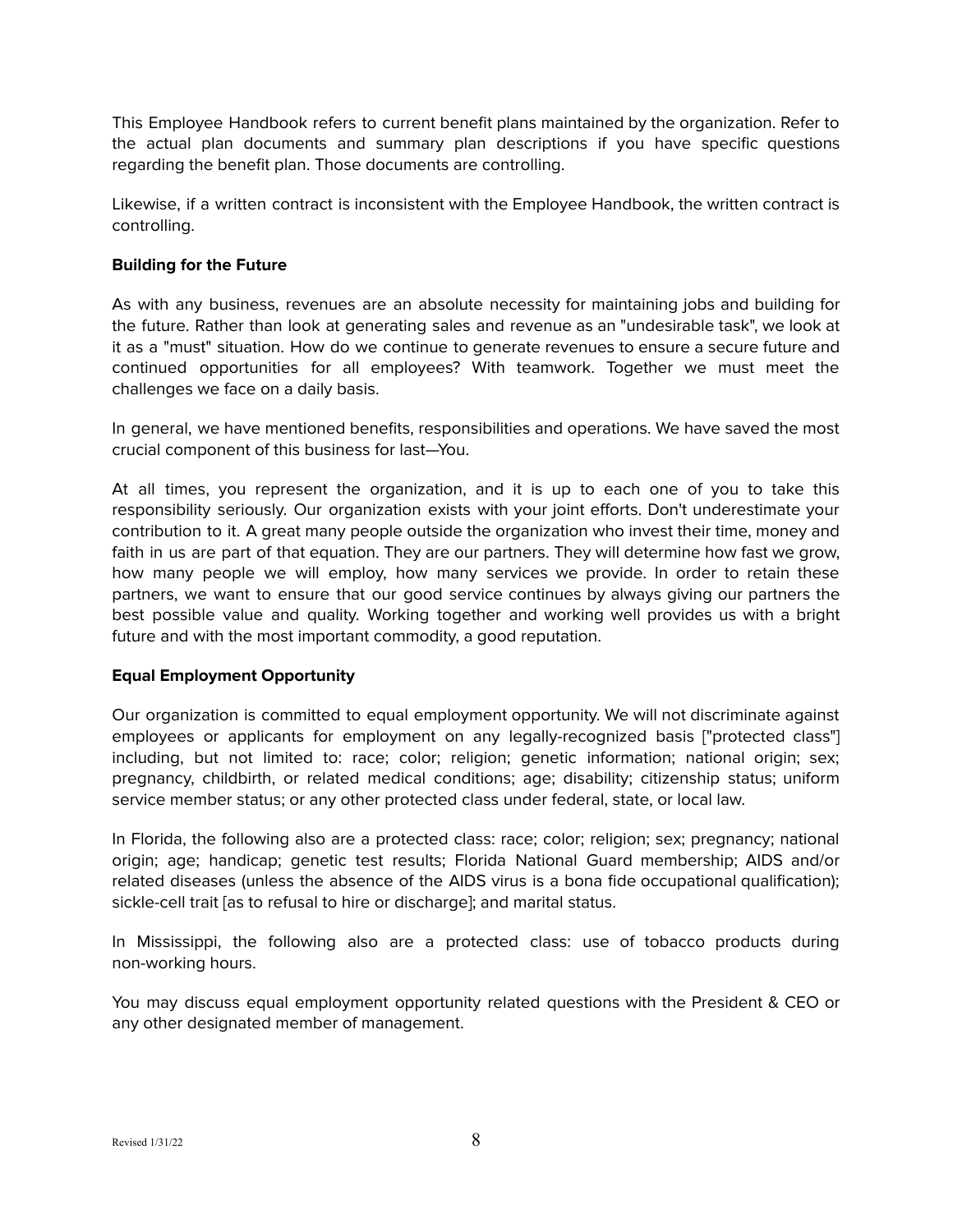## <span id="page-8-0"></span>**Pregnancy Accommodation**

The organization will provide reasonable accommodations to female employees related to pregnancy, childbirth, or related medical conditions, to the extent the accommodation can be made without imposing an undue hardship on the business.

When an employee requests a reasonable accommodation, the organization will explore with the employee the possible means of providing the reasonable accommodation, which may include, but are not limited to:

- allowing more frequent breaks or periodic rest;
- assisting with manual labor;
- modifying job duties;
- modifying work hours/schedules;
- temporary transfer to a less strenuous or less hazardous position; or
- providing a leave of absence.

The organization may require the employee to provide a certification in connection with a request for reasonable accommodation that includes the following:

- the date the reasonable accommodation became medically advisable;
- the probable duration of the reasonable accommodation; and
- an explanatory statement as to the medical advisability of the reasonable accommodation.

If leave is provided as a reasonable accommodation, such leave may run concurrently with the federal Family and Medical Leave Act and/or any other leave where permitted by state and federal law.

For more information, or if you require an accommodation, please contact the Human Resources Manager.

## <span id="page-8-1"></span>**Americans with Disabilities Act**

Our organization is committed to providing equal employment opportunities to qualified individuals with disabilities. This may include providing reasonable accommodation where appropriate in order for an otherwise qualified individual to perform the essential functions of the job. It is your responsibility to notify the Human Resources Manager of the need for accommodation. Upon doing so, the Human Resources Manager may ask you for your input or the type of accommodation you believe may be necessary or the functional limitations caused by your disability. Also, when appropriate, we may need your permission to obtain additional information from your physician or other medical or rehabilitation professionals. The organization will not seek genetic information in connection with requests for accommodation. All medical information received by the organization in connection with a request for accommodation will be treated as confidential.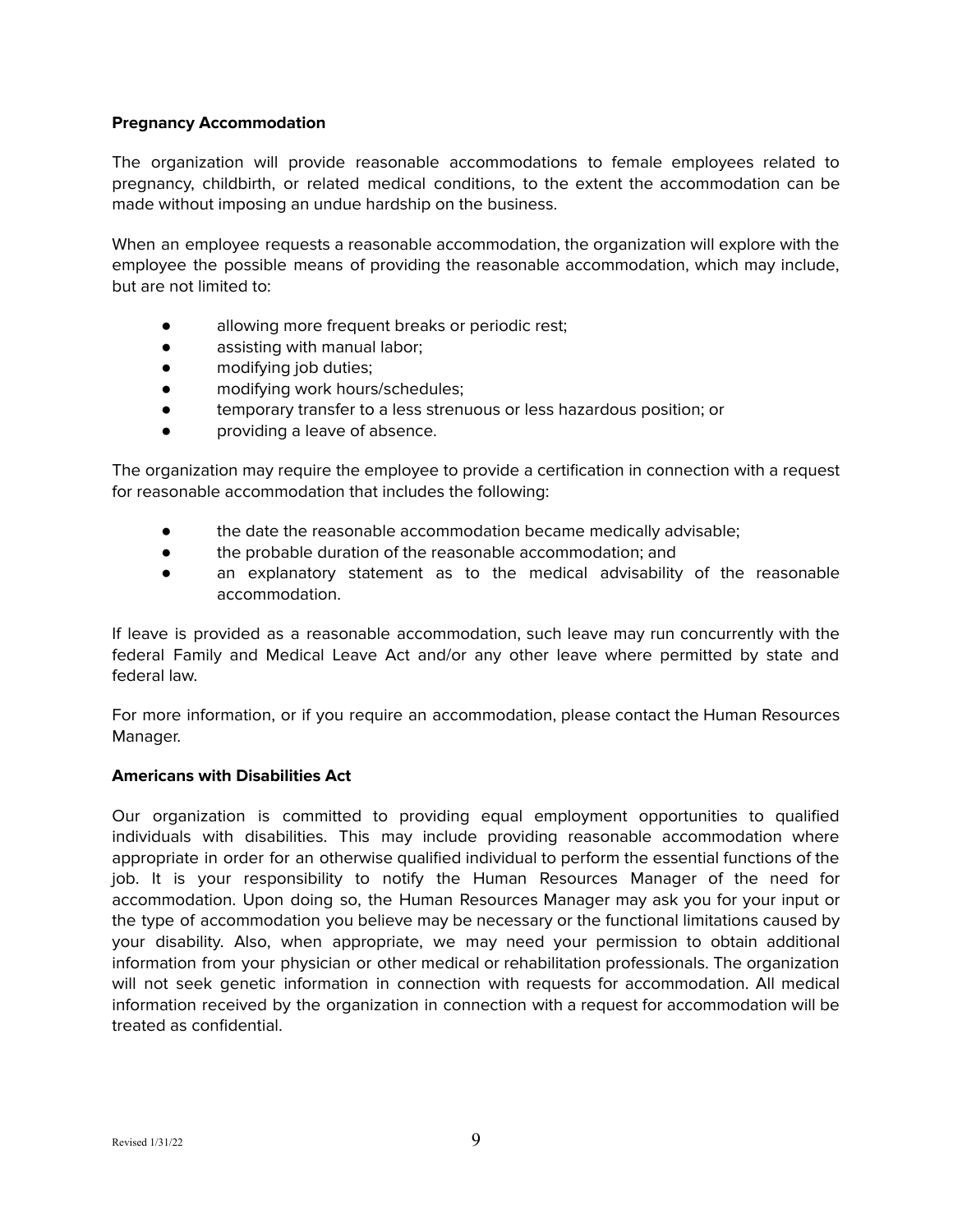## <span id="page-9-0"></span>**A Word About our Employee Relations Philosophy**

We are committed to providing the best possible climate for maximum development and goal achievement for all employees. Our practice is to treat each employee as an individual. We seek to develop a spirit of teamwork; individuals working together to attain a common goal.

In order to maintain an atmosphere where these goals can be accomplished, we provide a comfortable and progressive workplace. Most importantly, we have a workplace where communication is open and problems can be discussed and resolved in a mutually respectful atmosphere. We take into account individual circumstances and the individual employee.

We firmly believe that with direct communication, we can continue to resolve any difficulties that may arise and develop a mutually beneficial relationship.

#### <span id="page-9-1"></span>**No Harassment**

We prohibit harassment of one employee by another employee, supervisor or third party for any reason based upon an individual's race; color; religion; genetic information; national origin; sex (including same sex); pregnancy, childbirth, or related medical conditions; age; disability; or any other category protected under federal, state, or local law ("protected class").

In Florida, the following also are a protected class: race; color; religion; sex; pregnancy; national origin; age; handicap; genetic test results; Florida National Guard membership; AIDS and/or related diseases (unless the absence of the AIDS virus is a bona fide occupational qualification); sickle-cell trait [as to refusal to hire or discharge]; and marital status.

In Mississippi, the following also are a protected class: use of tobacco products during non-working hours.

## **Violation of this policy will result in disciplinary action, up to and including immediate discharge.**

If you have any questions about what constitutes harassing behavior or what conduct is prohibited by this policy, please discuss the questions with a member of management or one of the contacts listed in this policy. At a minimum, the term "harassment" as used in this policy includes any of the following activities pertaining to an individual's protected class:

- Offensive and unwelcome remarks, comments, jokes, slurs, threats, or verbal conduct.
- Offensive and unwelcome pictures, drawings, photographs, figurines, writings, or other graphic images, conduct, or communications, including text messages, instant messages, websites, voicemails, social media postings, e-mails, faxes, and copies.
- Offensive and unwelcome sexual remarks, sexual advances, or requests for sexual favors regardless of the gender of the individuals involved; and
- Offensive and unwelcome physical conduct, including touching and gestures, regardless of the gender of the individuals involved.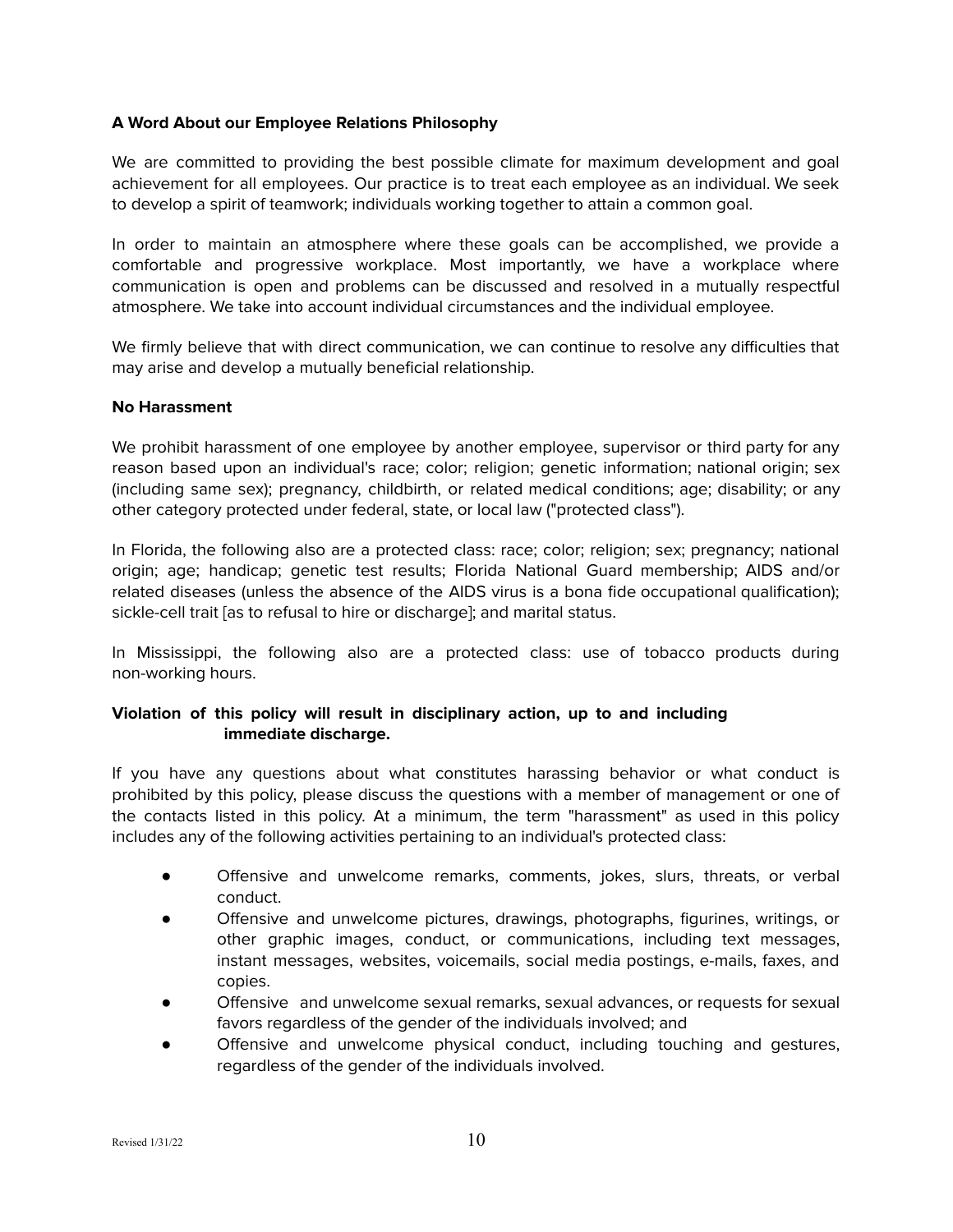We also absolutely prohibit retaliation, which includes: threatening an individual or taking any adverse action against an individual for (1) reporting a possible violation of this policy, or (2) participating in an investigation conducted under this policy.

All members of management are covered by this policy and are prohibited from engaging in any form of harassing, discriminatory, or retaliatory conduct. No member of management has the authority to suggest to any applicant or employee that employment or advancement will be affected by the individual entering into (or refusing to enter into) a personal relationship with any member of management, or for tolerating (or refusing to tolerate) conduct or communication that might violate this policy. Such conduct is a direct violation of this policy.

Even non-employees are covered by this policy. We prohibit harassment, discrimination, or retaliation of our employees in connection with their work by non- employees. Immediately report any harassing or discriminating behavior by non-employees, including vendors, partners, employees of contractors or subcontractors. Any employee who experiences or observes harassment, discrimination, or retaliation should report it using the steps listed below.

# **If you have any concern that our No Harassment policy may have been violated by anyone, you must immediately report the matter. Due to the very serious nature of harassment, discrimination and retaliation, you must report your concerns to (one of) the individual(s) listed below:**

- 1. Human Resources Manager at (251) 653-1617, ext 146.
- 2. President & CEO at (251) 653-1617, ext. 106 or 5248 Mobile South St., Theodore, AL 36582.

If an employee makes a report to any person listed above and that person either does not respond or does not respond in a manner the employee deems satisfactory or consistent with this policy, the employee is required to report the situation to one of the other persons on the list above to receive complaints.

# **You should report any actions that you believe may violate our policy no matter how slight the actions may seem.**

We will investigate the report and then take prompt, appropriate remedial action. The organization will protect the confidentiality of employees reporting suspected violations to the extent possible consistent with our investigation.

# **You will not be penalized or retaliated against for reporting improper conduct, harassment, discrimination, retaliation, or other actions that you believe may violate this policy.**

We are serious about enforcing our policy against harassment. Persons who violate this or any other organization policy are subject to discipline, up to and including discharge. We cannot resolve a potential policy violation unless we know about it. You are responsible for reporting possible policy violations to us so that we can take appropriate actions to address your concerns.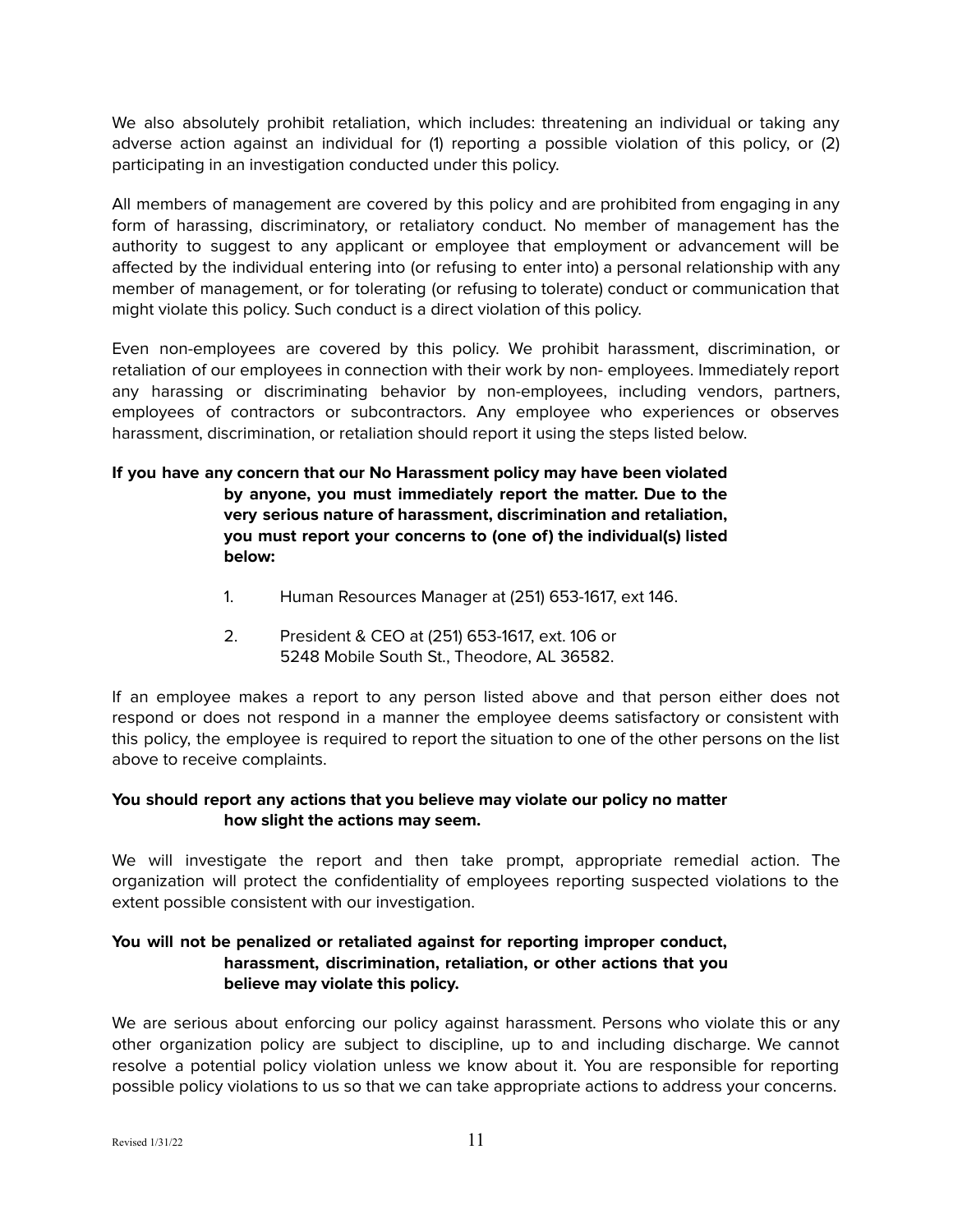#### <span id="page-11-0"></span>**Non-Fraternization**

The Company desires to avoid misunderstandings, actual or potential conflicts of interest, complaints of favoritism, possible claims of sexual harassment, and the employee morale and dissension problems that can potentially result from relationships involving Managerial and Supervisory employees in the Company with other employees in the Company.

Accordingly, Managers and Supervisors are prohibited from fraternizing or becoming romantically involved with one another or with any other employee of the Company. Additionally, all employees, both Managerial and Non-Managerial, are discouraged from fraternizing or becoming romantically involved with other employees, when, in the sole opinion of the Company, their personal relationships may create a conflict of interest, cause disruption, create a negative or unprofessional work environment, or present concerns regarding supervision, safety, security, or morale. Spousal relationships existing as of the date of this policy are not prohibited under the policy.

Any Manager, Supervisor, or employee in a leadership position who becomes involved with another employee must immediately and fully disclose in writing the relevant circumstances to the Human Resources Manager. Feeding the Gulf Coast may take whatever action it deems appropriate according to the circumstances, up to and including transfer or discharge. Failure to disclose material facts may lead to disciplinary action, up to and including termination.

Furthermore, non-supervisory or leadership employees who begin fraternizing or become romantically involved with another employee must report the relationship to the Human Resources Manager where the relationship may pose an actual or perceived conflict of interest between the employees or with other employees.

It is not our intention to dictate choices made in your personal life with this Policy. However, this policy is necessary to avoid conflicts of interest or other workplace misunderstandings so that employees may enjoy a pleasant working environment.

All employees should also remember that we maintain a strict policy against unlawful harassment of any kind, including sexual harassment. We will vigorously enforce this policy consistent with all applicable federal, state, and local laws.

## **Categories of Employment**

INTRODUCTORY PERIOD: Full-time and part-time employees are on an introductory period during their first 90 days of employment.

During this time, you will be able to determine if your new job is suitable for you and your supervisor will have an opportunity to evaluate your work performance. However, the completion of the introductory period does not guarantee employment for any period of time since you are an at-will employee both during and after your introductory period.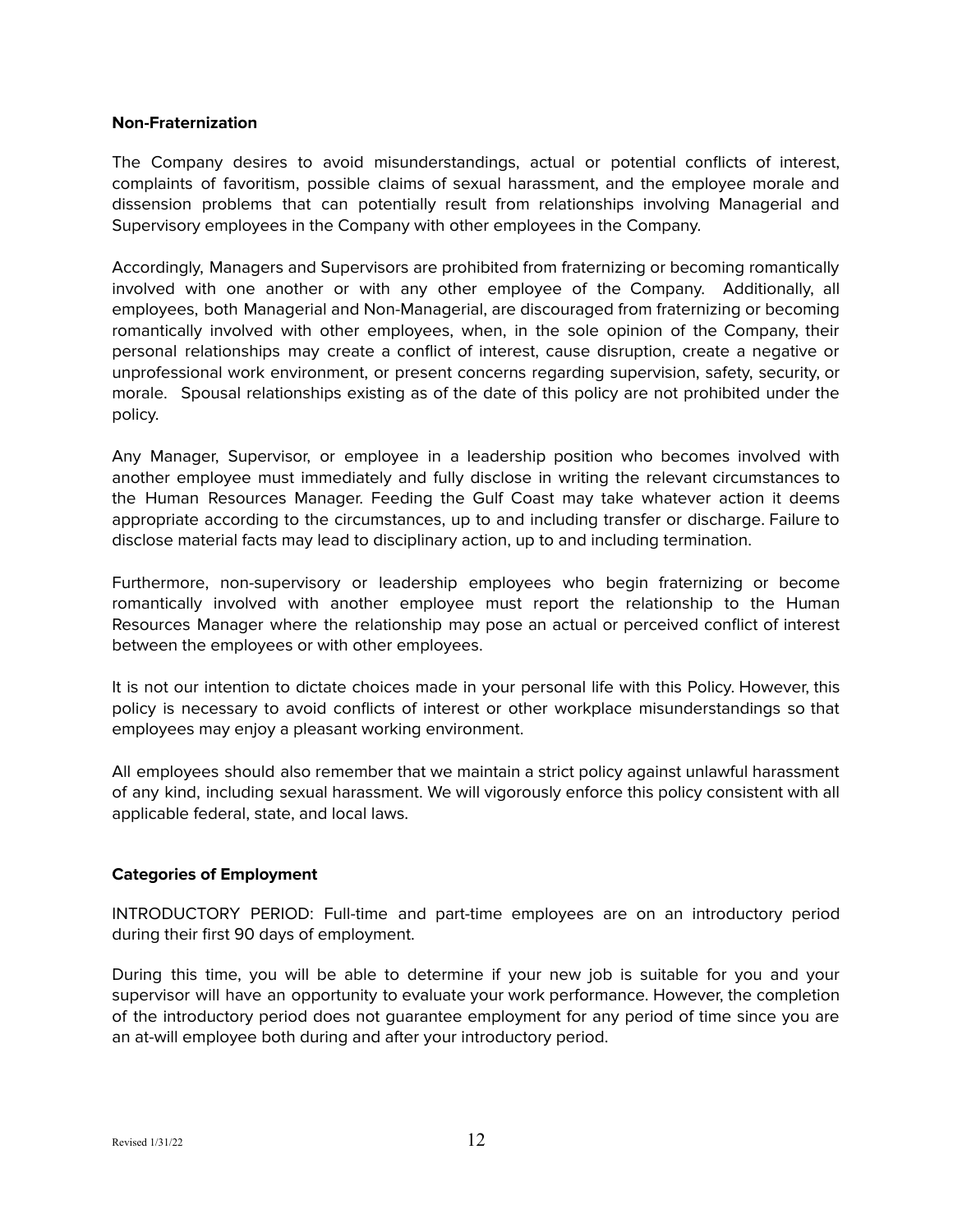For purposes of this handbook, FULL-TIME EMPLOYEES regularly work at least a 30-hour workweek. For other purposes, such as eligibility for health care benefits, the definition of FULL-TIME EMPLOYEES may be different.

PART-TIME EMPLOYEES work less than 30 hours each week.

SEASONAL EMPLOYEES perform a job for a specified time, normally less than one year.

PER DIEM EMPLOYEES do not work regularly scheduled hours, but are called in to work on an as-needed basis.

In addition to the preceding categories, employees are also categorized as "exempt" or "non-exempt."

NON-EXEMPT EMPLOYEES are entitled to overtime pay as required by applicable federal and state law.

EXEMPT EMPLOYEES are not entitled to overtime pay and may also be exempt from minimum wage requirements pursuant to applicable federal and state laws.

Upon hire, your supervisor will notify you of your employment classification.

#### <span id="page-12-0"></span>**Driver's License/Driving Record**

Employees in positions where the operation of a motor vehicle is an essential duty of the position must present and maintain a valid driver's license and acceptable driving record to our insurer. Changes in your driving record must be reported to the Human Resources Manager immediately. Violations of this policy may result in immediate termination of your employment.

#### <span id="page-12-1"></span>**Bonding Requirement**

Certain positions in the organization require employees to be bonded. It is the responsibility of the employee to ensure (s)he is bondable and to maintain bondable status. The organization will pay the full cost of bonding. Violations of this policy may result in immediate termination of your employment.

#### <span id="page-12-2"></span>**Certification, Licensing and Other Requirements**

You will be informed by your supervisor if there are any licensing, certification or testing requirements for your job. Failure to qualify or to maintain a certification or license may be sufficient cause for discharge.

## <span id="page-12-3"></span>**Immigration Reform and Control Act**

In compliance with the federal Immigration Reform and Control Act of 1986 (IRCA), as amended, and any state law requirements, if applicable, our organization is committed to employing only individuals who are authorized to work in the United States.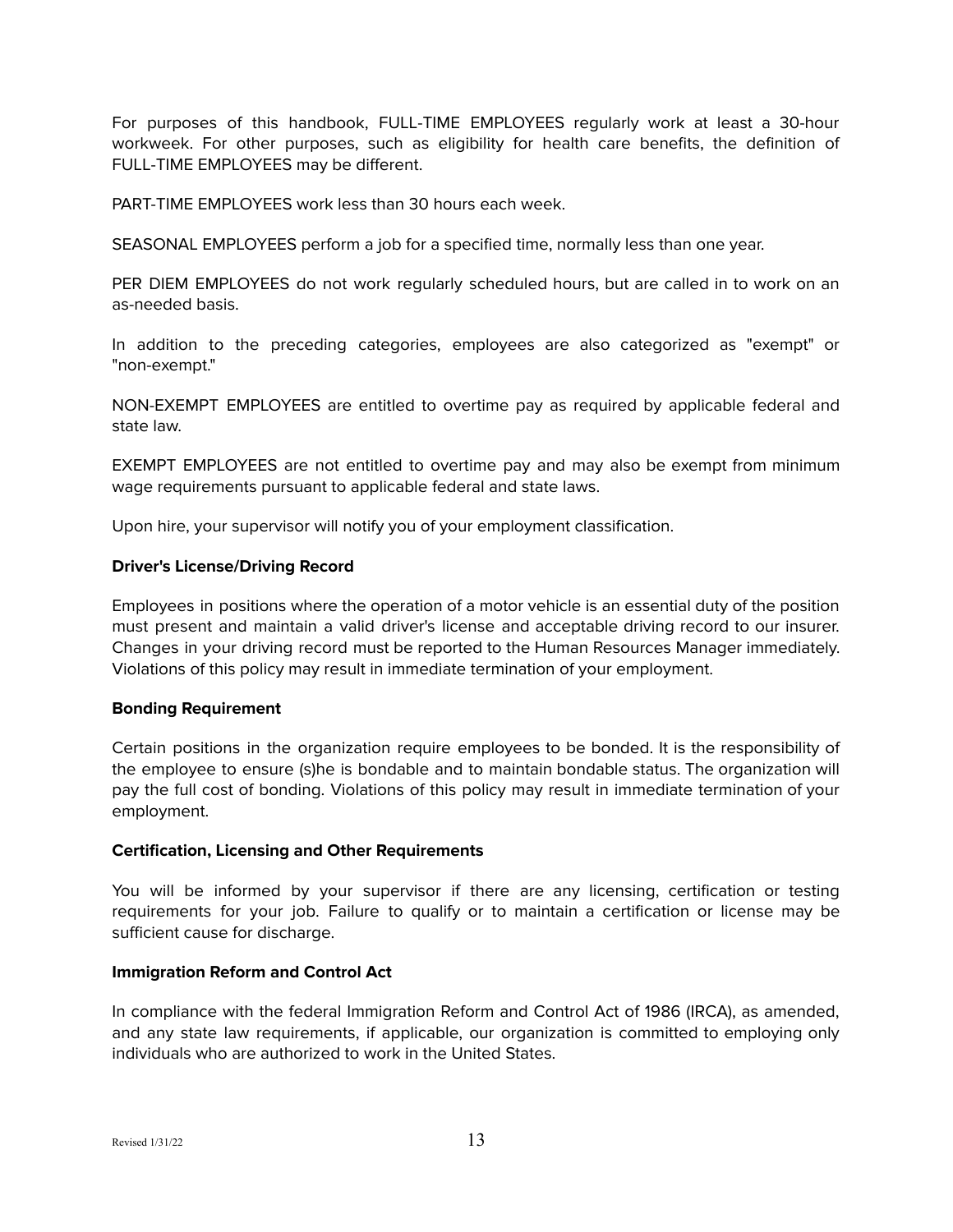Each new employee, as a condition of employment, must complete the Employment Eligibility Verification Form 1-9 and present documentation establishing identity and employment eligibility.

If an employee is authorized to work in this country for a limited time period, the individual will be required to submit proof of renewed employment eligibility prior to expiration of that period to remain employed by the organization.

#### <span id="page-13-0"></span>**New Employee Orientation**

Upon joining our organization, you were given this copy of our Employee Handbook. After reading this Employee Handbook please sign the receipt page and return it to the Human Resources Manager. You will be asked to complete personnel, payroll and if applicable, benefit forms.

If you lose your copy of the Employee Handbook, or if it becomes damaged in any way, please notify the Human Resources Manager as soon as possible to obtain a replacement copy.

The operations of your department are the responsibility of your supervisor. (S)he is a good source of information about the organization and your job.

#### <span id="page-13-1"></span>**Suggestions and Ideas**

We are always interested in your constructive ideas and suggestions for improving our operations. Your suggestions should be submitted in writing or emailed to the Human Resources Manager or the President & CEO.

After we investigate your suggestion, you will be notified whether it is feasible to be put into practice.

## <span id="page-13-2"></span>**Talk to Us**

We encourage you to bring your questions, suggestions and complaints to our attention. We will carefully consider each of these in our continuing effort to improve operations.

If you feel you have a problem, present the situation to your supervisor so that the problem can be settled by examination and discussion of the facts. We hope that your supervisor will be able to satisfactorily resolve most matters.

If you still have questions after meeting with your supervisor or if you would like further clarification on the matter, request a meeting with the Human Resources Manager. (S)he will review the issues and meet with you to discuss possible solutions.

Finally, if you still believe that your problem has not been fairly or fully addressed, request a meeting with the President and CEO.

Your suggestions and comments on any subject are important, and we encourage you to take every opportunity to discuss them with us. Your job will not be adversely affected in any way because you choose to use this procedure.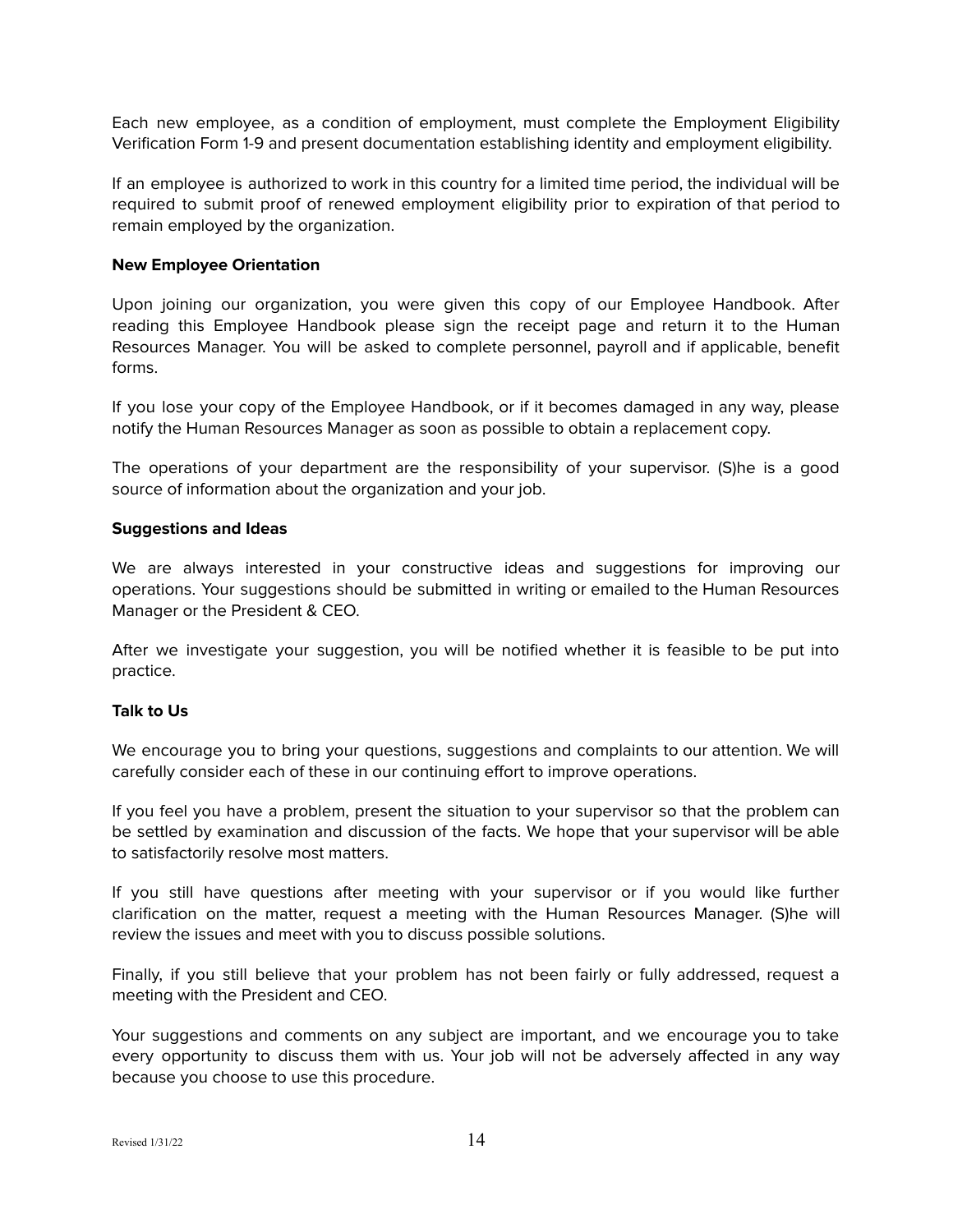## <span id="page-14-0"></span>Section 2: **Your Pay and Progress**

## <span id="page-14-1"></span>**Recording Your Time**

Non-exempt employees must record their hours on the computer.

Accurately recording all of your time is required in order to be sure that you are paid for all hours worked. You are expected to follow the established procedures in keeping an accurate record of your hours worked. Time must be recorded as follows:

- Immediately before starting your shift.
- Immediately after finishing work, before your meal period.
- Immediately before resuming work, after your meal period.
- Immediately after finishing work.
- Immediately before and after any other time away from work.

Exempt employees may be required to accurately record their time worked in accordance with federal and state wage and hour law.

All employees subject to this policy are required to accurately record all time worked. No non-exempt employee is authorized to perform "off the clock" work, and no manager or supervisor is authorized to require a non-exempt employee to perform "off the clock" work.

The workweek starts on Sunday and ends on Saturday.

## <span id="page-14-2"></span>**Payday**

You will be paid biweekly on Thursday for the period that ends on the previous Saturday.

When our payday is a holiday, you normally will be paid on the last working day before the holiday.

Please review your paycheck for errors. If you find a mistake, report it to the Accounting Manager immediately. The Accounting Manager will assist you in taking the steps necessary to correct the error.

## <span id="page-14-3"></span>**Paycheck Deductions**

The organization is required by law to make certain deductions from your paycheck each pay period. Such deductions typically include federal and state taxes and Social Security (FICA) taxes. Depending on the state in which you are employed and the benefits you choose, there may be additional deductions. All deductions and the amount of the deductions are listed on your pay stub. These deductions are totaled each year for you on your Form W-2, Wage and Tax Statement.

It is the policy of the organization that exempt employees' pay will not be "docked," or subject to deductions, in violation of salary pay rules issued by the United States Department of Labor and any corresponding rules issued by the state government, as applicable. However, the organization may make deductions from employees' salaries in a way that is permitted under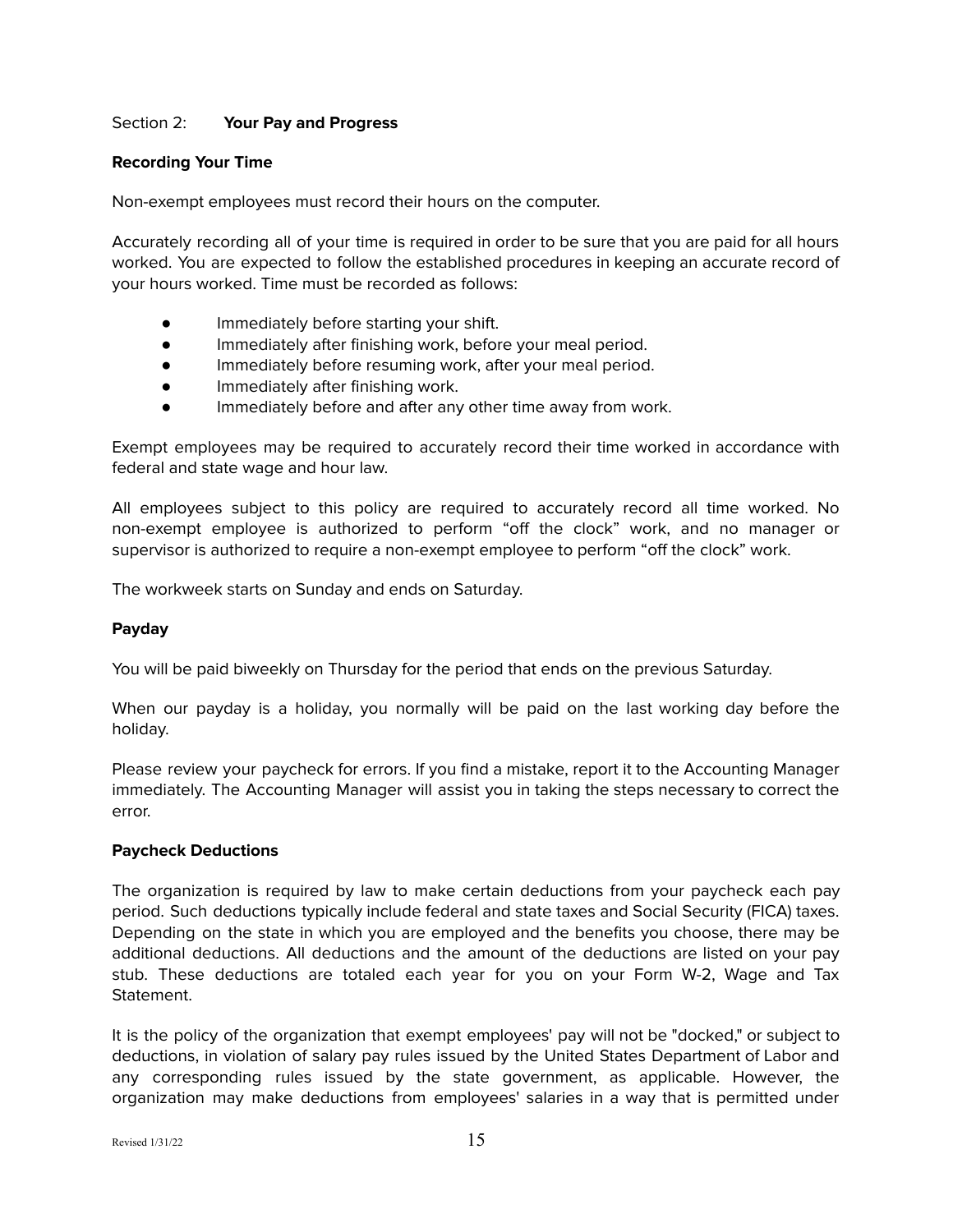federal and state wage and hour rules. Employees will be reimbursed in full for any isolated, inadvertent, or improper deductions, as defined by law.

Thus, exempt employees may be subject to the following salary deductions, except where prohibited by state law, but only for the following reasons:

- Absences of one or more full days for personal reasons, other than sickness or disability; or PTO
- Absences of one or more full days due to sickness or disability, if there is a plan, policy, or practice providing replacement compensation for such absences; or
- Absences of one or more full days before eligibility under such a plan, policy, or practice or after replacement compensation for such absences has been exhausted; or
- Suspensions of one or more full days for violations of safety rules of major significance; or
- Suspensions of one or more full days for violations of written workplace conduct rules, such as rules against sexual harassment and workplace violence; or
- Payment of actual time worked in the first and last weeks of employment, resulting in a proportional rate of an employee's full salary; or
- Any unpaid leave taken under the Family and Medical Leave Act.

## <span id="page-15-0"></span>**Garnishment/Child Support**

When an employee's wages are garnished by a court order, our organization is legally bound to withhold the amount indicated in the garnishment order from the employee's paycheck. Our organization will, however, honor applicable federal and state guidelines that protect a certain amount of an employee's income from being subject to garnishment.

## <span id="page-15-1"></span>**Direct Deposit**

You have the option of receiving your pay in a payroll check or having your pay deposited into your bank account through our direct deposit program.

## <span id="page-15-2"></span>**Performance Reviews**

Your performance is important to our organization. Twice each year, generally in March and in September, your supervisor will review your job progress within our organization and help you set new job performance plans.

New employees will generally be reviewed at the end of their introductory period.

Our performance review program provides the basis for better understanding between you and your supervisor, with respect to your job performance, potential and development within the organization.

## <span id="page-15-3"></span>**Job Descriptions**

The organization maintains a job description for each position in the organization. The job description outlines the essential duties and responsibilities of the position. When the duties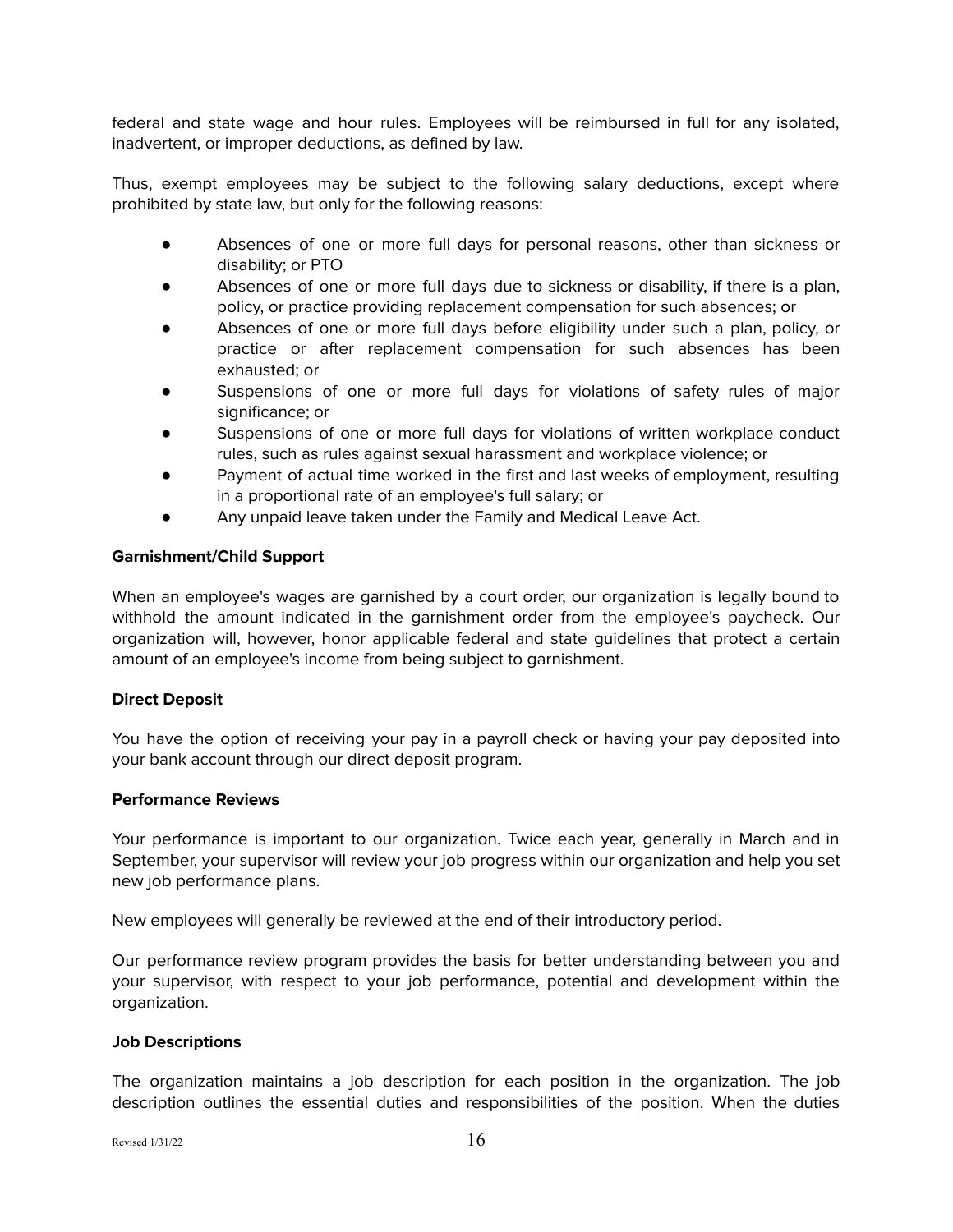and/or responsibilities of a position change, the job description is revised to reflect those changes. If you have any questions or wish to obtain a copy of your position's job description, please see HR Online.

#### <span id="page-16-0"></span>**Promotions and Transfers**

We believe that career advancement is rewarding for both the employee and the organization. We will promote qualified employees to new or vacated positions whenever possible. In addition, you can discuss transfer opportunities with your supervisor.

Job openings may be posted via e-mail and company website. If you are interested in applying for one of these positions, notify your supervisor and speak to the person indicated on the notice.

#### <span id="page-16-1"></span>**Pay Raises**

Depending upon your performance and our organization's budget, adjustments in your pay may be made when there has been an improvement in or sustainment of an already good performance during the review period.

#### **Exempt Employees Work Schedule**

In accordance with applicable federal and state regulations and laws, the organization designates some employees who have significant responsibility to work independently and/or supervise others, or who may otherwise qualify as Exempt Employees. Exempt employees can expect their work to vary as a result of the responsibilities, and their compensation is based on the understanding that, at times, they will be expected to work as long as required to meet a deadline or complete a task. Managers are allowed to grant exempt staff under their supervision time off following or in anticipation of extended work periods involved with deadlines or events. The associated time off is not to be a direct hour-by-hour comparison of hours of work performed versus time off but is rather an opportunity for the employee to refresh from extended work or have time to complete personal tasks they were unable to complete while working the extended period. Provision of time off is subject to the manager's discretion and is limited only to the pay period following the event or the situation.

## <span id="page-16-2"></span>**Overtime**

There will be times when you will need to work overtime so that we may meet the needs of our partners. Although you will be given advance notice when feasible, this is not always possible. If you are a non-exempt employee, you must have all overtime approved in advance by your supervisor.

Non-exempt employees will be paid at a rate of time and one-half their regular rate of pay for hours worked in excess of 40 hours in a workweek, unless state law provides a greater benefit in which case, we will comply with the state law.

Only actual hours worked count toward computing weekly overtime.

If you have any questions concerning overtime pay, check with the Accounting manager.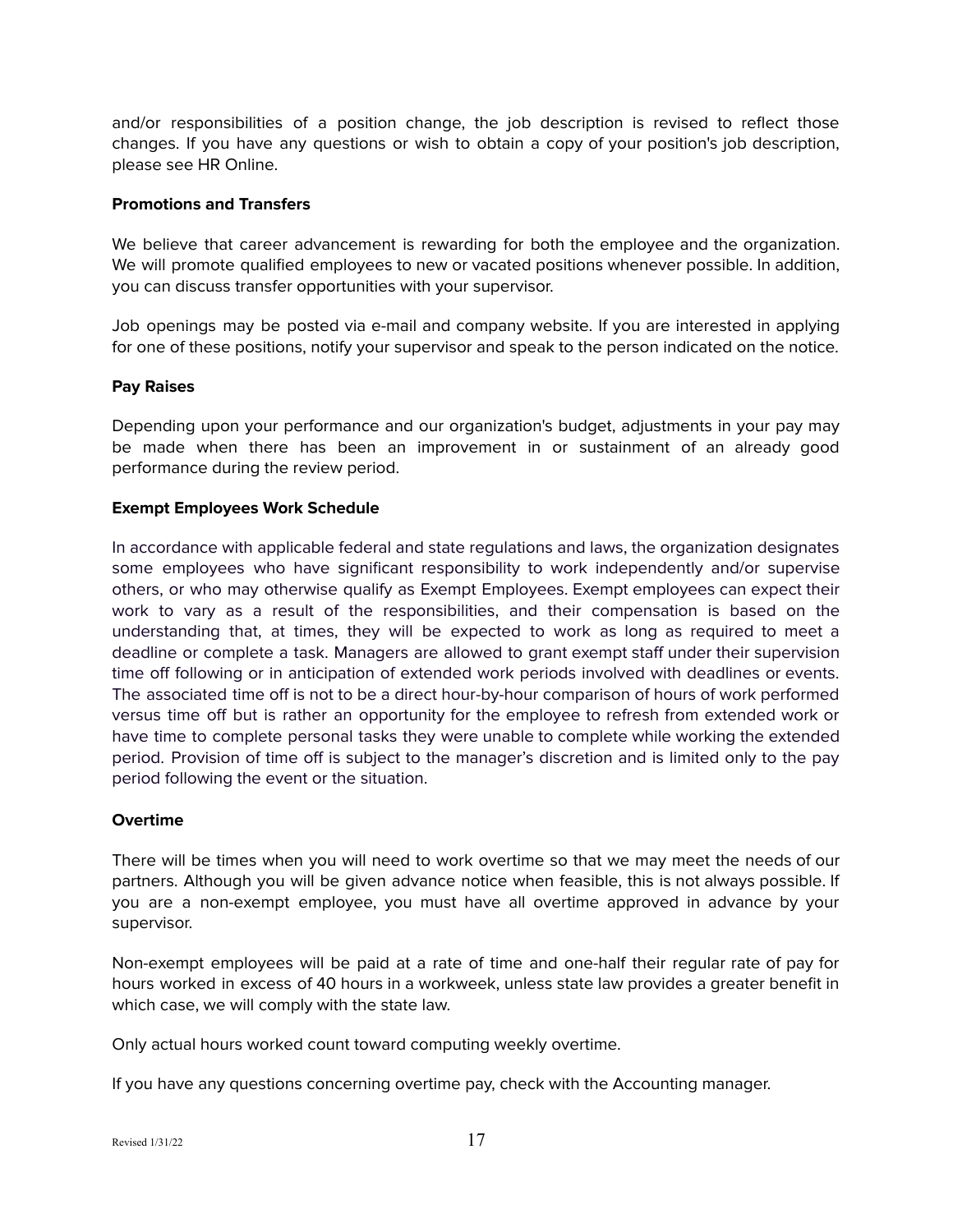#### <span id="page-17-0"></span>Section 3: **Time Away From Work and Other Benefits**

#### <span id="page-17-1"></span>**Employee Benefits**

Our organization has developed a comprehensive set of employee benefit programs to supplement our employees' regular wages. Our benefits represent a hidden value of additional income to our employees.

This Employee Handbook describes the current benefit plans maintained by the organization. Refer to the actual plan documents and summary plan descriptions if you have specific questions regarding the benefit plan. Those documents are controlling.

The organization reserves the right to modify and/or terminate its benefits at any time. We will keep you informed of any changes.

#### <span id="page-17-2"></span>**Holidays**

Our organization normally observes the following holidays during the year:

New Year's Day Martin Luther King, Jr. Day Mardi Gras Day Memorial Day Independence Day Labor Day Veteran's Day Thanksgiving Day Day after Thanksgiving Day Christmas Holiday (2 days)

If one of the above holidays falls on Saturday, it normally is observed on the preceding Friday. If a holiday falls on Sunday, it normally is observed on the following Monday.

Full-time and part-time regular employees are eligible for paid holidays immediately upon hire.

Exempt employees will receive holiday pay in compliance with state and federal wage and hour laws.

Part-time employees are eligible for holiday pay in proportion to the number of hours they normally are scheduled to work.

#### <span id="page-17-3"></span>**Cultural Awareness Day**

Our company's commitment to diversity, equity, and inclusion isn't just a statement. We're striving to build a culture that brings together diverse talent, provides every individual with what they need to succeed – and encourages conscious acts of inclusion so that everyone can be at their best. This is a tangible example of that in action.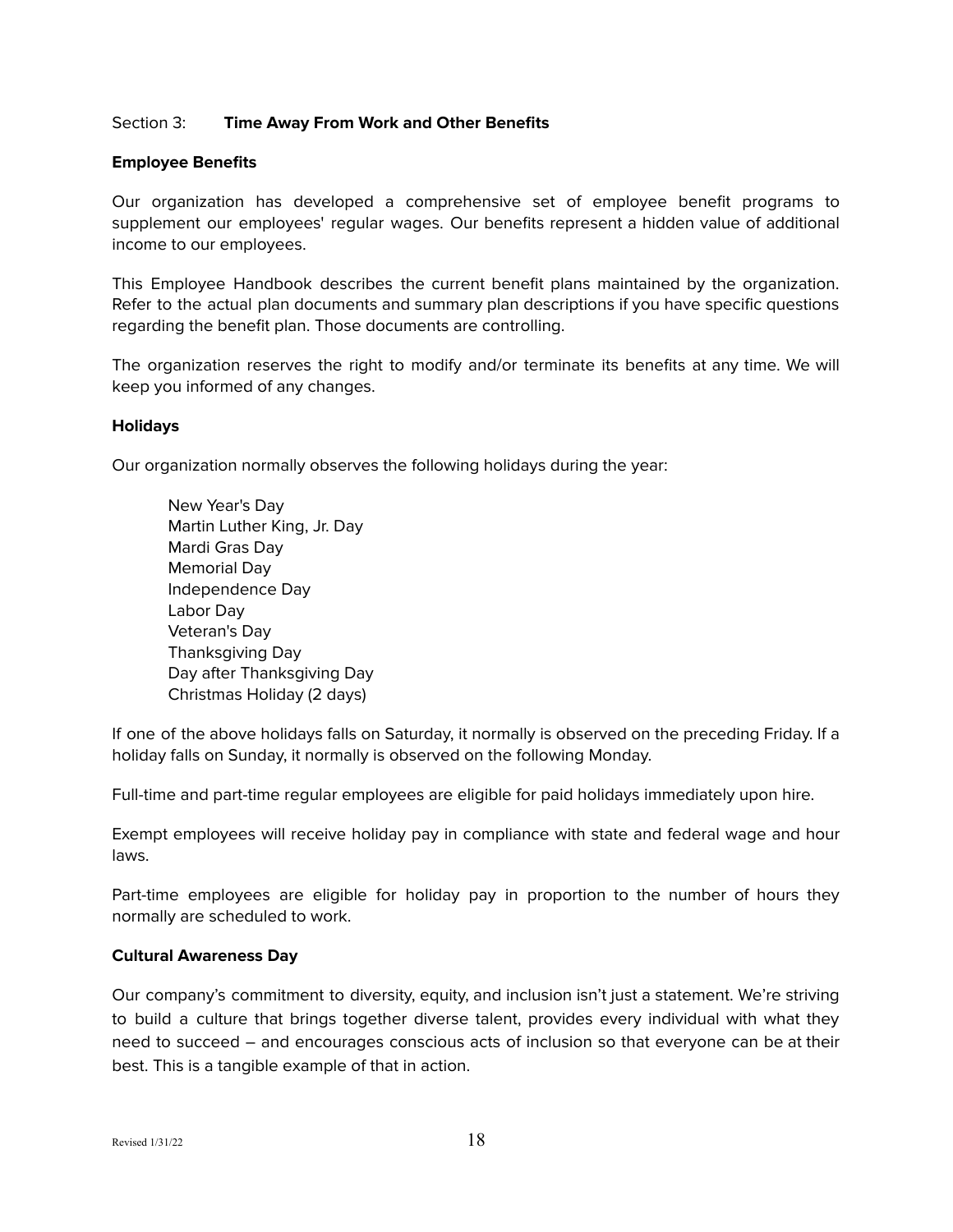Full-time and regular part-time FTGC staff members will receive an additional paid holiday to be used as a Cultural Awareness Day. Team members are encouraged to use a day of their choice for service, learning, reflection, or celebration.

In an effort to inclusively acknowledge the many cultural celebrations our diverse workforce recognizes; this will be considered a floating holiday. Eight hours will be added to your Personal Time Off (to be separately designated within Paylocity) each year. Staff should coordinate the time off with their manager.

## <span id="page-18-0"></span>**Paid Time Off (PTO)**

Full-time and part-time employees are eligible for Paid Time Off (PTO).

PTO is calculated according to the calendar year as follows:

Immediately upon hire, you will begin to earn .046 hours of PTO per paid hour (for up to a maximum of 40 paid hours per workweek), up to a maximum of 96 hours of PTO.

After one year of employment, you earn .054 hours of PTO per paid hour (for up to a maximum of 40 paid hours per workweek), up to a maximum of 112 hours of PTO.

After two years of employment, you earn .0613 hours of PTO per paid hour (for up to a maximum of 40 paid hours per workweek), up to a maximum of 128 hours of PTO.

After four years of employment, you earn .077 hours of PTO per paid hour (for up to a maximum of 40 paid hours per workweek), up to a maximum of 160 hours of PTO.

After six years of employment, you earn .084 hours of PTO per paid hour (for up to a maximum of 40 paid hours per workweek), up to a maximum of 175 hours of PTO.

After nine years of employment, and each year thereafter, you earn .096 hours of PTO per paid hour (for up to a maximum of 40 paid hours per workweek), up to a maximum of 200 hours of PTO.

Part-time employees receive paid PTO time in proportion to the number of hours they normally are scheduled to work.

Exempt employees will receive sick pay in compliance with state and federal wage and hour laws.

Submit PTO requests through the time-keeping system. If unscheduled PTO is needed the same day the request is made, prior to the beginning of the work day, the employee must call or email the Human Resources Manager and their immediate supervisor to inform them of the absence. When possible, PTO requests are granted, taking into account operating requirements. Length of employment may determine priority in scheduling PTO times.

PTO can be used as vacation time, sick time or to take care of personal matters.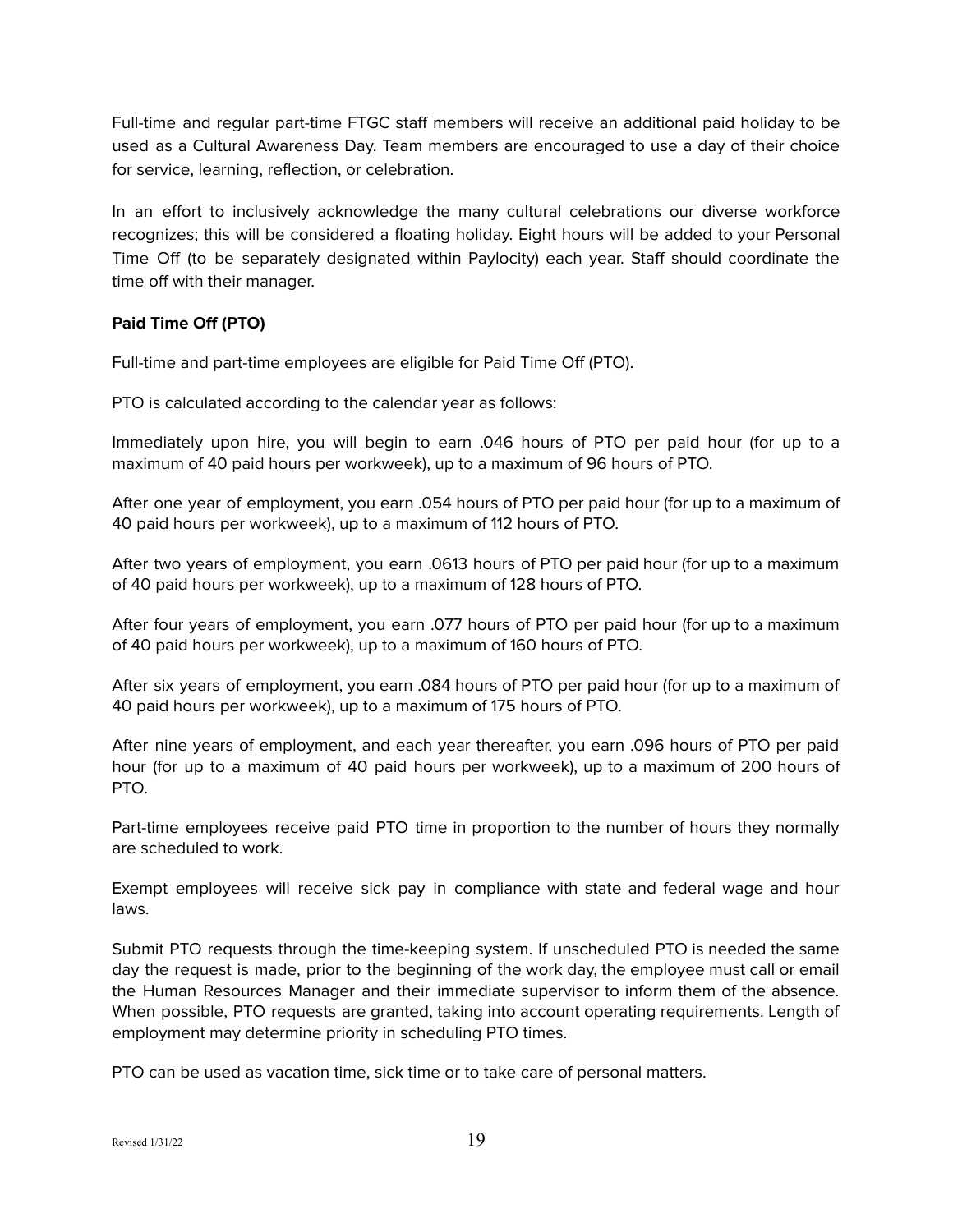You may use accrued PTO to care for a child who is sick.

Pay is not granted in lieu of taking the actual time off. However, PTO time can be carried over to the following year, up to a maximum of 120 hours with special management approval.

Eligible employees who provide at least two weeks' advance notice of their resignation will be paid for accrued but unused PTO, unless state law dictates otherwise. All other employees will not be paid for accrued but unused PTO at the end of employment, unless state law dictates otherwise.

## <span id="page-19-0"></span>**PTO Buyback Policy**

Employees must leave a balance of 100 hours of PTO for future use in the event they are participating in this program. (Example: If you have 110 hours of PTO, you can only buy back 10 hours.) Claims must be made by November 15 of each year, and effective balances used to calculate payout will be made on December 1 of each year. The payment will be made on the payroll check cycle following December 1 of each year. The maximum dollar amount or hours employees can buyback is \$2,500 or 40 hours.

# **Jury Duty**

# <span id="page-19-1"></span>**(Alabama and Mississippi Employees)**

All employees are required to show a juror summons on the next workday following their receipt of the summons. The juror summons should be shown to your supervisor. Full-time employees who are summoned for jury duty are paid their usual compensation.

All other employees summoned for jury duty are granted an unpaid leave in order to serve.

Exempt employees may be provided time off with pay when necessary to comply with state and federal wage and hour laws.

We reserve the right to request proof of jury service issued by the Court upon return.

We expect you to return to your job if you are excused from jury duty during your regular working hours.

## <span id="page-19-2"></span>**Jury Duty (Florida Employees)**

Employees summoned for jury duty are granted an unpaid leave in order to serve, unless county statute dictates otherwise.

Exempt employees may be provided time off with pay when necessary to comply with state and federal wage and hour laws.

Make arrangements with your supervisor as soon as you receive your summons.

We reserve the right to request proof of jury service issued by the Court upon return.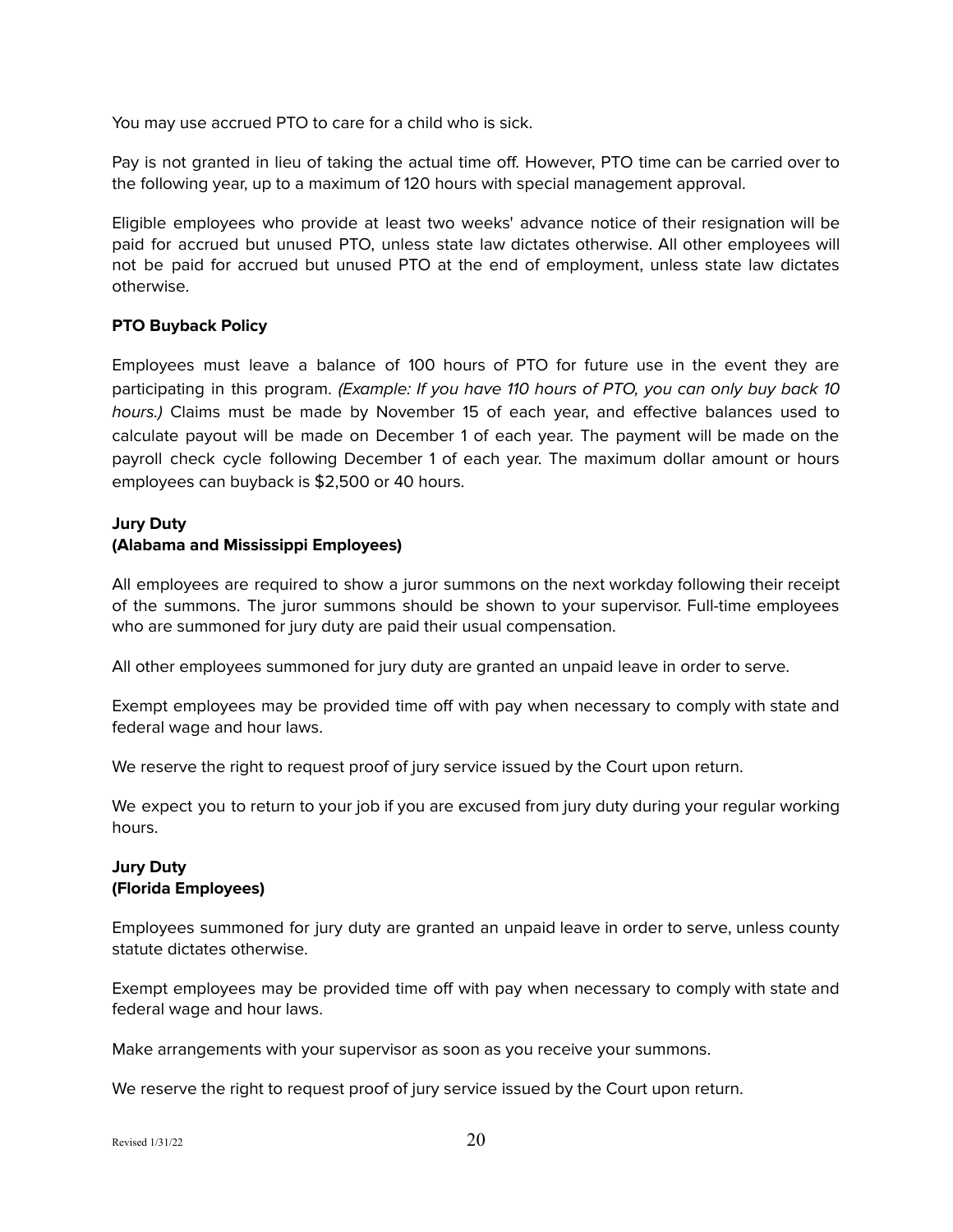We expect you to return to your job if you are excused from jury duty during your regular working hours.

## <span id="page-20-0"></span>**Voting Leave (Alabama Employees)**

Our organization believes that every employee should have the opportunity to vote in any state, federal or municipal election, general primary or special primary. Any employee whose work schedule does not provide him/her with at least two hours after the opening of the polls or at least one hour prior to the closing of the polls in which to vote may have up to one hour of unpaid leave. We reserve the right to select the hours you are excused to vote.

Notify your supervisor of the need for voting leave as soon as possible. When you return from voting leave, you must present a voter's receipt to your supervisor as soon as possible.

Neither this organization nor any official or manager of the organization will attempt to influence the vote of any employee or otherwise intimidate any employee about the employee's vote and will not ask to see an employee's ballot.

Exempt employees may be provided time off with pay when necessary to comply with state and federal wage and hour laws.

# <span id="page-20-1"></span>**Voting Leave (All Other Employees)**

Our organization believes that every employee should have the opportunity to vote in any state or federal election, general primary or special primary. Any employee, whose work schedule does not provide him/her with one hour to vote while polls are open, will be granted up to one paid hour off in order to vote. We reserve the right to select the hours you are excused to vote.

Notify your supervisor of the need for voting leave as soon as possible. When you return from voting leave, you must present a voter's receipt to your supervisor as soon as possible.

## <span id="page-20-2"></span>**Election Official Leave (Alabama Employees)**

Any precinct election official will be granted unpaid leave on the day of an election. Proper documentation of the appointment and the dates of the required service must be furnished to the organization at least seven days before the election.

Exempt employees may be provided time off with pay when necessary to comply with state and federal wage and hour laws.

## <span id="page-20-3"></span>**Military Leave**

Employees who are required to fulfill military obligations in any branch of the Armed Forces of the United States or in state military service will be given the necessary time off and reinstated in accordance with federal and state law.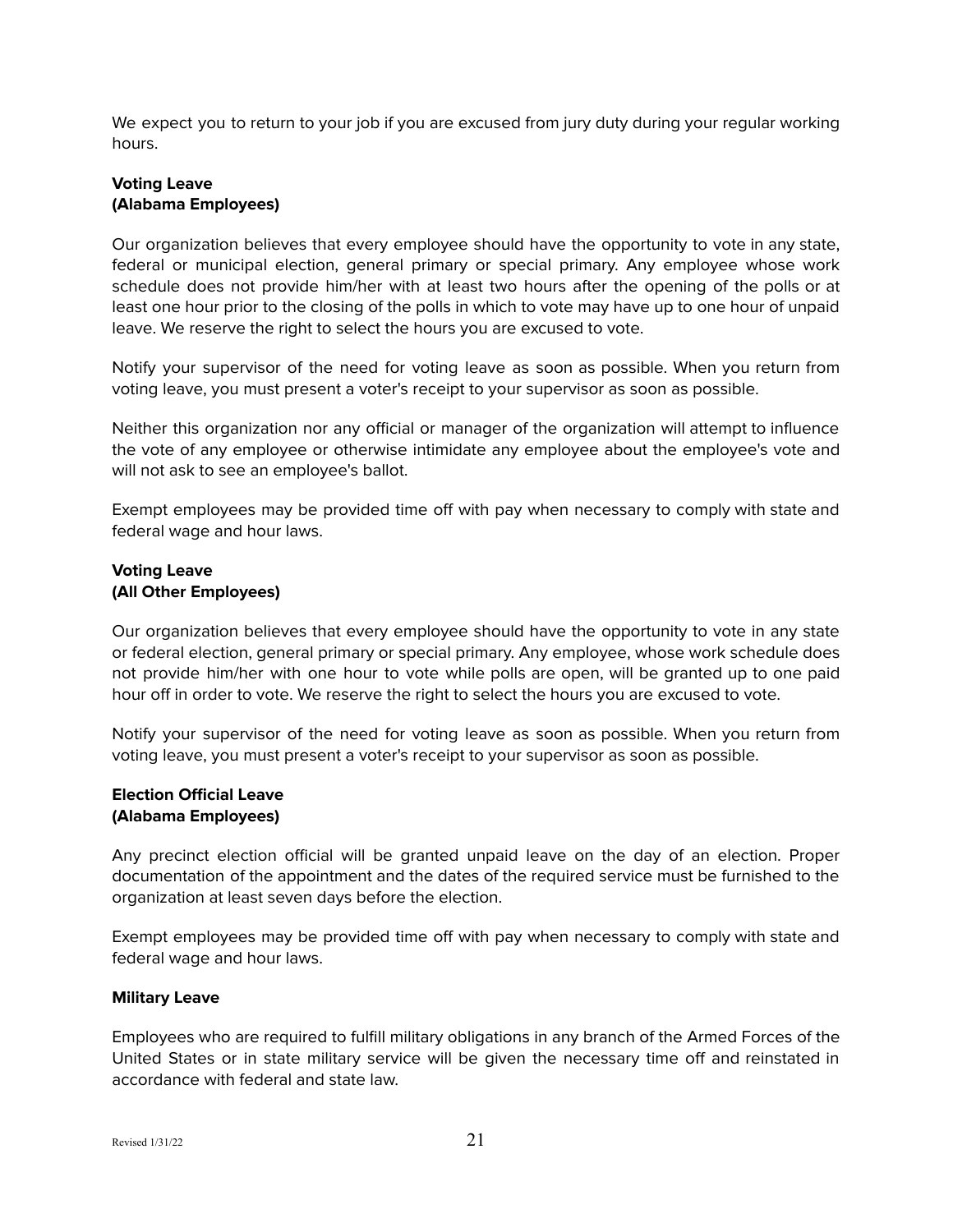The time off will be unpaid, except where state law dictates otherwise. Exempt employees may be provided time off with pay when necessary to comply with state and federal wage and hour laws.

Accrued paid time off (PTO) (if any) may be used for this leave if the employee chooses, but the organization will not require the employee to use paid time off (PTO). Military orders should be presented to your supervisor and arrangements for leave made as early as possible before departure. Employees are required to give advance notice of their service obligations to the organization unless military necessity makes this impossible. You must notify your supervisor of your intent to return to employment based on requirements of the law. Your benefits may continue to accrue during the period of leave in accordance with state and federal law.

Additional information regarding military leaves may be obtained from your supervisor.

## <span id="page-21-0"></span>**Civil Air Patrol Leave (Alabama Employees)**

An employee who is an active member of the Alabama National Guard, Naval Militia, the Alabama State Guard, the Civil Air Patrol, the National Disaster Medical System, or any other reserve component of the Armed Forces or Uniformed Services of the United States will receive a paid leave of absence for days they are engaged in the field, coast defense or other training or service ordered as provided under state or federal law.

An employee shall receive no more than 168 hours of paid leave per calendar year. An employee may be paid, in addition, for no more than 168 hours at any one time while called by the Governor to duty in the active services to the state.

The organization may require certification from the proper authority to verify the employee's eligibility for leave. The organization reserves the right to deny the leave request if the employee fails to provide the required certification.

Upon expiration of the leave, the organization will restore the employee to his or her position or to a position with equivalent seniority, benefits, pay and other terms and conditions of employment, unless the employee is not restored because of conditions unrelated to use of leave under this policy.

# <span id="page-21-1"></span>**Volunteer Emergency Worker Leave (Alabama Employees)**

Employees who serve as an unpaid "volunteer emergency worker" are entitled to an unpaid leave when absent from work in order to respond to an emergency call received prior to the time the employee is scheduled to report to work. For purposes of this leave, "volunteer emergency worker" means a volunteer firefighter, emergency medical technician, rescue squad member, volunteer deputy, or a ham radio operator conducting storm spotter operations for an emergency management association.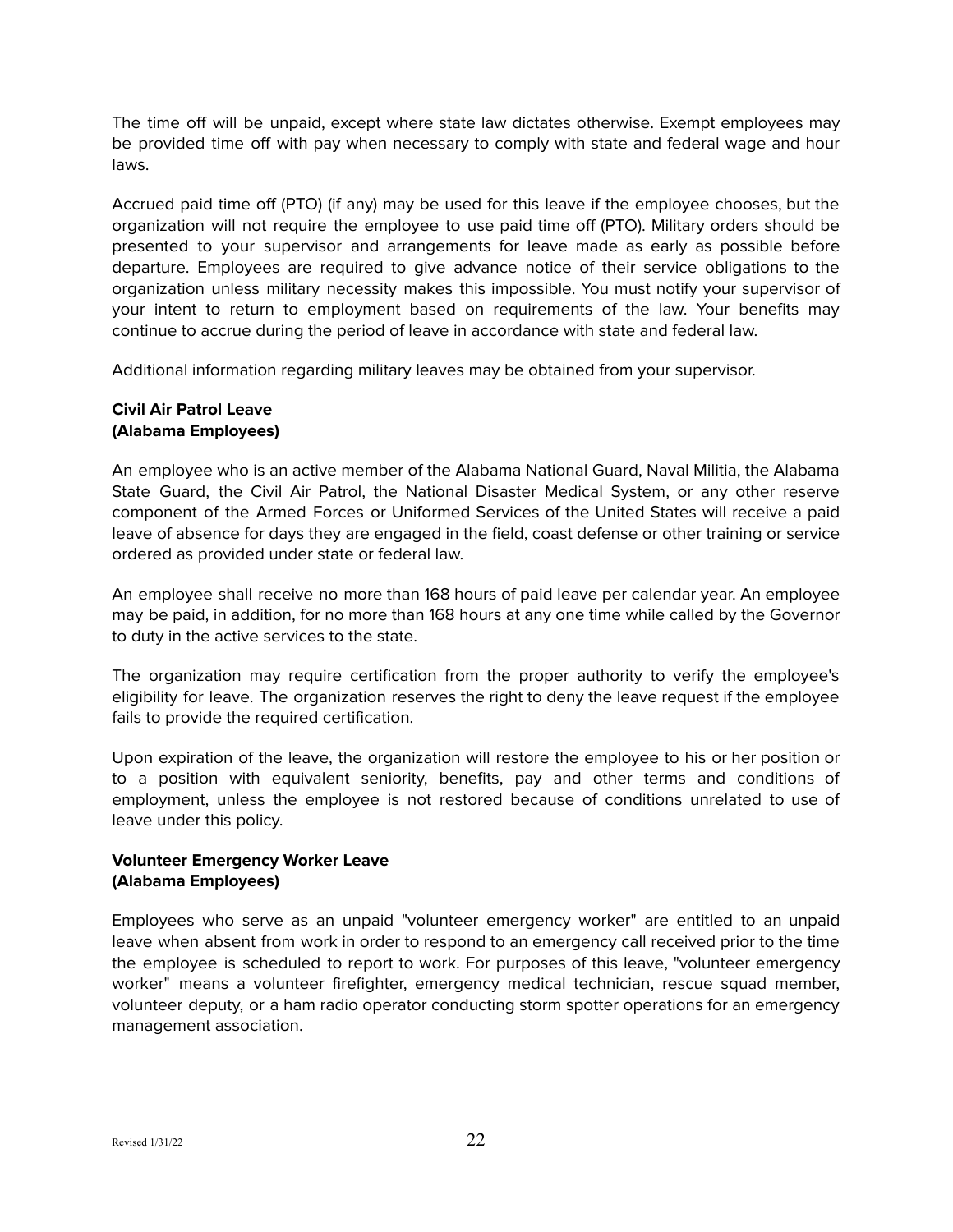The organization may request an employee to provide a written verification from the fire department or emergency medical services that the employee served as a volunteer emergency worker and the time thereof.

For more information regarding this leave, please see the Human Resources Manager.

Exempt employees may be provided time off with pay when necessary to comply with state and federal wage and hour laws.

#### <span id="page-22-0"></span>**Witness Leave**

Employees are given the necessary time off without pay to attend or participate in a court proceeding in accordance with state law. We ask that you notify your supervisor of the need to take witness leave as far in advance as is possible.

Exempt employees may be provided time off with pay when necessary to comply with state and federal wage and hour laws.

#### <span id="page-22-1"></span>**Bereavement Leave**

Full-time and part-time regular employees are eligible immediately upon hire for three paid days for the death of an immediate family member. Members of the immediate family include spouses, domestic partners, parents, stepparents, brothers, sisters, step siblings, children, children of domestic partners, grandchildren, grandparents, parents-in-law and parents of domestic partners.

Part-time regular employees are eligible for bereavement pay in proportion to the number of hours they normally are scheduled to work.

Exempt employees may be provided paid time off with pay when necessary to comply with state and federal wage and hour laws.

Requests for bereavement leave should be made to your supervisor as soon as possible. Our organization reserves the right to request written verification of an employee's familial relationship to the deceased and his or her attendance at the funeral service as a condition of the bereavement pay.

## <span id="page-22-2"></span>**Domestic and Sexual Violence Leave (Florida Employees)**

An employee who has been employed by the organization for three or more months and who is the victim of domestic or sexual violence, or whose family member or a member of their household is a victim of domestic or sexual violence, shall be permitted to take up to three working days of unpaid leave in any 12-month period. Such leave must be used to: 1) obtain or attempt to obtain judicial relief such as a restraining order; 2) seek medical attention and/or mental health counseling; 3) obtain services from a domestic or sexual violence shelter, domestic or sexual violence program, or rape crisis center; 4) seek new housing to escape the perpetrator or make the employee's home secure from the perpetrator; or 5) seek legal assistance arising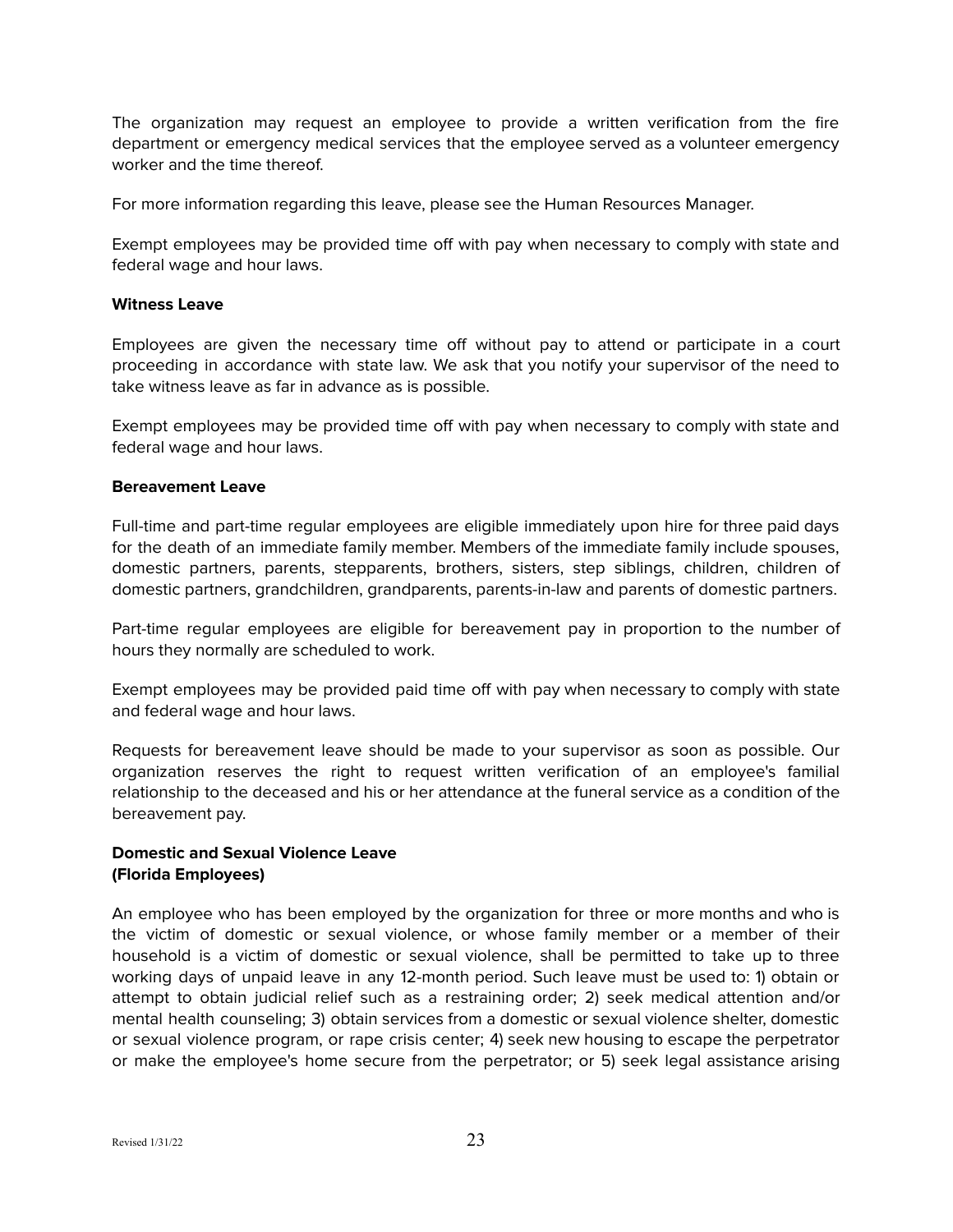from the act of domestic or sexual violence or to attend or prepare for court-related proceeding arising from the act of domestic or sexual violence.

Affected employees must give the organization reasonable advance notice of the intention to take leave along with sufficient documentation of the act of domestic or sexual violence, unless providing that notice is not practicable due to imminent danger to the employee, a family member of the employee or member of the employee's household.

The organization will hold the employee's information provided to the organization in order to request leave in confidence, except to the extent that disclosure is: (1) requested or consented to in writing by the employee; or (2) otherwise required by applicable federal or state law.

Affected employees may elect to use other accrued paid or unpaid leave (including family, medical, sick, annual, personal or similar leave) for the time off allowed under this policy. This leave will run concurrently with any other applicable leave.

## <span id="page-23-0"></span>**Victims of Crime Leave (Alabama and Mississippi Employees)**

The organization will grant reasonable and necessary leave from work, without pay, to employees who are victims of a crime to attend or participate in legal proceedings pertaining to the crime. Affected employees must give the organization reasonable notice that leave under this policy is required.

Exempt employees may be provided time off with pay when necessary to comply with state and federal wage and hour laws.

## <span id="page-23-1"></span>**Cafeteria Plan**

Employees choosing not to enroll in the medical insurance may apply the organization's medical contribution toward other organization benefits. Employees enrolling in a coverage level of medical insurance that does not exhaust the organization's medical contribution may apply the remainder of the organization's medical contribution toward other organization benefits. See the Human Resources Manager for more information on which benefits may be eligible and how much the organization will contribute.

## <span id="page-23-2"></span>**Medical Insurance**

Eligible full-time employees may enroll in a single, a single plus one dependent, or a family contract on the first of the month following their date of hire. Eligibility may be defined by state law and/or by the insurance contract.

Information and enrollment forms may be obtained from the Human Resources Manager.

To assist you with the cost of this insurance, our organization pays a portion of a single contract. You are responsible for paying the balance of a single contract and any dependent coverage through payroll deduction.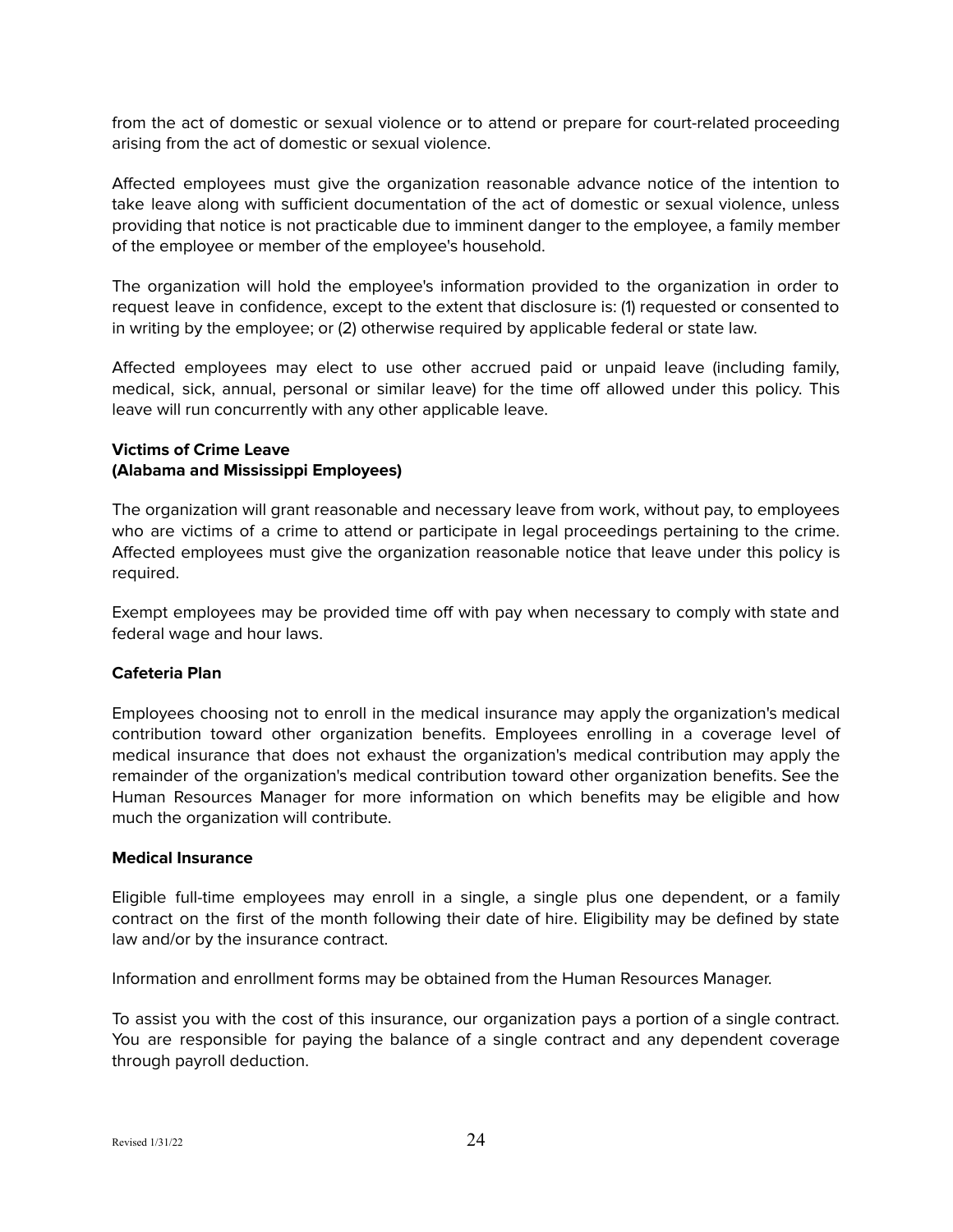Participating employees are also covered under our medical insurance plan's prescription drug program.

A booklet containing the details of the plan and eligibility requirements may be obtained from the Human Resources Manager.

Refer to the actual plan document and summary plan description if you have specific questions regarding your eligibility for coverage or other aspects of this benefit plan. Those documents are controlling.

At the end of employment you may be entitled to continuation or conversion of the group medical insurance plan in accordance with the terms of the policy and/or applicable state and federal law. For more information, contact the Human Resources Manager.

#### <span id="page-24-0"></span>**Dental Insurance**

Eligible full-time employees may enroll in a single, a single plus one dependent or a family contract on the first of the month following their date of hire.

Information and enrollment forms may be obtained from the Human Resources Manager.

You will be responsible for the full cost of this insurance through payroll deduction.

A booklet containing the details of the plan and the eligibility requirements may be obtained from the Human Resources Manager.

Refer to the actual plan document and summary plan description if you have specific questions regarding this benefit plan. Those documents are controlling.

At the end of employment you may be entitled to continuation or conversion of the group dental insurance plan in accordance with the terms of the policy and/or applicable state and federal law. For more information, contact the Human Resources Manager.

#### <span id="page-24-1"></span>**Vision Care Plan**

Eligible full-time employees may enroll in this plan on the first of the month following their date of hire.

You will be responsible for the full cost of this plan through payroll deduction.

Complete details of this plan, as well as information and enrollment forms, may be obtained from the Human Resources Manager.

Refer to the actual plan document and summary plan description if you have specific questions regarding this benefit plan. Those documents are controlling.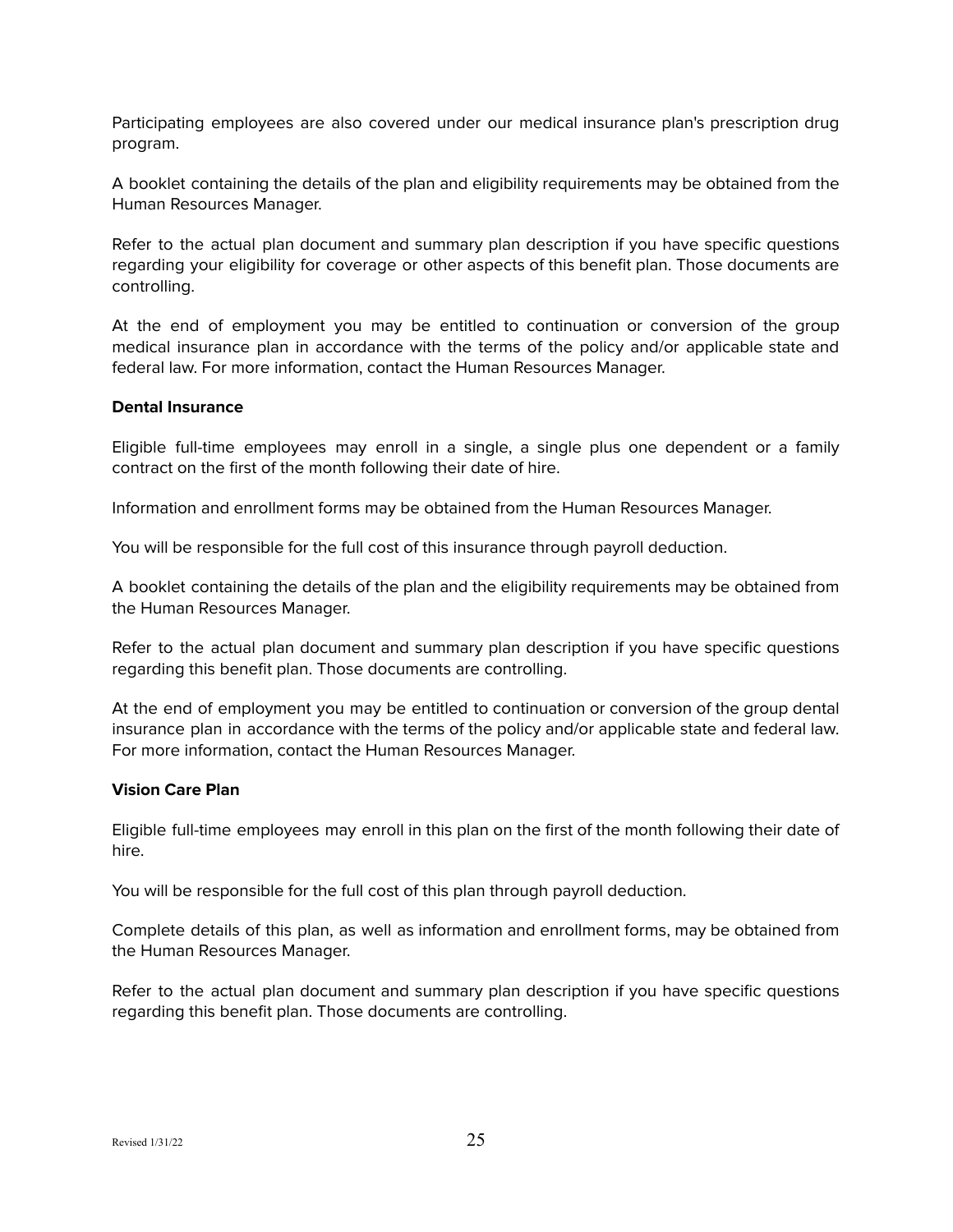At the end of employment you may be entitled to continuation or conversion of the group vision care insurance plan in accordance with the terms of the policy and/or applicable state and federal law. For more information, contact the Human Resources Manager.

## <span id="page-25-0"></span>**COBRA**

You and/or your covered dependents will have the opportunity to continue medical and/or dental and vision benefits for a period of up to 36 months under the provisions of the Consolidated Omnibus Budget Reconciliation Act (COBRA) when group medical and/or dental and vision coverage for you and/or your covered dependents would otherwise end due to your death or because:

- your employment terminates, for a reason other than gross misconduct; or
- your employment status changes due to a reduction in hours; or
- your child ceases to be a "dependent child" under the terms of the medical and/or dental and vision plan; or
- you become divorced or legally separated; or
- you become entitled to Medicare.

In the event of divorce, legal separation, or a child's loss of dependent status, you or a family member must notify the plan administrator within 60 days of the occurrence of the event.

The plan administrator will notify the individuals eligible for continuation coverage of their right to elect COBRA continuation coverage.

For more information regarding COBRA, you may contact the Human Resources Manager.

#### <span id="page-25-1"></span>**Life Insurance**

Eligible full-time employees may enroll in this plan after completing one (1) year of service.

To enroll you must complete an insurance form and designate your beneficiary. The cost of this insurance is fully paid by the organization.

Participating employees may also be covered under the plan's Accidental Death and Dismemberment rider.

You also have the option of purchasing additional insurance through our group plan.

Complete details of this plan may be obtained from the Human Resources Manager.

## <span id="page-25-2"></span>**Section 125 Plans**

Our organization offers a pretax benefits contribution option for employees. This employee benefit is known as a Section 125 plan.

A Section 125 plan is a benefit plan that allows you to make contributions toward premiums for medical insurance, dental insurance and vision care insurance on a "before tax", rather than an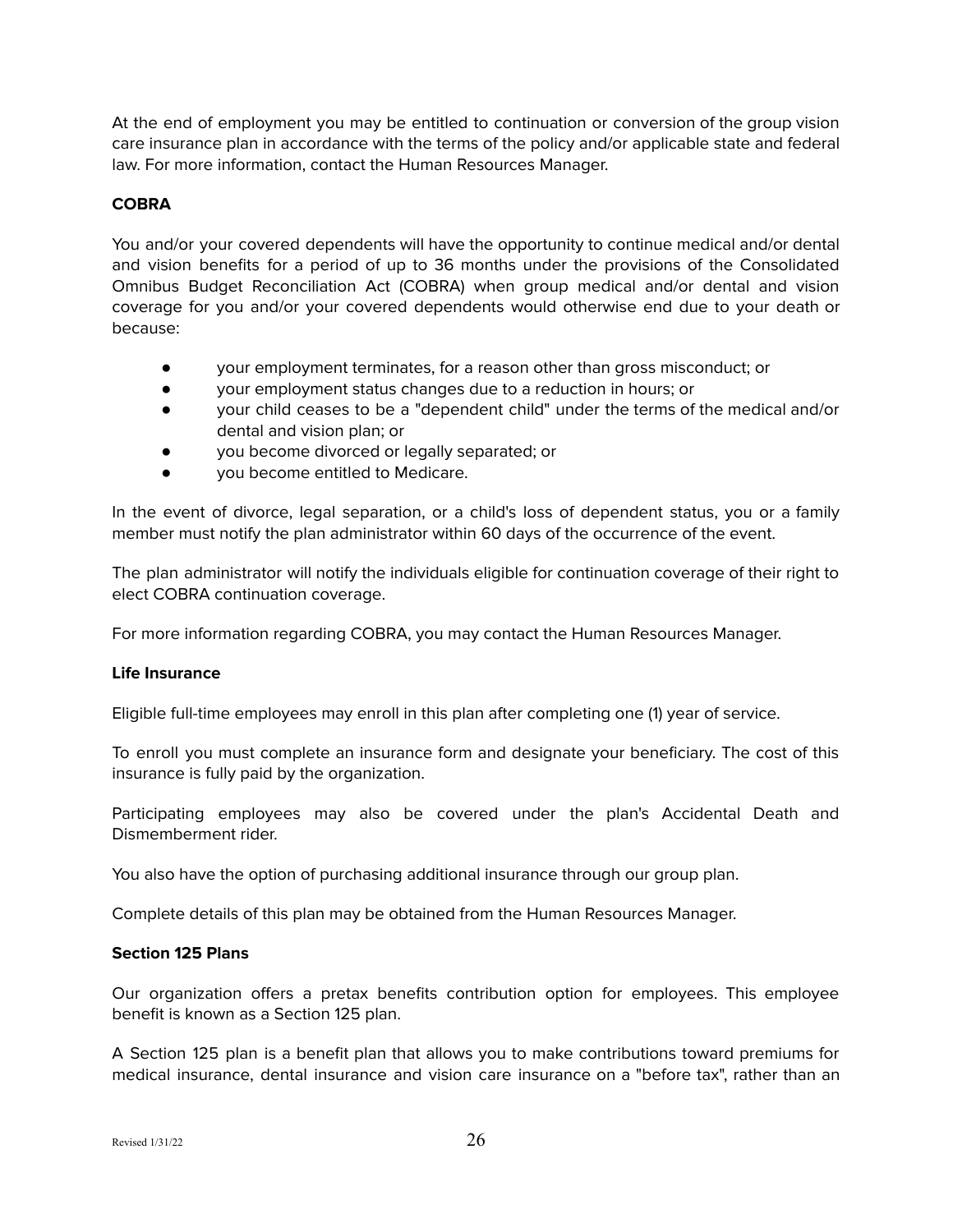"after tax" basis. Your premium contributions are deducted from your gross pay before income tax and Social Security is calculated.

To participate in this plan, complete an election form and return it to the Human Resources Manager.

You cannot make any changes to your medical insurance, dental insurance and vision care insurance coverage until the next open enrollment period, unless your family status changes or you become eligible for a special enrollment period due to a loss of coverage. Family status changes include marriage, divorce, death of a spouse or child, birth or adoption of a child or discharge of employment of your spouse. A change in election due to a change in family status is effective the next pay period.

## **Federal Family and Medical Leave Act**

The Family and Medical Leave Act ("FMLA") provides eligible employees the opportunity to take unpaid job- protected leave for certain specific reasons. The maximum amount of leave an employee may use is either 12 or 26 weeks within a 12-month period depending on the reasons for the leave.

## **Employee Eligibility**

To be eligible for FMLA leave, you must:

- 1. have worked at least 12 months for the organization in the preceding seven years (limited exception apply to the seven-year requirement);
- 2. have worked at least 1,250 hours for the organization over the preceding 12 months; and
- 3. currently work at a location where there are at least 50 employees within 75 miles.

All periods of absence from work due to or necessitated by service in the uniformed services are counted in determining FMLA eligibility.

## **Conditions Triggering Leave**

FMLA leave may be taken for the following reasons:

- 1. birth of a child, or to care for a newly-born child (up to 12 weeks);
- 2. placement of a child with the employee for adoption or foster care (up to 12 weeks);
- 3. to care for an immediate family member (employee's spouse, child, or parent) with a serious health condition (up to 12 weeks);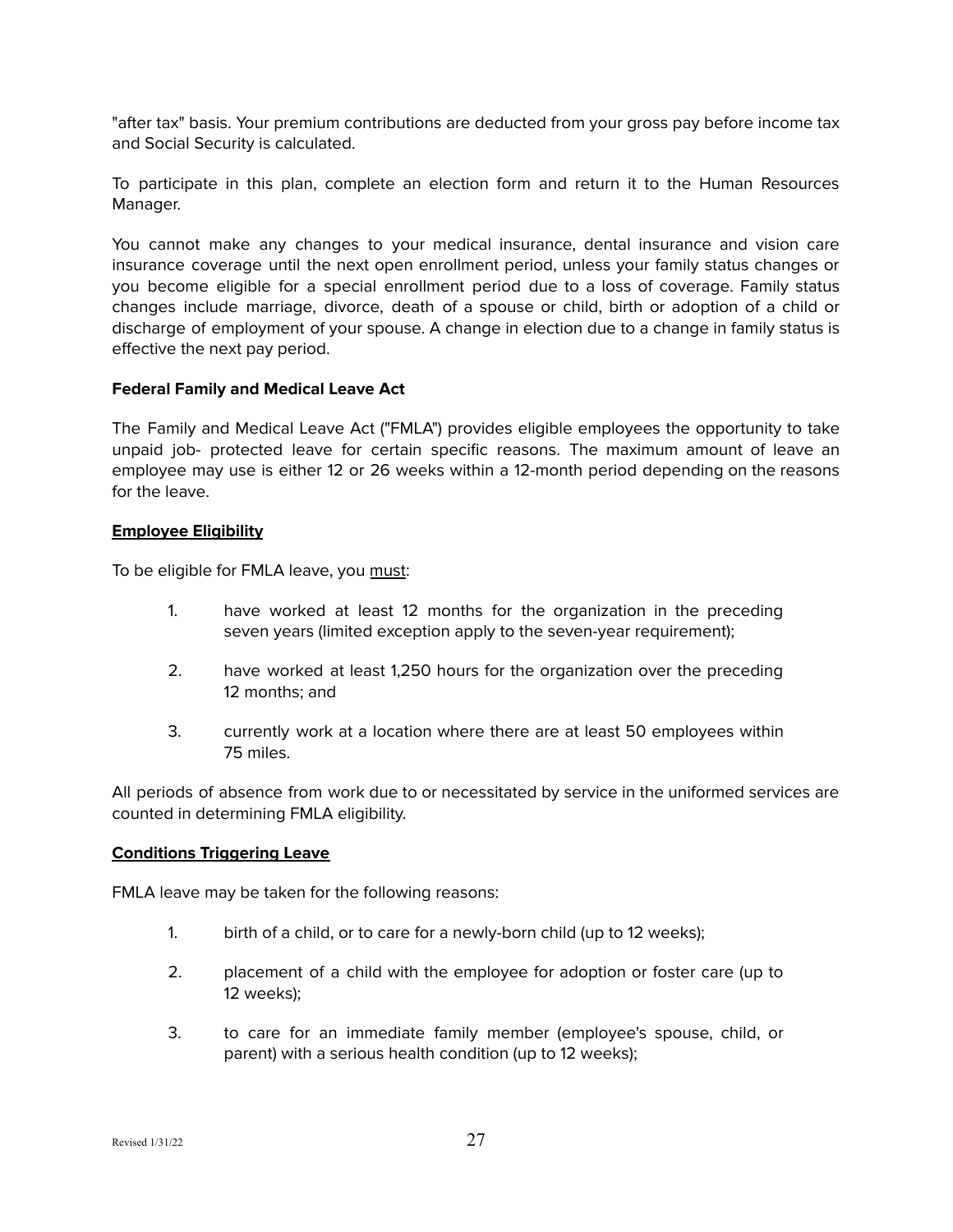- 4. because of the employee's serious health condition that makes the employee unable to perform the employee's job (up to 12 weeks);
- 5. to care for a Covered Service member with a serious injury or illness related to certain types of military service (up to 26 weeks) (see Military-Related FMLA Leave for more details); or
- 6. to handle certain qualifying exigencies arising out of the fact that the employee's spouse, son, daughter, or parent is on covered active duty or call to covered active duty status in the Uniformed Services (up to 12 weeks) (see Military-Related FMLA Leave for more details).

The maximum amount of leave that may be taken in a 12-month period for all reasons combined is 12 weeks, with one exception. For leave to care for a Covered Service member, the maximum combined leave entitlement is 26 weeks, with leaves for all other reasons constituting no more than 12 of those 26 weeks.

# **Definitions**

A "Serious Health Condition" is an illness, injury, impairment, or physical or mental condition that involves either an overnight stay in a medical care facility, or continuing treatment by a health care provider for a condition that either prevents the employee from performing the functions of the employee's job, or prevents the qualified family member from participating in school or other daily activities. Subject to certain conditions, the continuing treatment requirement includes an incapacity of more than three full calendar days and two visits to a health care provider or one visit to a health care provider and a continuing regimen of care; an incapacity caused by pregnancy or prenatal visits, a chronic condition, or permanent or long-term conditions; or absences due to multiple treatments. Other situations may meet the definition of continuing treatment.

## **Identifying the 12 Month Period**

The 12-month period in which 12 weeks of leave may be taken is the 12-month period measured forward from the date FMLA begins. For leave to care for a covered servicemember, the organization calculates the 12-month period beginning on the first day the eligible employee takes FMLA leave to care for a covered servicemember and ends 12 months after that date. FMLA leave for the birth or placement of a child for adoption or foster care must be concluded within 12 months of the birth or placement.

## **Using Leave**

Eligible employees may take FMLA leave in a single block of time, intermittently (in separate blocks of time), or by reducing the normal work schedule when medically necessary for the serious health condition of the employee or immediate family member, or in the case of a covered servicemember, his or her injury or illness. Eligible employees may also take intermittent or reduced-scheduled leave for military qualifying exigencies. Intermittent leave is permitted for birth of a child, to care for a newly-born child, or for placement of a child for adoption or foster care if mutually agreed to by the organization. Employees who require intermittent or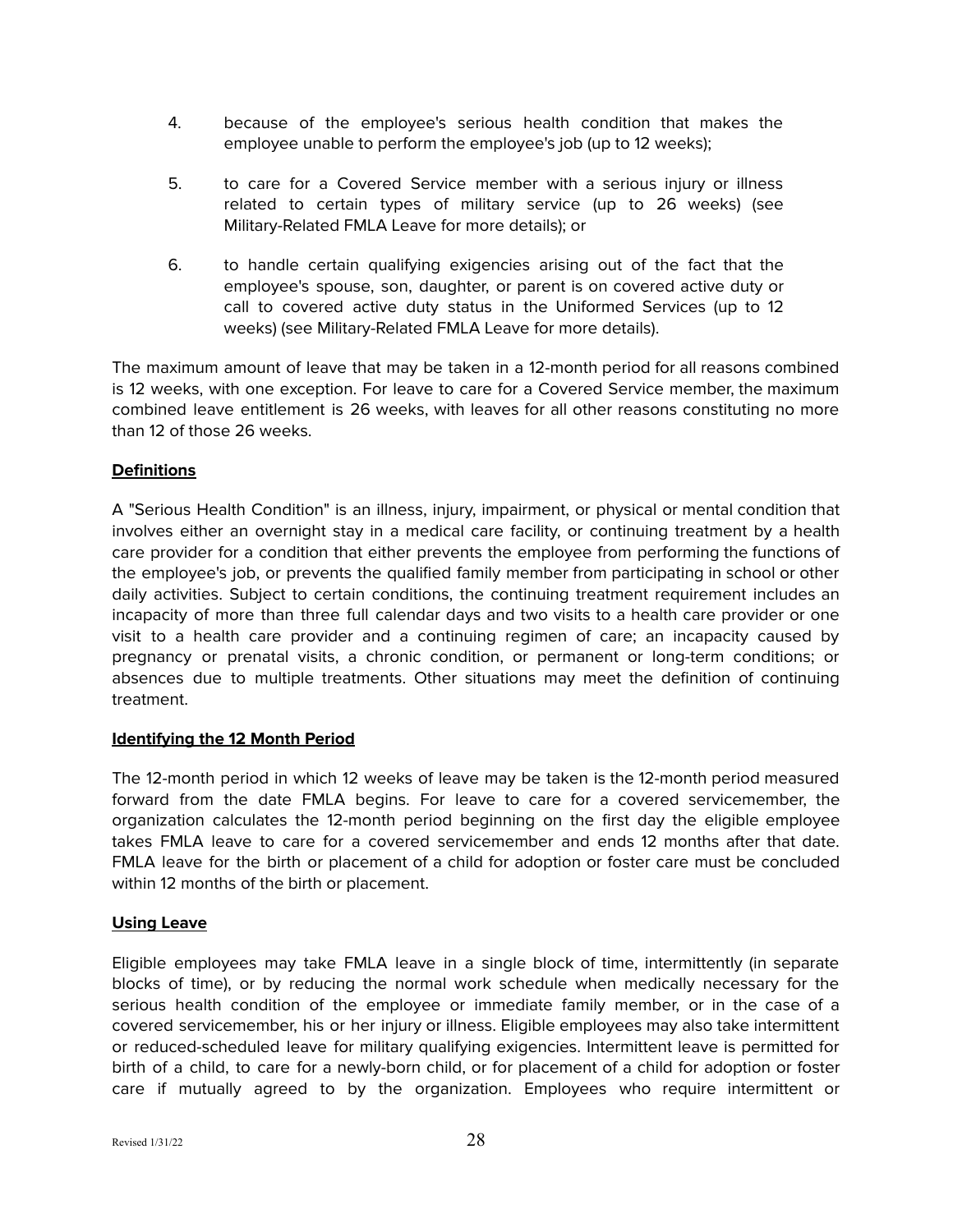reduced-schedule leave must try to schedule their leave so that it will not unduly disrupt the organization's operations.

## **Use of Accrued Paid Leave**

Depending on the purpose of your leave request, you may choose (or the organization may require you) to use accrued paid leave (such as sick leave, vacation, or PTO), concurrently with some or all of your FMLA leave. In order to substitute paid leave for FMLA leave, an eligible employee must comply with the organization's normal procedures for the applicable paid-leave policy (e.g., call-in procedures, advance notice, etc.).

## **Maintenance of Health Benefits**

If you and/or your family participate in our group health plan, the organization will maintain coverage during your FMLA leave on the same terms as if you had continued to work. If applicable, you must make arrangements to pay your share of health plan premiums while on leave. In some instances, the organization may recover premiums it paid to maintain health coverage or other benefits for you and your family. Use of FMLA leave will not result in the loss of any employment benefit that accrued prior to the start of your leave.

## **Notice and Medical Certification**

When seeking FMLA leave, you are required to provide:

1. sufficient information for us to determine if the requested leave may qualify for FMLA protection and the anticipated timing and duration of the leave. Sufficient information may include that you are unable to perform job functions, a family member is unable to perform daily activities, the need for hospitalization or continuing treatment by a health care provider, or circumstances supporting the need for military family leave. You must also inform the organization if the requested leave is for a reason for which FMLA leave was previously taken or certified.

If the need for leave is foreseeable, this information must be provided 30 days in advance of the anticipated beginning date of the leave. If the need for leave is not foreseeable, this information must be provided as soon as is practicable and in compliance with the organization's normal call-in procedures, absent unusual circumstances.

2. medical certification supporting the need for leave due to a serious health condition affecting you or an immediate family member within 15 calendar days of the organization request to provide the certification (additional time may be permitted in some circumstances). If you fail to do so, we may delay the commencement of your leave, withdraw any designation of FMLA leave or deny the leave, in which case your leave of absence would be treated in accordance with our standard leave of absence and attendance policies, subjecting you to discipline up to and including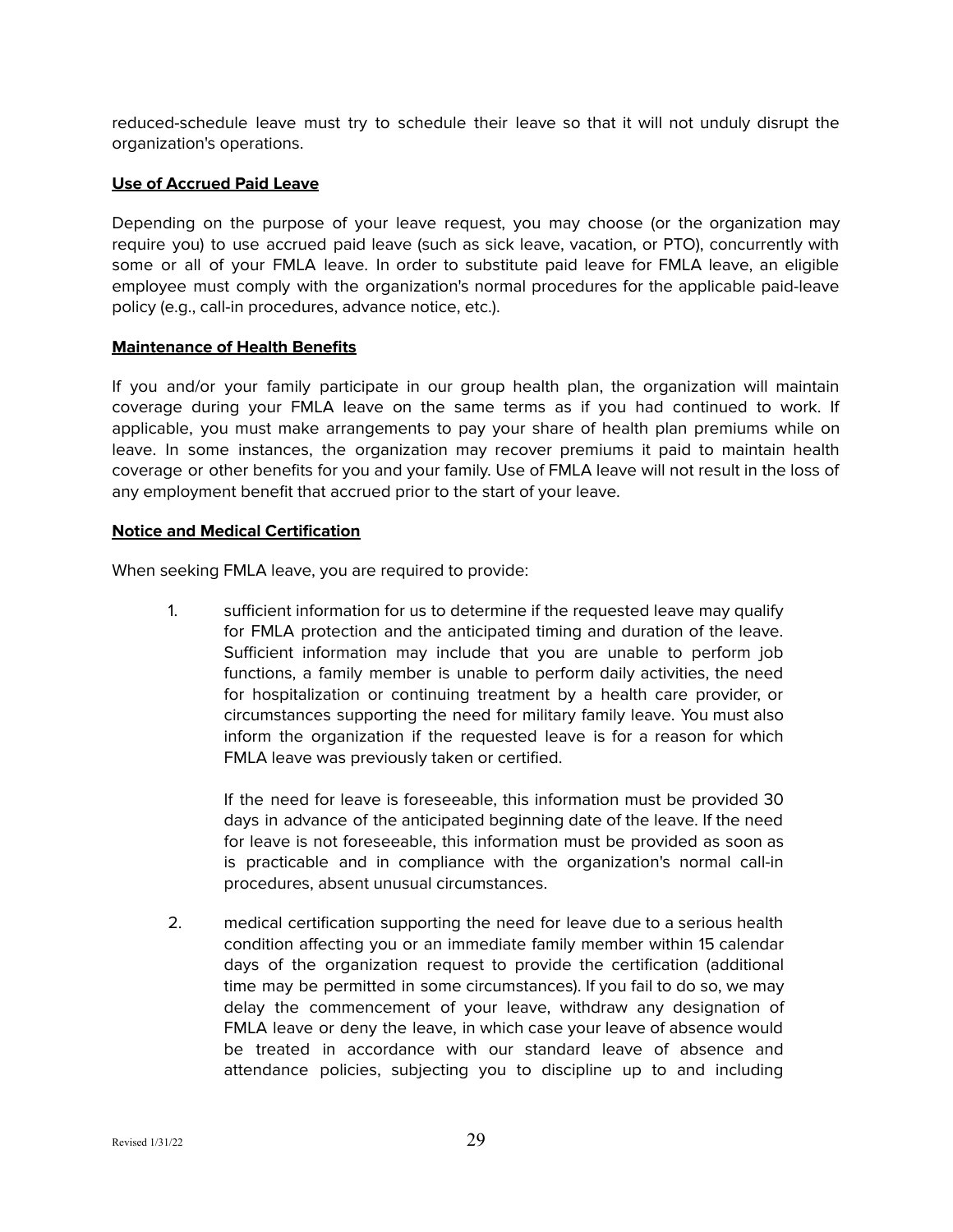termination. Second or third medical opinions and periodic re-certifications may also be required;

- 3. periodic reports as deemed appropriate during the leave regarding your status and intent to return to work; and
- 4. medical certification of fitness for duty before returning to work, if the leave was due to your serious health condition. The organization will require this certification to address whether you can perform the essential functions of your position.

Failure to comply with the foregoing requirements may result in delay or denial of leave, or disciplinary action, up to and including termination.

## **Employer Responsibilities**

To the extent required by law, the organization will inform employees whether they are eligible under the FMLA. Should an employee be eligible for FMLA leave, the organization will provide him or her with a notice that specifies any additional information required as well as the employee's rights and responsibilities. If employees are not eligible, the organization will provide a reason for the ineligibility. The organization will also inform employees if leave will be designated as FMLA-protected and, to the extent possible, note the amount of leave counted against the employee's leave entitlement. If the organization determines that the leave is not FMLA-protected, the organization will notify the employee.

## **Job Restoration**

Upon returning from FMLA leave, eligible employees will typically be restored to their original job or to an equivalent job with equivalent pay, benefits, and other employment terms and conditions.

## **Failure to Return After FMLA Leave**

Any employee who fails to return to work as scheduled after FMLA leave or exceeds the 12-week FMLA entitlement (or in the case of military caregiver leave, the 26-week FMLA entitlement), will be subject to the organization's standard leave of absence and attendance policies. This may result in termination if you have no other organization-provided leave available to you that applies to your continued absence. Likewise, following the conclusion of your FMLA leave, the organization's obligation to maintain your group health plan benefits ends (subject to any applicable COBRA rights).

# **Fraud**

Providing false or misleading information or omitting material information in connection with an FMLA leave will result in disciplinary action, up to and including immediate termination.

# **Employer's Compliance with FMLA and Employee's Enforcement Rights**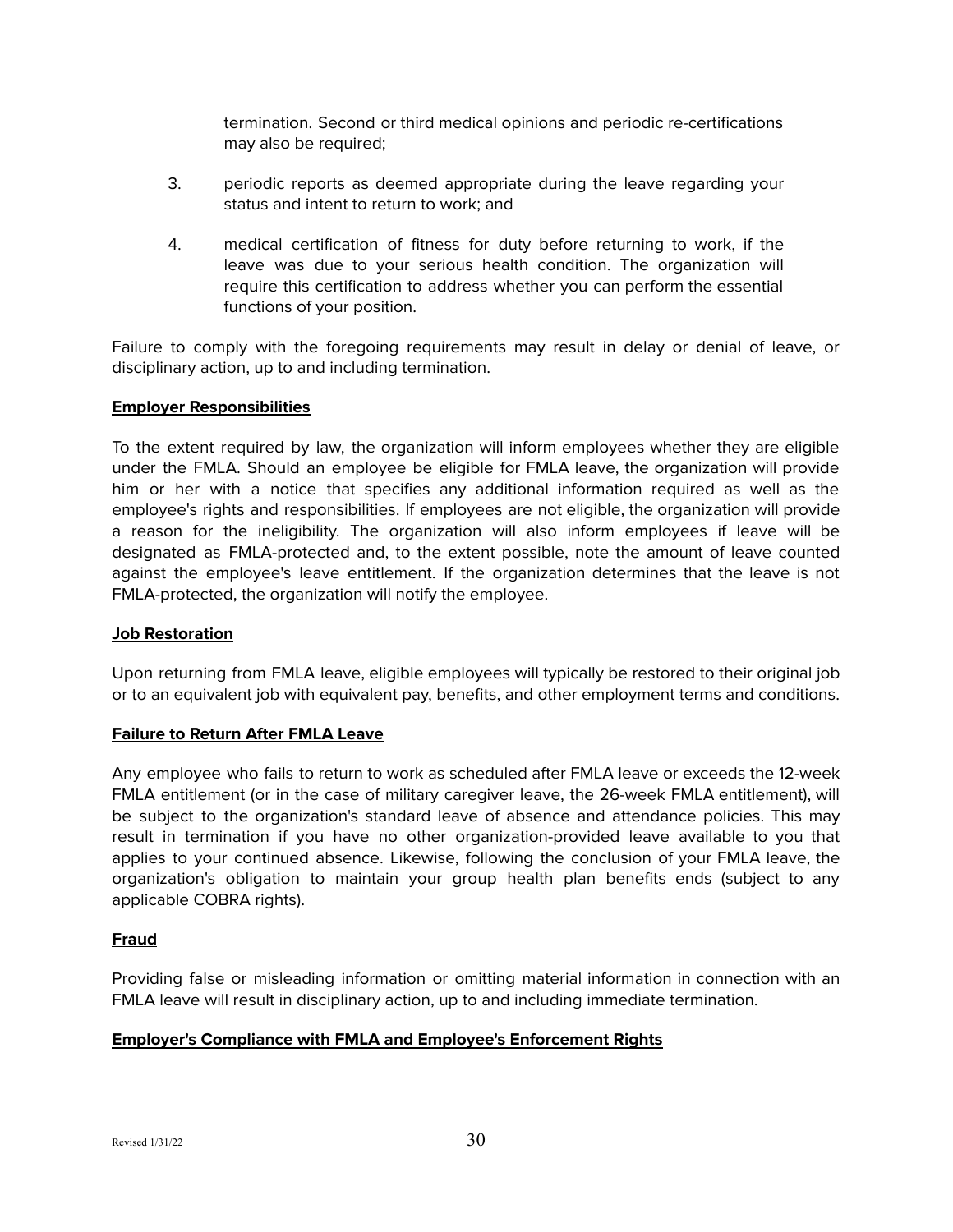The FMLA makes it unlawful for any employer to interfere with, restrain, or deny the exercise of any right provided under FMLA, or discharge or discriminate against any person for opposing any practice made unlawful by FMLA or for involvement in any proceeding under or relating to FMLA.

While the organization encourages employees to bring any concerns or complaints about compliance with FMLA to the attention of the President & CEO, FMLA regulations require employers to advise employees that they may file a complaint with the U.S. Department of Labor or bring a private lawsuit against an employer.

Further, FMLA does not affect any Federal or state law prohibiting discrimination, or supersede any State or local law or collective bargaining agreement which provides greater family or medical leave rights.

## **Military-Related Federal FMLA Leave**

FMLA leave may also be available to eligible employees in connection with certain service-related medical and non-medical needs of family members. There are two forms of such leave. The first is Military Caregiver Leave, and the second is Qualifying Exigency Leave. Each of these leaves is detailed below.

## **Definitions**

A "covered servicemember" is either: (1) a current servicemember of the Armed Forces, including a member of the National Guard or Reserves, with a serious injury or illness incurred in the line of duty for which the servicemember is undergoing medical treatment, recuperation, or therapy, is otherwise in outpatient status, or is otherwise on the temporary disability retired list; or (2) a "covered veteran" who is undergoing medical treatment, recuperation, or therapy for a serious injury or illness.

A "covered veteran" is an individual who was discharged under conditions other than dishonorable during the five-year period prior to the first date the eligible employee takes FMLA leave to care for the covered veteran. The period between October 28, 2009 and March 8, 2013 is excluded in determining this five-year period.

The FMLA definitions of "serious injury or illness" for current servicemembers and veterans are distinct from the FMLA definition of "serious health condition." For current servicemembers, the term "serious injury or illness" means an injury or illness that was incurred by the member in the line of duty while on active duty in the Armed Forces or that existed before the beginning of active duty and was aggravated by such service, that may render them medically unfit to perform the duties of their office, grade, rank or rating.

For covered veterans, this term means a serious injury or illness that was incurred in the line of duty while on active duty in the Armed Forces or that existed before the beginning of active duty and was aggravated by such service and manifested itself before or after the individual assumed veteran status, and is: (1) a continuation of a serious injury or illness that was incurred or aggravated when they were a member of the Armed Forces and rendered them unable to perform the duties of their office, grade, rank or rating; (2) a physical or mental condition for which the covered veteran has received a VA Service Related Disability Rating (VASRD) of 50 percent or greater and such VASRD rating is based, in whole or in part, on the condition precipitating the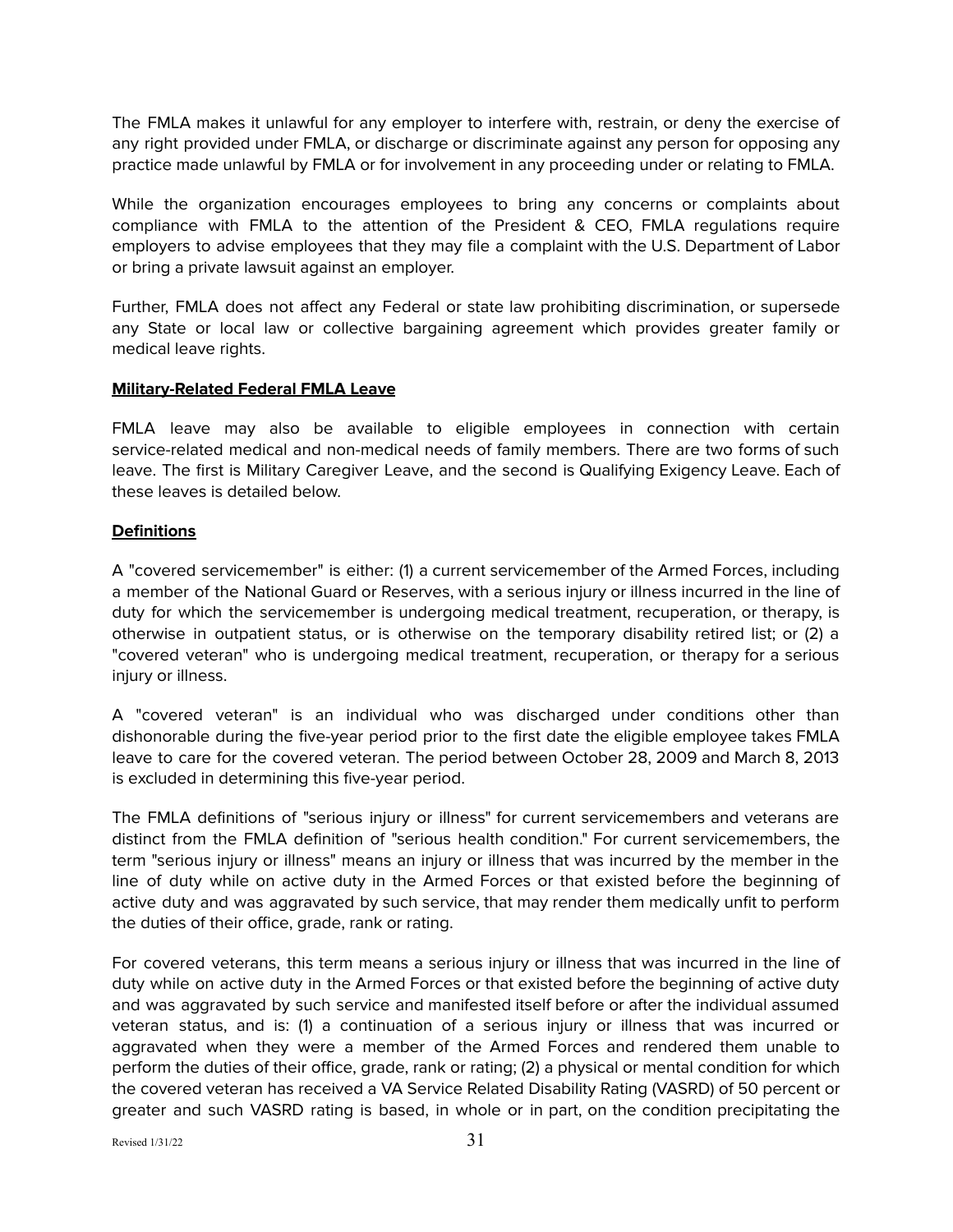need for caregiver leave; (3) a physical or mental condition that substantially impairs the veteran's ability to secure or follow a substantially gainful occupation by reason of a disability or disabilities related to military service or would be so absent treatment; or (4) an injury, including a psychological injury, on the basis of which the covered veteran has been enrolled in the Department of Veterans Affairs Program of Comprehensive Assistance for Family Caregivers.

"Qualifying exigencies" include activities such as short-notice deployment, military events, arranging alternative childcare, making financial and legal arrangements related to the deployment, rest and recuperation, counseling, parental care, and post-deployment debriefings.

Unpaid Military Caregiver Leave is designed to allow eligible employees to care for certain family members who have sustained serious injuries or illnesses in the line of duty while on active duty. Military Caregiver Leave is a special leave entitlement that permits eligible employees to take up to 26 weeks of leave to care for a covered servicemember during a single 12-month period.

To be "eligible" for Military Caregiver Leave, the employee must be a spouse, son, daughter, parent, or next of kin of the covered servicemember. "Next of kin" means the nearest blood relative of the servicemember, other than the servicemember's spouse, parent, son, or daughter, in the following order of priority: blood relatives who have been granted legal custody of the servicemember by court decree or statutory provisions; brothers and sisters; grandparents; aunts and uncles; and first cousins; unless the servicemember has specifically designated in writing another blood relative as his or her nearest blood relative for purposes of Military Caregiver Leave. The employee must also meet all other eligibility standards as set forth within the FMLA Leave policy.

An eligible employee may take up to 26 workweeks of Military Caregiver Leave to care for a covered servicemember in a "single 12-month period." The "single 12-month period" begins on the first day leave is taken to care for a covered servicemember and ends 12 months thereafter, regardless of the method used to determine leave availability for other FMLA-qualifying reasons. If an employee does not exhaust his or her 26 workweeks of Military Caregiver Leave during this "single 12-month period," the remainder is forfeited.

Military Caregiver Leave applies on a per-injury basis for each servicemember. Consequently, an eligible employee may take separate periods of caregiver leave for each and every covered servicemember, and/or for each and every serious injury or illness of the same covered servicemember. A total of no more than 26 workweeks of Military Caregiver Leave, however, may be taken within any "single 12-month period."

Within the "single 12-month period" described above, an eligible employee may take a combined total of 26 weeks of FMLA leave including up to 12 weeks of leave for any other FMLA-qualifying reason (i.e., birth or adoption of a child, serious health condition of the employee or close family member, or a qualifying exigency). For example, during the "single 12-month period," an eligible employee may take up to 16 weeks of FMLA leave to care for a covered servicemember when combined with up to 10 weeks of FMLA leave to care for a newborn child.

An employee seeking Military Caregiver Leave may be required to provide appropriate certification from the employee and/or covered servicemember and completed by an authorized health care provider within 15 days. Military Caregiver Leave is subject to the other provisions in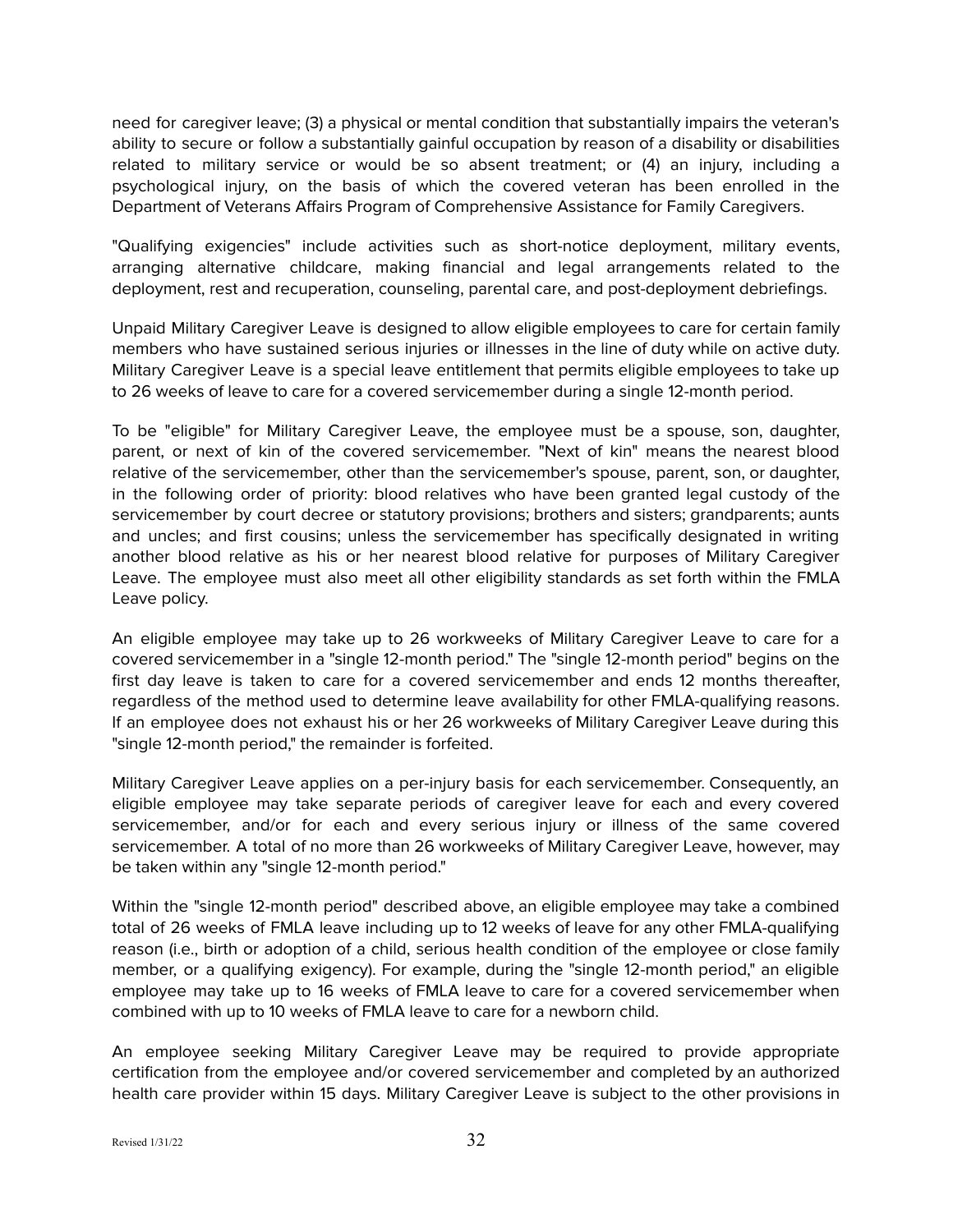our FMLA Leave Policy (requirements regarding employee eligibility, appropriate notice of the need for leave, use of accrued paid leave, etc.). Military Caregiver Leave will be governed by, and handled in accordance with, the FMLA and applicable regulations, and nothing within this policy should be construed to be inconsistent with those regulations.

## **Qualifying Exigency Leave**

Eligible employees may take unpaid "Qualifying Exigency Leave" to tend to certain "exigencies" arising out of the duty under a call or order to active duty of a "military member" (i.e. the employee's spouse, son, daughter, or parent). Up to 12 weeks of Qualifying Exigency Leave is available in any 12-month period, as measured by the same method that governs measurement of other forms of FMLA leave within the FMLA policy (with the exception of Military Caregiver Leave, which is subject to a maximum of 26 weeks of leave in a "single 12-month period"). Although Qualifying Exigency Leave may be combined with leave for other FMLA-qualifying reasons, under no circumstances may the combined total exceed 12 weeks in any 12-month period (with the exception of Military Caregiver Leave as set forth above). The employee must meet all other eligibility standards as set forth within the FMLA policy.

Persons who can be ordered to active duty include active and retired members of the Regular Armed Forces, certain members of the retired Reserve, and various other Reserve members including the Ready Reserve, the Selected Reserve, the Individual Ready Reserve, the National Guard, state military, Army Reserve, Navy Reserve, Marine Corps Reserve, Air National Guard, Air Force Reserve, and Coast Guard Reserve.

A call to active duty refers to a federal call to active duty, and state calls to active duty are not covered unless under order of the President of the United States pursuant to certain laws.

Qualifying Exigency Leave is available under the following circumstances:

- 1. **Short-notice deployment.** To address any issue that arises out of short notice (within seven days or less) of an impending call or order to active duty.
- 2. **Military events and related activities.** To attend any official military ceremony, program, or event related to active duty or call to covered active duty status or to attend certain family support or assistance programs and informational briefings.
- 3. **Childcare and school activities.** To arrange for alternative childcare; to provide childcare on an urgent, immediate need basis; to enroll in or transfer to a new school or daycare facility; or to attend meetings with staff at a school or daycare facility.
- 4. **Financial and legal arrangements.** To make or update various financial or legal arrangements; or to act as the covered military member's representative before a federal, state, or local agency in connection with service benefits.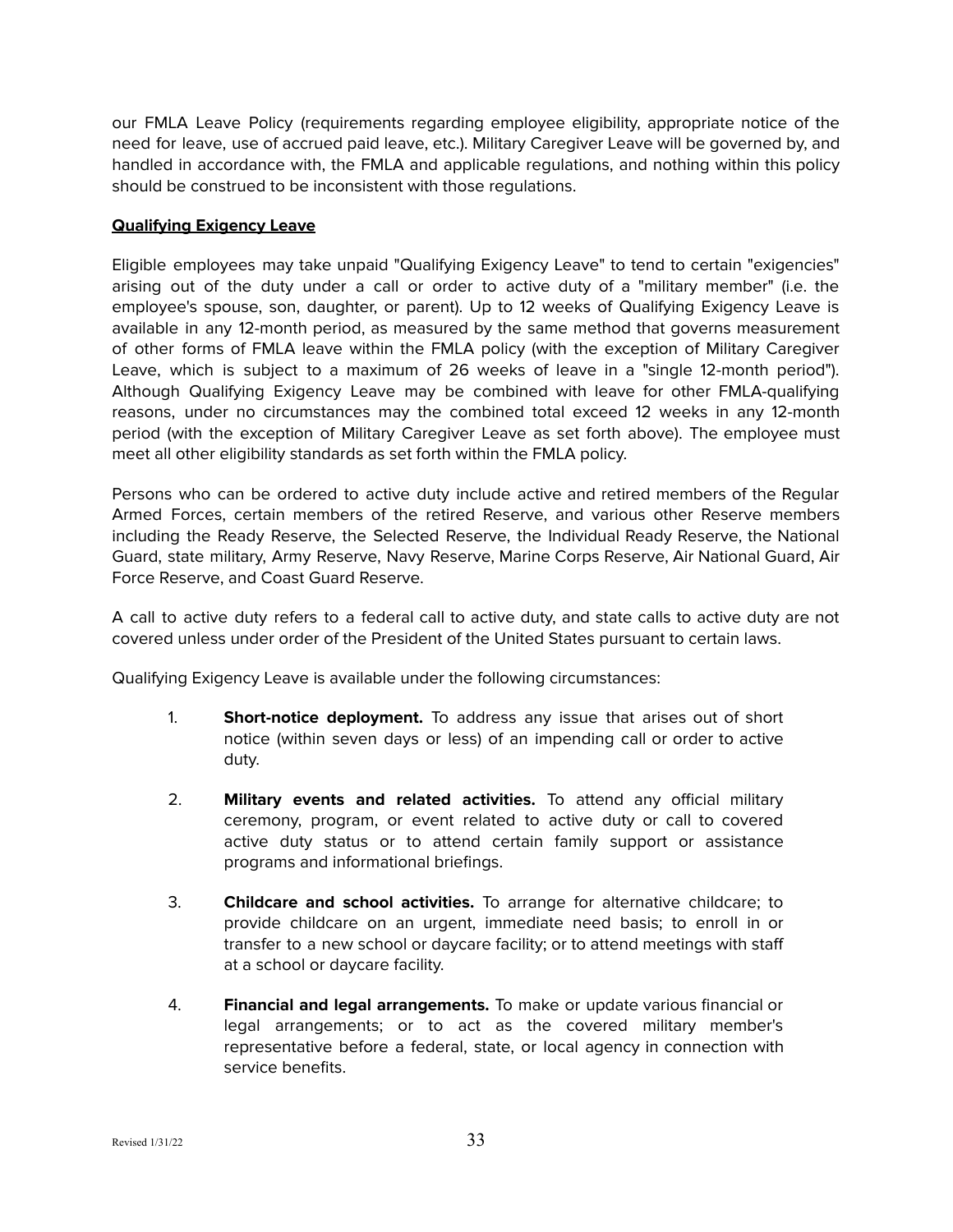- 5. **Counseling.** To attend counseling (by someone other than a health care provider) for the employee, for the military member, or for a child or dependent when necessary as a result of duty under a call or order to covered active duty.
- 6. **Temporary rest and recuperation.** To spend time with a military member who is on short-term, temporary rest and recuperation leave during the period of deployment. Eligible employees may take up to 15 days of leave for each instance of rest and recuperation.
- 7. **Post-deployment activities.** To attend arrival ceremonies, reintegration briefings and events, and any other official ceremony or program sponsored by the military for a period of up to 90 days following termination of the military member's active duty status. This also encompasses leave to address issues that arise from the death of a military member while on active duty status.
- 8. **Parental care.** To care for the military member's parent who is incapable of self-care. The parent must be the military member's biological, adoptive, step, or foster father or mother, or any other individual who stood in loco parentis to the military member when the member was under 18 years of age.
- 9. **Mutually agreed leave.** Other events that arise from the military member's duty under a call or order to active duty, provided that the organization and the employee agree that such leave shall qualify as an exigency and agree to both the timing and duration of such leave.

An employee seeking Qualifying Exigency Leave may be required to submit appropriate supporting documentation in the form of a copy of the military member's active duty orders or rest and recuperation orders or other military documentation indicating the appropriate military status and the dates of active duty status, along with a statement setting forth the nature and details of the specific exigency, the amount of leave needed and the employee's relationship to the military member, within 15 days. Qualifying Exigency Leave will be governed by, and handled in accordance with, the FMLA and applicable regulations, and nothing within this policy should be construed to be inconsistent with those regulations.

# **Limited Nature of This Policy**

This Policy should not be construed to confer any express or implied contractual relationship or rights to any employee not expressly provided for by FMLA. The organization reserves the right to modify this or any other policy as necessary, in its sole discretion to the extent permitted by law. State or local leave laws may also apply.

# <span id="page-33-0"></span>**Short-Term Disability Insurance**

You may be eligible for short-term disability insurance benefits if you are ill or injured and unable to work.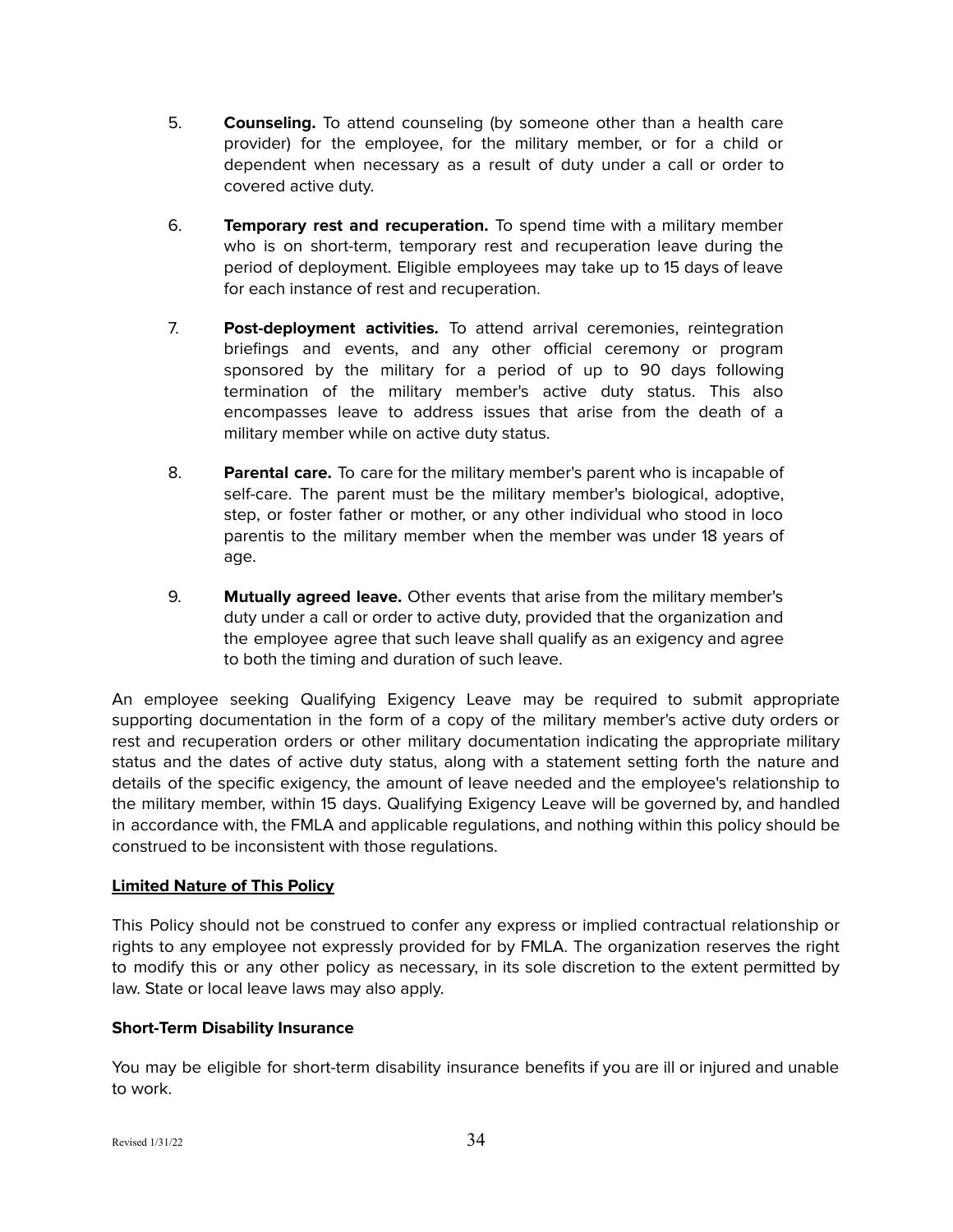All full-time employees are eligible for the short-term disability insurance program after completing their introductory period. This insurance program is designed to provide income for you when you are absent from work for more than 14 calendar days due to non-occupational illness, injury or pregnancy-related disability.

The benefits are calculated as a percentage of your salary up to a weekly maximum of \$1,000, for up to six months.

The cost of this insurance is fully paid by the organization.

Please check with the Human Resources Manager for additional information concerning this benefit.

## <span id="page-34-0"></span>**Additional Short-Term Disability Insurance**

Full-time employees are eligible to purchase additional short-term disability insurance after completing their introductory period. The cost of this additional insurance is fully paid by the employees. Please check with the Human Resources Manager for additional information concerning this benefit.

## <span id="page-34-1"></span>**Long-Term Disability Insurance**

Eligible employees may participate in our long-term disability insurance program.

Eligible full-time employees may enroll in this insurance program upon completion of their introductory period.

Long-term disability insurance provides eligible employees with a continuing source of income after six consecutive months of total disability. The benefits are calculated as a percentage of your salary.

The cost of this insurance is fully paid by the organization.

This is intended as a summary of benefits only. Additional information may be obtained from the Human Resources Manager.

## <span id="page-34-2"></span>**Social Security**

During your employment, you and the organization both contribute funds to the federal government to support the Social Security program. This program is intended to provide you with retirement benefit payments and medical coverage once you reach retirement age.

## <span id="page-34-3"></span>**Unemployment Insurance**

Upon separation from employment, you may be entitled to state and federal unemployment insurance benefits. Information about unemployment insurance can be obtained from the Human Resources Manager.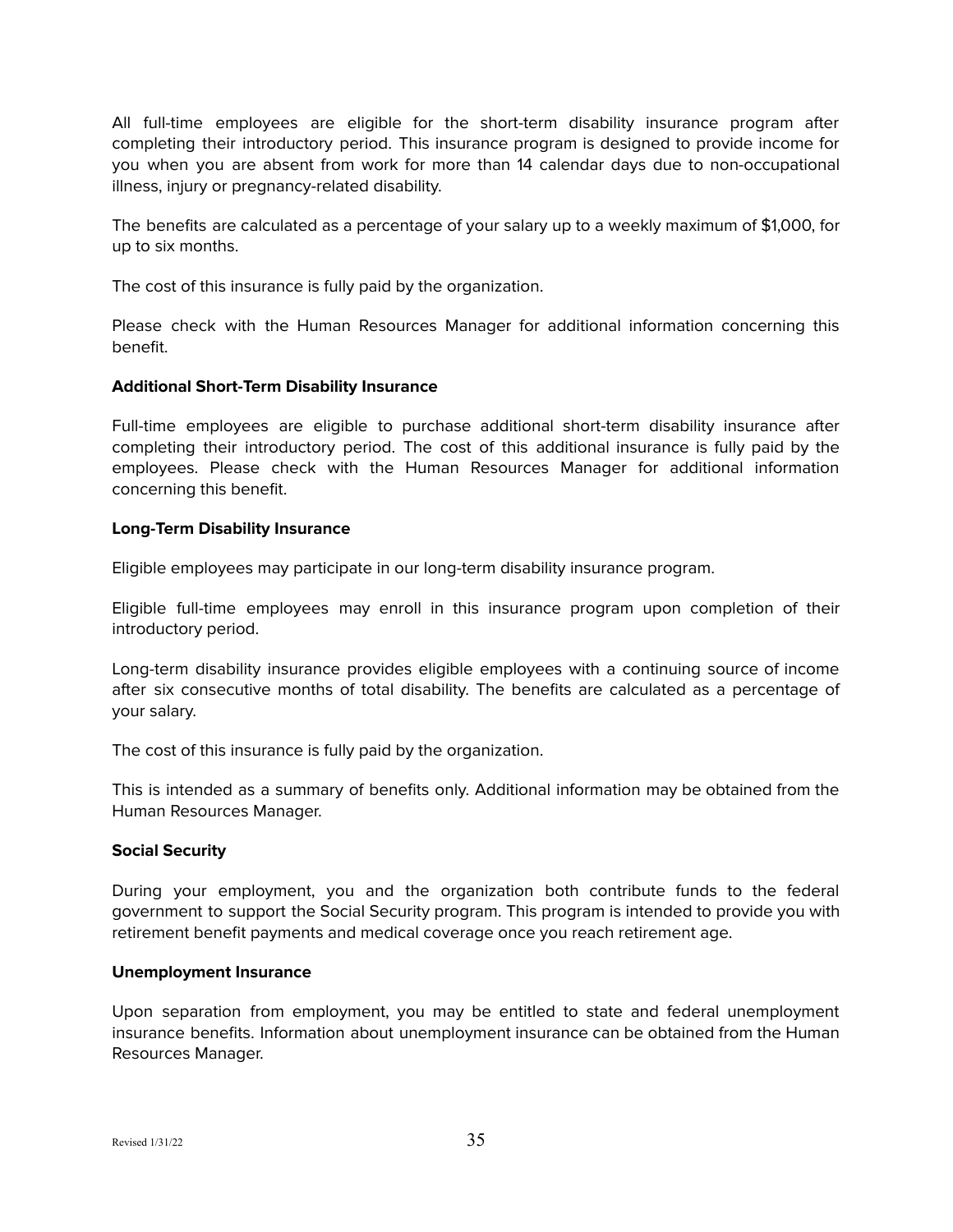#### <span id="page-35-0"></span>**Workers' Compensation**

On-the-job injuries are covered by our Workers' Compensation insurance policy. This insurance is provided at no cost to you. If you are injured on the job, no matter how slightly, report the incident immediately to your supervisor. Consistent with applicable state law, failure to report an injury within a reasonable period of time could jeopardize your claim. We ask for your assistance in alerting management to any condition that could lead to or contribute to an employee accident.

## <span id="page-35-1"></span>**401(k) Qualified Retirement Plan**

Our organization provides eligible employees with a 401(k) Qualified Retirement plan which is an excellent means of long-term savings for your retirement. The organization's contribution, if any, is determined by the employer on an annual basis.

You can obtain a copy of the Summary Plan Description which contains the details of the plan including eligibility and benefit provisions from the Human Resources Manager. In the event of any conflict in the description of any plan, the official plan documents, which are available for your review, shall govern. If you have any questions regarding this plan, see the plan administrator.

## <span id="page-35-2"></span>**Employee Bonuses**

Employees may receive bonuses from time to time. These are based on individual merit, the organization's budget and any other factor(s) deemed significant by the organization. Whether or not bonuses are granted and the amounts granted are within the sole discretion of the President & CEO.

## <span id="page-35-3"></span>**Professional Development**

Our organization believes in supporting the individual growth of its employees. To encourage employee development, our organization offers a professional development reimbursement program to eligible employees who attend job-related seminars.

To participate in this program, you must be a full-time or part-time regular employee who has completed twelve months of employment.

Approval from the President & CEO must be received prior to registration for the seminar. Our organization will pay a portion of approved job-related seminars.

In an effort to keep our organization informed of new developments, we ask that you share any new information presented at the seminar with the rest of the staff.

## <span id="page-35-4"></span>**Employee Assistance Program**

Eligible full-time, part-time regular, part-time, seasonal and per diem employees may participate in our employee assistance program immediately upon hire.

Our Employee Assistance Program (EAP) helps eligible employees and their immediate families with a wide range of problems. Situations addressed by the EAP include marriage and family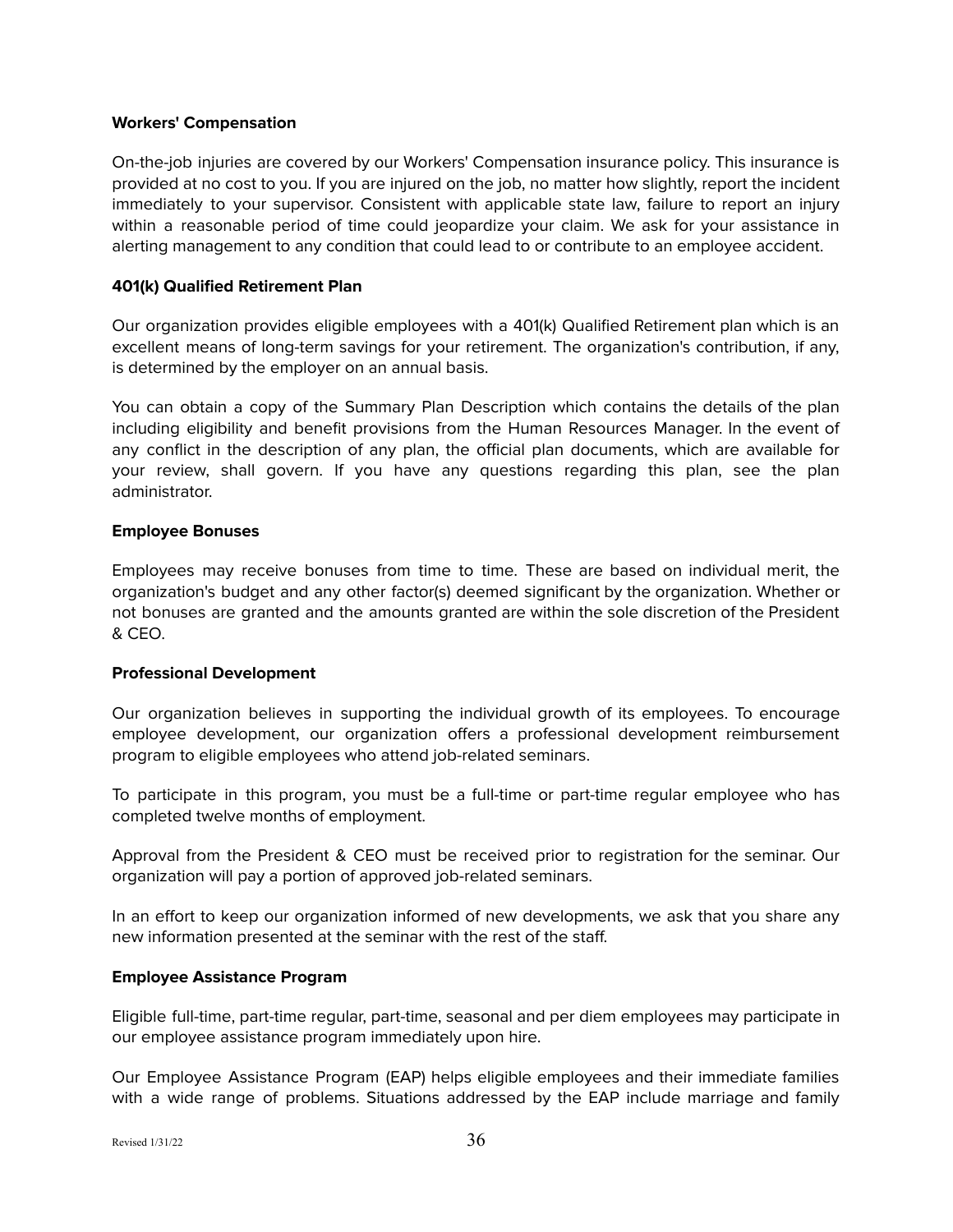problems, emotional problems, alcoholism and alcohol abuse, drug abuse and dependency, financial problems, compulsive gambling and eating disorders. Your conversations and all records are strictly confidential.

The administrative cost of this program is fully paid by the organization.

Complete details of this program may be obtained from the Human Resources Manager.

## <span id="page-36-0"></span>**Uniforms**

The organization provides uniforms upon hire to certain employees at no charge. Proper care of these uniforms is required.

<span id="page-36-1"></span>Section 4: **On the Job**

## <span id="page-36-2"></span>**Conduct at Partner's Location and/or While Working with Partners**

The nature of our organization may require that employees perform work connected with a partner's assignment at the partner's location and/or work with a partner onsite. The importance of professional conduct when working in a partner's location or working with a partner on site cannot be emphasized enough. Professional conduct is a broad term that is open to many interpretations. The following guidelines describe appropriate conduct when working at a partner's location:

- Limit discussions with partner employees to matters that concern their department and level of responsibility. Long, personal discussions with partner personnel are discouraged during working hours on the partner's location. Such disruptions of work will only offend partner executives and partner employees.
- Do not discuss internal affairs with partner personnel during working hours on the partner's location or while working onsite with a partner.
- Avoid comments or criticisms involving other companies and their particular work or fees.
- Refrain from discussing shortcomings or idiosyncrasies of partner employees.
- Avoid conversations involving partner matters in all places that would violate partner confidentiality.
- Avoid discussing procedural problems with management while partner employees are present.
- Purchase items from a partner at regular sale prices.
- Do not borrow money from a partner unless the partner's business involves lending money.
- Do not accept monetary gifts from partners. If a partner insists upon providing you with a monetary gift, it must be reported to the Human Resources Manager and treated as a donation.
- Entertain partners only after first receiving approval from the President & CEO.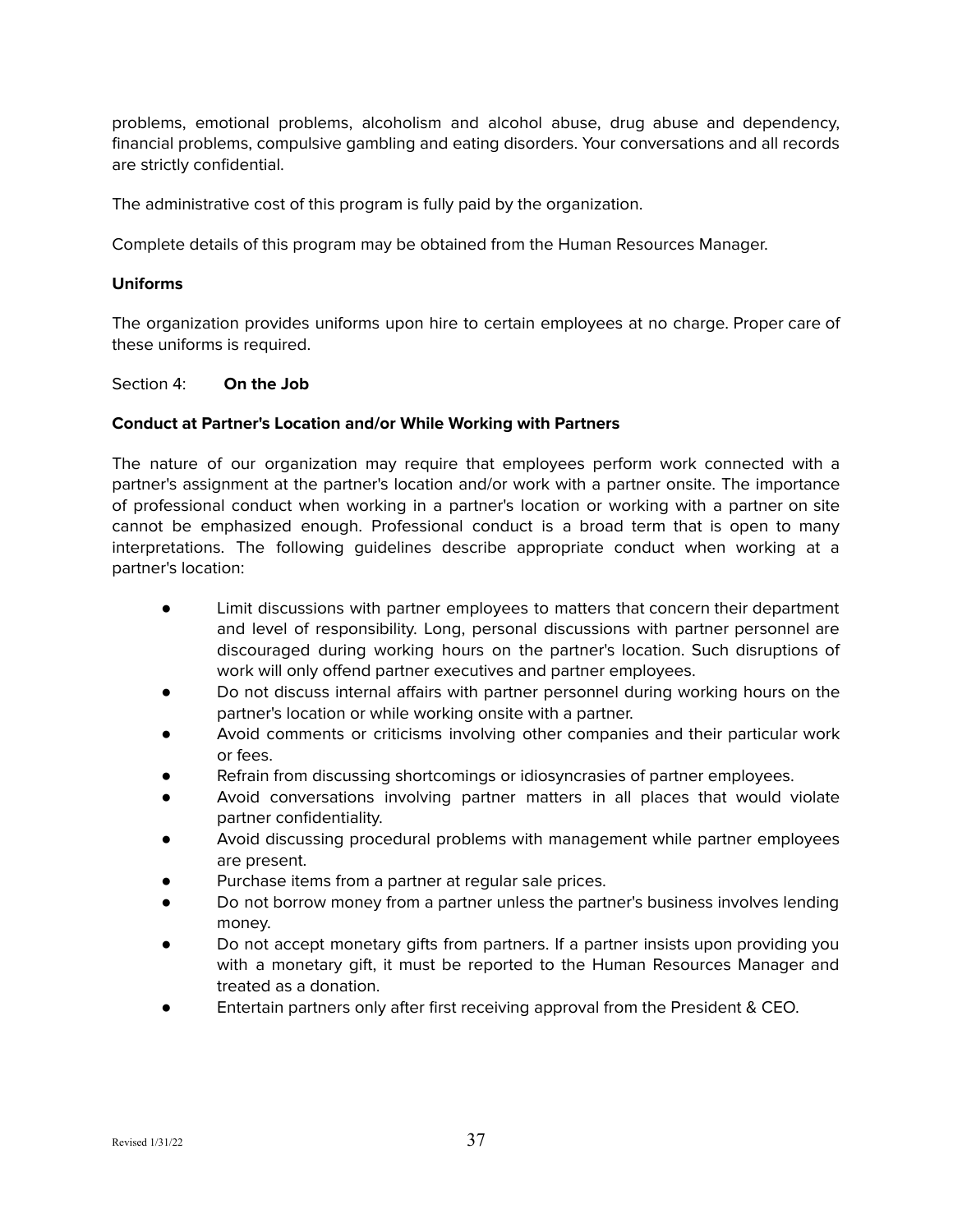## <span id="page-37-0"></span>**Confidentiality of Partner Matters**

Our professional ethics require that each employee maintain the highest degree of confidentiality when handling partner matters.

To maintain this professional confidence, no employee shall disclose partner information to other partners, friends, or members of one's own family.

Questions concerning partner confidentiality may be addressed with the President & CEO.

## <span id="page-37-1"></span>**Discussions with Partners**

When working with a partner, you may be asked to offer specific suggestions or comments regarding his or her practices.

Prior to discussing any suggestions with a partner, your recommendations must first be approved by the President & CEO.

## <span id="page-37-2"></span>**Care of Partner Records**

The impression that partners have of our organization is based, in part, on the way we care for their records. If we are careless with their files and records, partners may conclude that we have the same attitude toward our technical work. As professionals, we must respect the confidence in which we are entrusted and ensure that partner files are handled with care.

When possible, obtain all material from partner files and then return the material back to the files. Material should be returned in the same condition or better than when it was received.

Under no circumstances will outside requests for partner material be fulfilled unless prior written permission is received from the President & CEO.

## <span id="page-37-3"></span>**Deviations in Partner Records**

Occasionally you may find what appears to be an obvious clerical or mathematical error on the part of the partner. Mistakes of this nature should tactfully be brought to the attention of the appropriate person. When discussing such an error, be certain of the mistake, be careful with whom it is discussed and most importantly, be diplomatic in handling the misunderstanding.

During your career, you may discover or suspect evidence of theft, embezzlement, defalcation or some other irregular practice on the part of the partner or partner personnel. If such an event occurs, inform the President & CEO immediately. Under no circumstances should you discuss the matter with the partner or partner personnel.

# <span id="page-37-4"></span>**Use of Partner Telephones**

When working at a partner's location, keep telephone usage to a minimum. Do not disclose the location and telephone number of your partner assignment to outsiders. Direct all telephone calls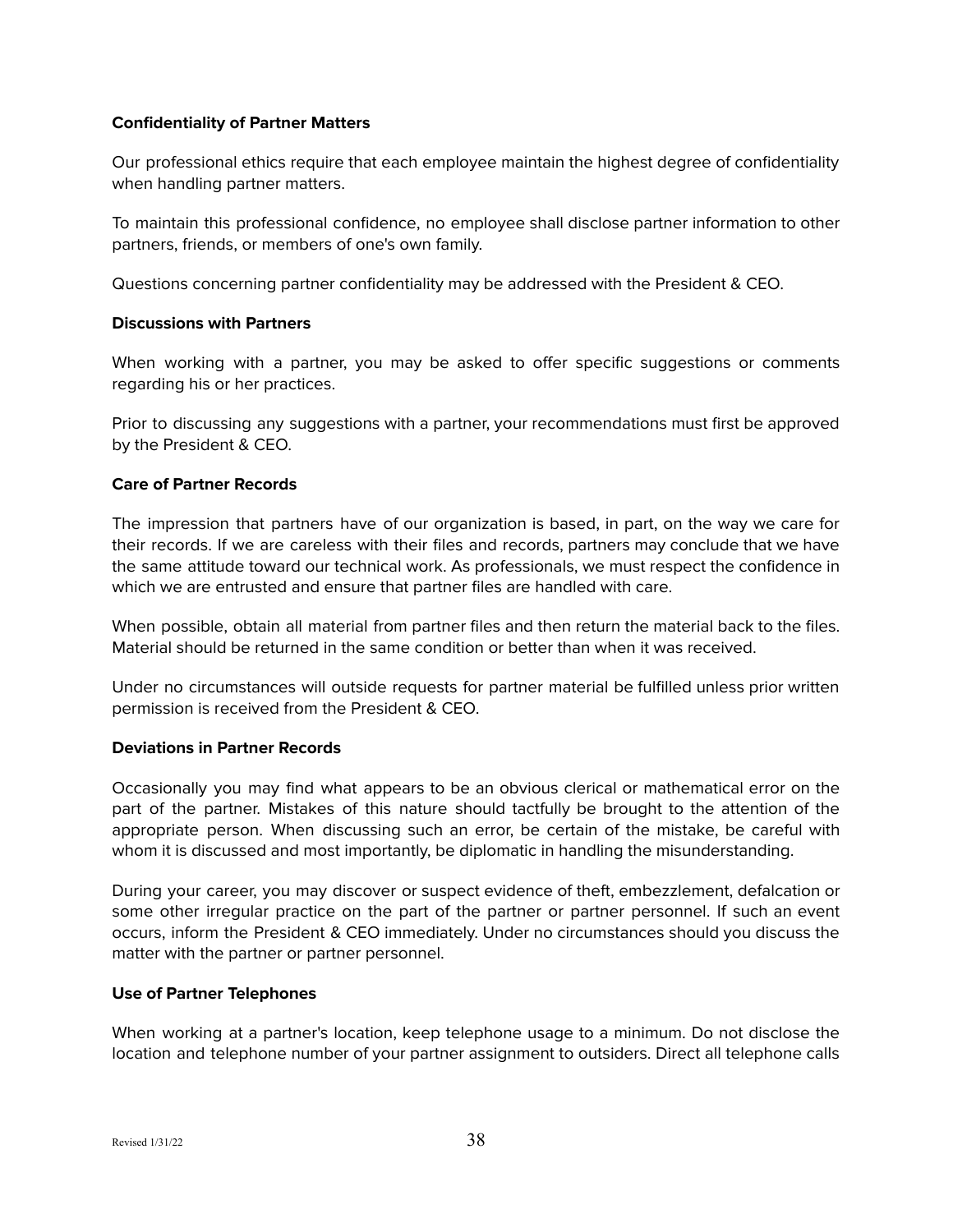to our organization to ensure the identities of our partners are protected. Messages will then be relayed to staff members working at the partner's place of business.

Personal calls must be made from outside the partner's location. Incoming personal calls or calls from other partners are not permitted.

#### <span id="page-38-0"></span>**Attendance and Punctuality**

Attendance and punctuality are important factors for your success within our organization. We work as a team and this requires that each person be in the right place at the right time.

It is important that we maintain an accurate record of your time worked. To ensure such accuracy, you should clock in no more than 5 minutes prior to your shift's start time. If you miss a punch on the time clock, either due to your error or the time clock's error, you must notify your supervisor promptly so that the time can be accurately recorded.

If you are going to be absent from work, you may have available PTO to cover your time away. However, regular and prompt attendance is important to ongoing operations, and excessive absenteeism that is not covered by PTO or otherwise approved may result in disciplinary action.

If you are going to be late for work or absent, notify your supervisor and the Human Resources Manager as far in advance as is feasible under the circumstances, but before the start of your workday. If you fail to report to work and fail to notify your supervisor and the Human Resources Manager, you are considered to be no-call, no-show. If you are no-call, no-show for three (3) consecutive scheduled work days, then you will be considered to have abandoned your job and resigned your employment.

Personal issues requiring time away from your work, such as doctor's appointments or other matters, should be scheduled during your nonworking hours if possible.

If you are absent for three days without notifying the organization, it is assumed that you have voluntarily abandoned your position with the organization, and you will be removed from the payroll.

#### <span id="page-38-1"></span>**Business Hours**

Because of the nature of our business, your work schedule may vary depending on your job. Our normal business hours are 8:00 a.m. to 4:30 p.m., Monday through Friday. Check with your supervisor if you have questions about your hours of work.

#### <span id="page-38-2"></span>**Meal Time**

A 30-minute, unpaid meal break should be taken each day. Approving the scheduling of this time is the responsibility of your supervisor.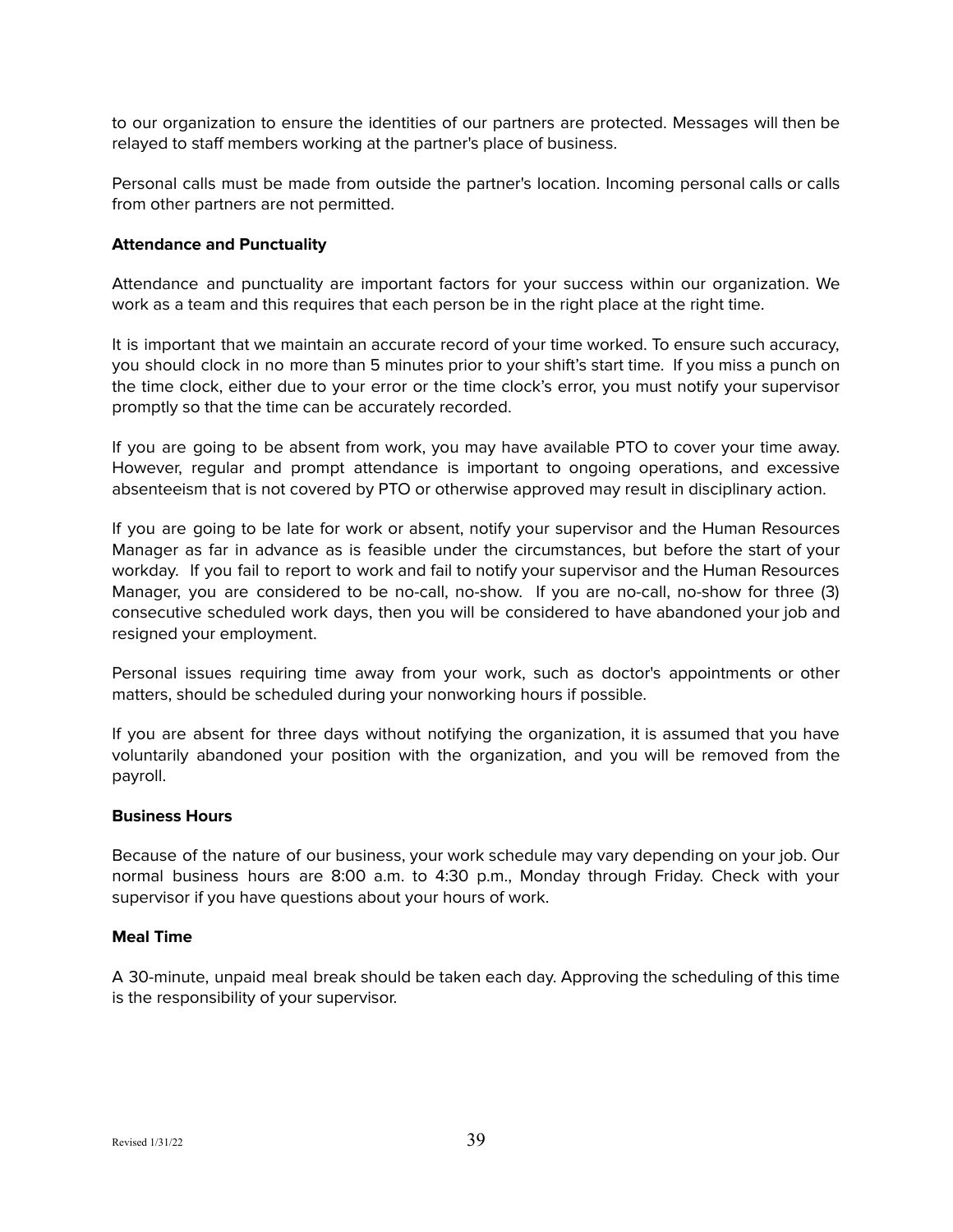## <span id="page-39-0"></span>**Lactation Breaks (Mississippi Employees)**

The organization will provide a reasonable amount of break time to accommodate a female employee's need to express breast milk for the employee's infant child. The break time should, if possible, be taken concurrently with other break periods already provided. Non-exempt employees should clock out for any time taken that does not run concurrently with normally scheduled rest periods, and such time generally will be unpaid, in accordance with state law. The organization will also make a reasonable effort to provide the employee with the use of a room or other location in close proximity to the employee's work area, for the employee to express milk in private.

Notify your supervisor to request time to express breast milk under this policy. The organization reserves the right to deny an employee's request for a lactation break if the additional break time will seriously disrupt operations and in accordance with applicable law.

No provision of this policy applies or is enforced if it conflicts with or is superseded by any requirement or prohibition contained in a federal, state, or local law or regulation. If you have knowledge of such a conflict or a potential conflict you should contact the Human Resources Manager.

## <span id="page-39-1"></span>**Lactation Breaks (All Other Employees)**

The organization will provide a reasonable amount of break time to accommodate a female employee's need to express breast milk for the employee's infant child up to one year of age; unless additional time is required by state law. The break time should, if possible, be taken concurrently with other break periods already provided. Non-exempt employees should clock out for any time taken that does not run concurrently with normally scheduled rest periods, and such time generally will be unpaid in accordance with state law. The organization will also make a reasonable effort to provide the employee with the use of a room or other location in close proximity to the employee's work area, for the employee to express milk in private.

Notify your supervisor to request time to express breast milk under this policy.

No provision of this policy applies or is enforced if it conflicts with or is superseded by any requirement or prohibition contained in a state or local law, or regulation. If you have knowledge of such a conflict or a potential conflict you should contact the Human Resources Manager.

# <span id="page-39-2"></span>**Work Assignments**

Work assignments will be distributed by your supervisor. When possible, you will be advised of future assignments in advance, so you will have ample time to prepare for the assignment.

Once you have begun an assignment you will report directly to your supervisor for all matters relating to its completion.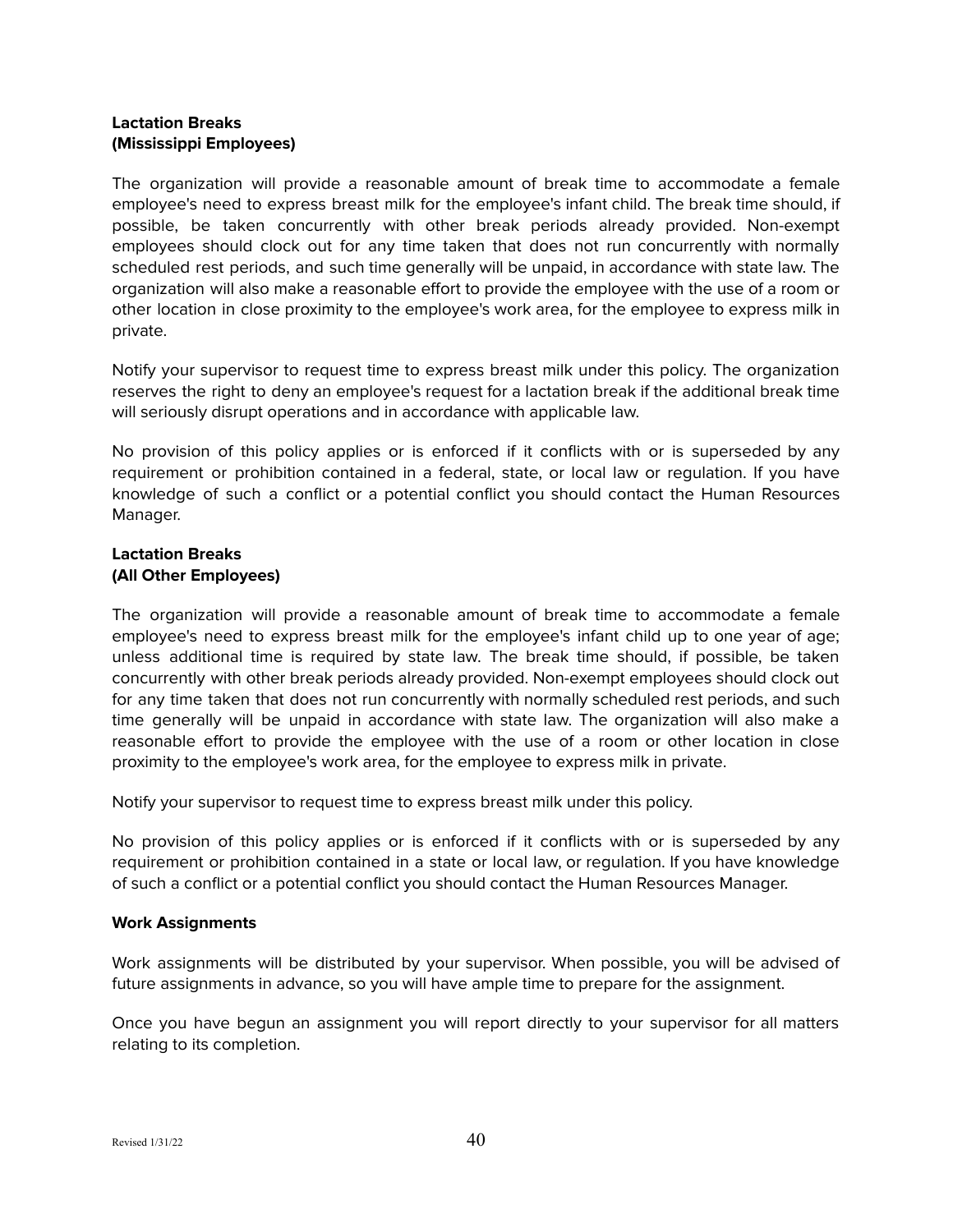## <span id="page-40-0"></span>**Contact with the Organization**

The organization should know your location at all times during business hours. Your supervisor will keep a record of your assignments, and (s)he should be notified of your whereabouts outside the organization during working hours.

## <span id="page-40-1"></span>**On The Job Training**

The initiation of all on-the-job training for employees within your department is the responsibility of your supervisor. This may include safety training, participation in off-site training and continuing education when necessary for job safety and work performance. Training will be conducted during regular working hours whenever possible.

The organization will pay for any required training programs. Employees may be tested from time to time to evaluate the effectiveness of the training program. If you have any questions regarding training, please see your supervisor.

## <span id="page-40-2"></span>**Clean Up**

Before lunch & at the end of the workday, time is designated for cleaning the work area and washing up. This time is paid.

## <span id="page-40-3"></span>**Standards of Conduct**

Each employee has an obligation to observe and follow the organization's policies and to maintain proper standards of conduct at all times. Failure to adhere to the organization's policies will result in corrective disciplinary measures.

Disciplinary action may include a verbal warning, written warning, suspension with or without pay, and/or discharge. The appropriate disciplinary action imposed will be determined by the organization. The organization does not guarantee that one form of action will necessarily precede another.

Among other things, the following may result in disciplinary action, up to and including discharge: violation of the organization's policies or safety rules; failing to work in a cooperative manner with management, co-workers, partners and others who do business with the organization; sleeping on the job; unauthorized or illegal possession, use or sale of alcohol or controlled substances on work premises or during working hours, while engaged in organization activities or in organization vehicles; unauthorized possession, use or sale of weapons, firearms or explosives on work premises; theft or dishonesty; inappropriate or violent physical contact; harassment; discrimination or retaliation in violation of the organization's EEO and No Harassment policies; performing outside work or use of organization property, equipment or facilities in connection with outside work while on organization time; poor attendance or poor performance. These examples are not all inclusive. We emphasize that discharge decisions will be based on an assessment of all relevant factors.

Nothing in this policy is designed to limit an employee's rights under Section 7 of the National Labor Relations Act. Nothing in this policy is designed to modify our employment-at-will policy.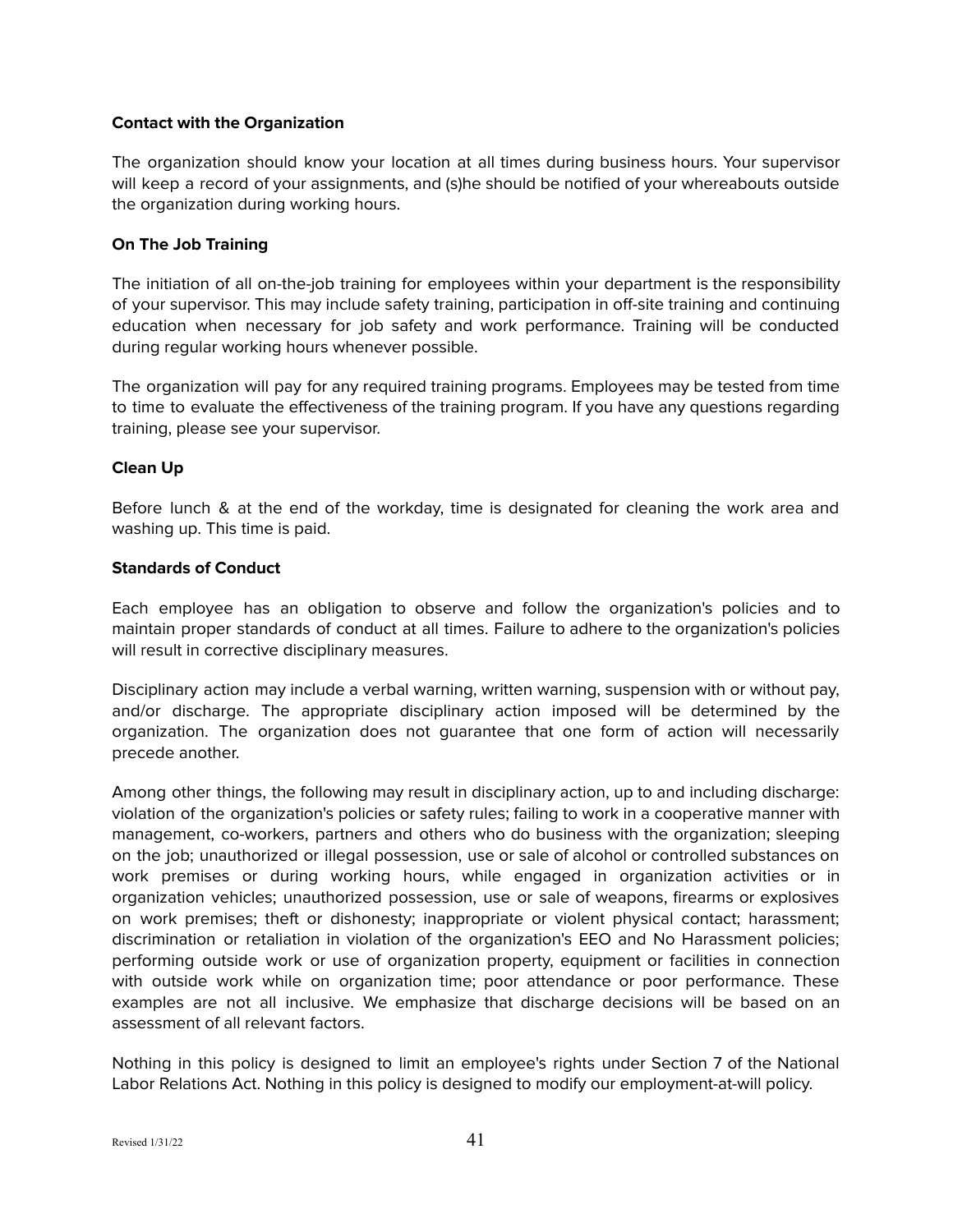#### <span id="page-41-0"></span>**Access to Personnel Files**

Upon request, you may inspect your own personnel file up to two times each year. Inspections will be held on organization premises in the presence of an organization official. Contact the Human Resources Manager to arrange a time to view these records. You will be permitted to review records related to your qualification for employment, compensation and disciplinary action. You are not permitted access to any letter of reference maintained by the organization. If you disagree with the accuracy of any statement in the records and no correction can be agreed upon, you may submit an explanatory statement, which will be attached to the records.

For more information, contact the Human Resources Manager.

#### <span id="page-41-1"></span>**Computer Software Licensing**

The organization purchases or licenses the use of various computer software programs. Neither the organization nor any of the organization's employees have the right to duplicate this computer software or its related documentation. Unauthorized duplication of computer software is a federal offense, punishable by up to a \$250,000 fine and up to five years in jail.

The organization does not condone the illegal duplication of software. You must use the software in accordance with the license agreement. This policy applies not only to individual desktop computers and laptops but to local area networks as well.

Employees learning of any misuse of software or related documentation within the organization shall notify a member of management. Employees who reproduce, acquire or use unauthorized copies of computer software will be subject to discipline, up to and including discharge.

#### <span id="page-41-2"></span>**Partner and Public Relations**

Our organization's reputation is built on excellent service and quality work. To maintain this reputation requires the active participation of every employee.

The opinions and attitudes that partners have toward our organization may be determined for a long period of time by the actions of one employee. It is sometimes easy to take a partner for granted, but if we do we run the risk of losing not only that partner, but his or her associates, friends or family who may also be partners or prospective partners.

Each employee must be sensitive to the importance of providing courteous treatment in all working relationships.

## <span id="page-41-3"></span>**Non-Solicitation**

The organization believes employees should have a work environment free from interruptions of a non-work related nature, as work time is for work. When you are to be working you should focus on your duties and not engage in activities that would interfere with your own work or the work of others. For the purpose of this policy, solicitation includes, but is not limited to, for collection of any debt or obligation, for raffles of any kind or chance taking, or for the sale of merchandise or business services, the attempt to sell any product or service (e.g. selling or collecting for Tupperware®, Avon® products, churches, schools, Girl Scout cookies, etc.). Such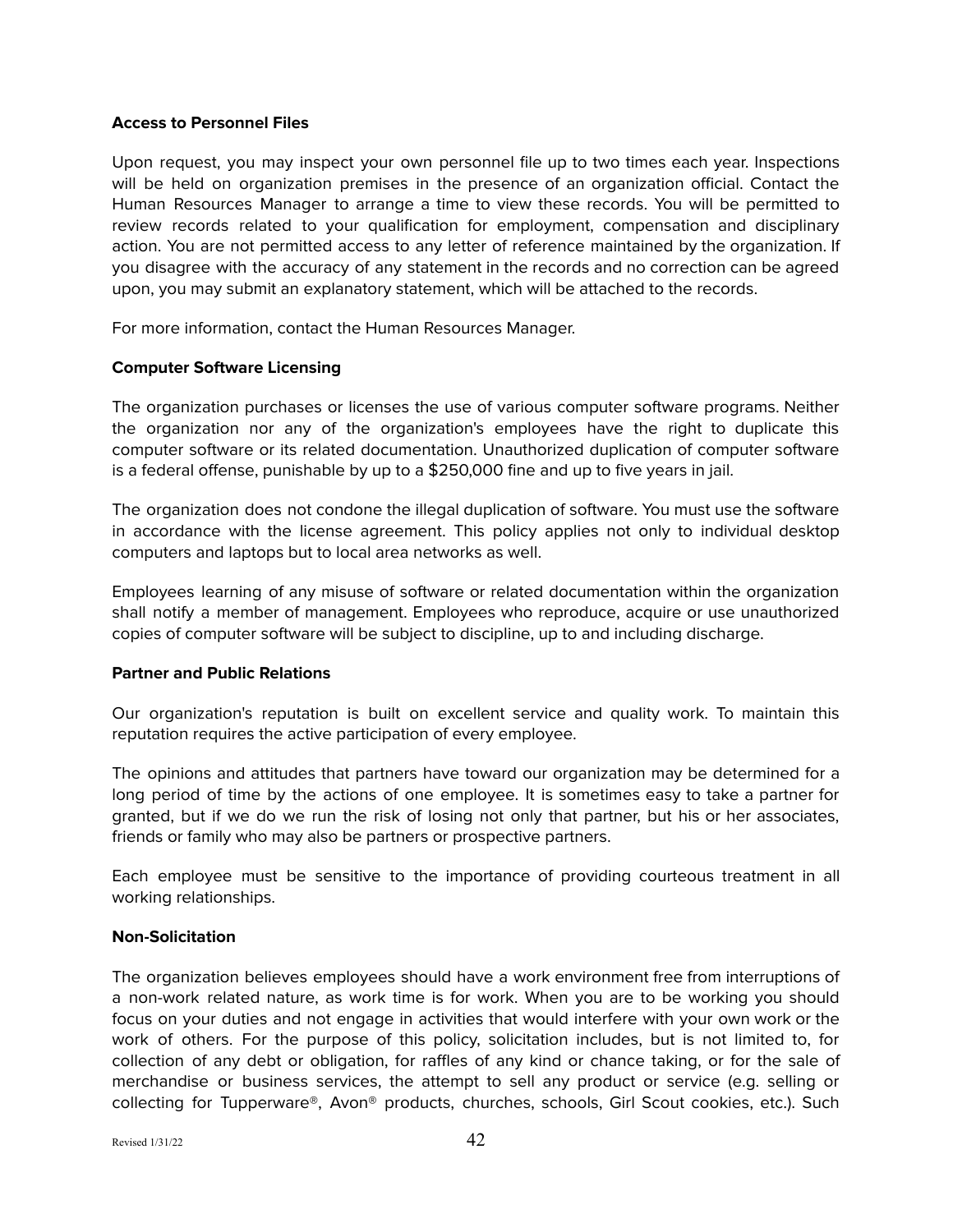interruptions can be both detrimental to the quality of work and efficiency, and may not be respectful of others job responsibilities and right not to be interrupted.

Employees may not engage in solicitation for any purpose during his/her work time, which includes the working time of the employee who seeks to solicit and the employee who is being solicited. Although solicitation is not encouraged, it is permitted as long as it is limited to the employee's break and lunch time and kept out of active working areas. Nothing in this policy is intended to restrict an employee's statutory rights, including discussing terms and conditions of employment.

## <span id="page-42-0"></span>**Distribution**

Distribution by employees of any type (materials, goods, paper) is prohibited in work areas at any time, whether or not the employees are on working time. Electronic distribution is subject to the organization's Electronic Mail and Monitoring Policy, and may not occur during the employee's working time. Non-employees are prohibited from distributing materials to employees on organization premises at any time. Literature that violates the organization's EEO and No Harassment policies, includes threats of violence, or is knowingly and recklessly false is never permitted. Nothing in this policy is intended to restrict an employee's statutory rights, including discussing terms and conditions of employment.

## <span id="page-42-1"></span>**Changes in Personal Data**

To aid you and/or your family in matters of personal emergency, we need to maintain up-to-date information.

Changes in name, address, telephone number, marital status, number of dependents or changes in next of kin and/or beneficiaries should be given to the Human Resources Manager promptly.

## <span id="page-42-2"></span>**HR Online (Self-Service Portal)**

A self-service portal is available at <https://access.paylocity.com/>. You have the ability to view personal and organization information on this portal. You may also receive important management notices and reminders, such as benefit enrollment deadlines and time-off approvals at this portal.

Please contact the Human Resources Manager if you need assistance with obtaining login information.

#### <span id="page-42-3"></span>**Care of Equipment**

You are expected to demonstrate proper care when using the organization's property and equipment. No property may be removed from the premises without the proper authorization of management. If you lose, break or damage any property, report it to your supervisor at once.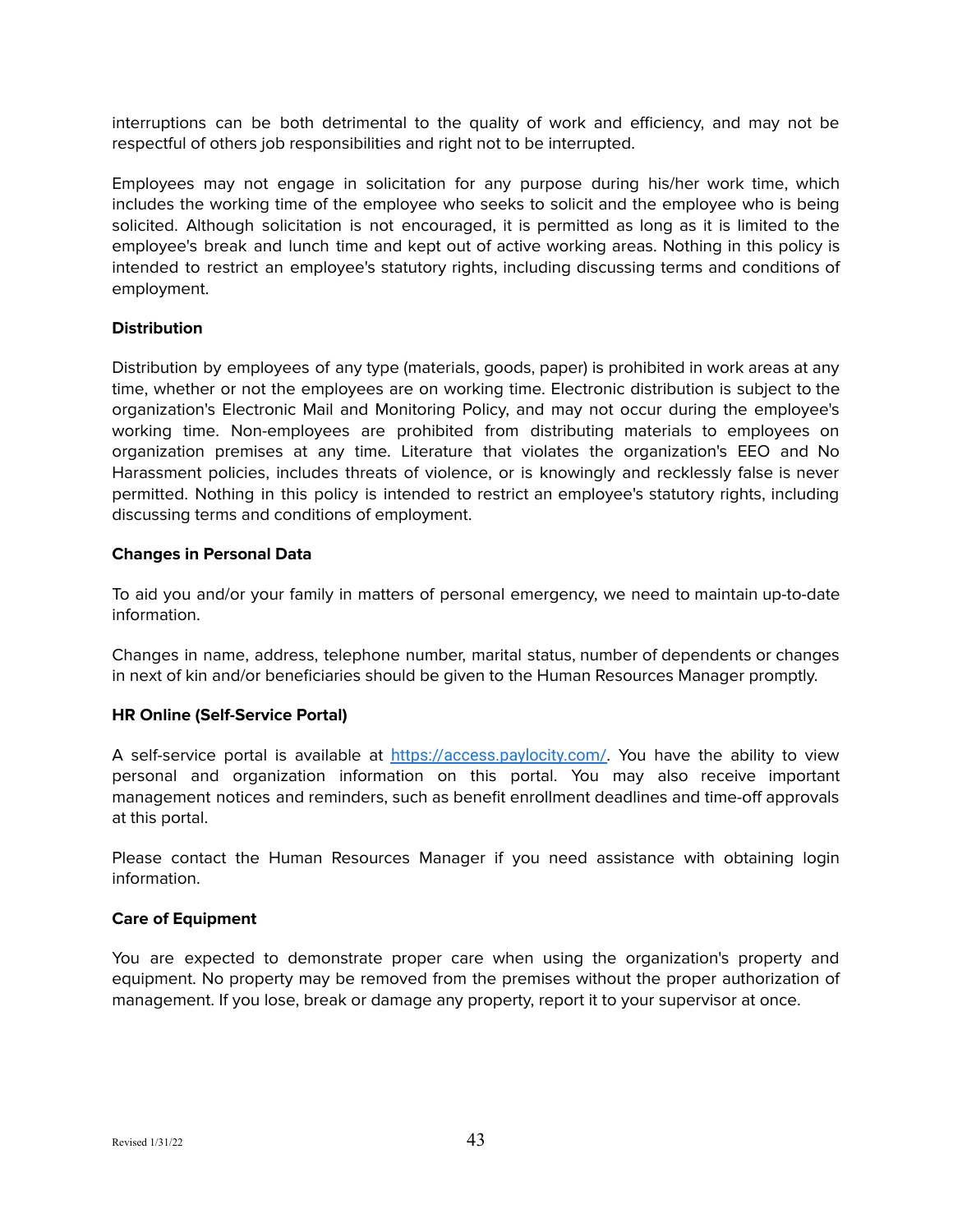#### <span id="page-43-0"></span>**Organization Vehicles**

Operators of organization vehicles are responsible for the safe operation and cleanliness of the vehicle.

Accidents involving an organization vehicle must be reported to the Human Resources Manager and Transportation Coordinator immediately.

Employees are responsible for any moving and parking violations and fines that may result when operating an organization vehicle.

Organization vehicles should be operated by the employee only. Organization vehicles may only be used for job-related travel.

Smoking, including use of e-cigarettes, is prohibited in organization vehicles.

The use of seat belts is mandatory for operators and passengers of organization vehicles.

Employees are encouraged to take appropriate safety precautions when using their cellular telephone. The use of handheld cellular telephones, including texting, while driving is prohibited. Employees are expected to comply with applicable state laws, including the use of cellular telephones.

#### <span id="page-43-1"></span>**Employment of Relatives**

A supervisor may not hire or supervise an individual as a part-time or full-time employee if that individual and the supervisor have an on-going romantic relationship, including but not limited to, marriage, or if that individual is a member of the supervisor's immediate family, without approval from the Board of Directors. The term "immediate family" refers to parents, grandparents, children, sisters, brothers, stepbrothers, stepsisters, nieces, nephews or other family members residing in the same household.

In the case of marriage of persons within the same department, an effort will be made to assign comparable job duties so as to minimize problems of supervision, safety, security and morale. Blood relatives will not be allowed to work in the same department.

#### <span id="page-43-2"></span>**Travel/Expense Accounts**

The organization will reimburse employees for reasonable expenses incurred through pre-approved business travel or entertainment. All cash advances must be accounted for and expense receipts are required.

The following business expenses will be reimbursed:

Travel Expense Automobile/Mileage Lodging **Tips**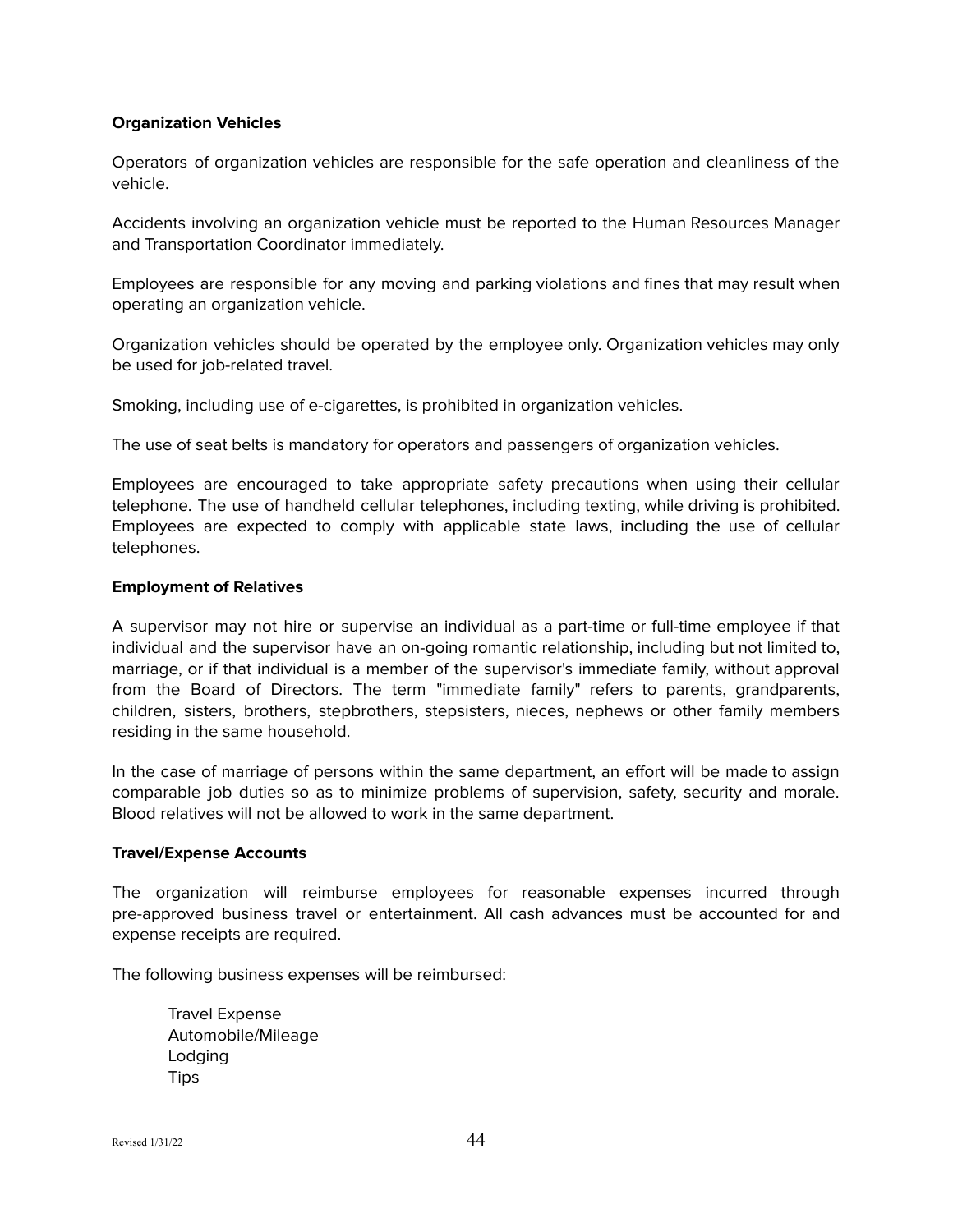#### Business Meals

Please refer to the second sheet of the Organizational Expense Report for details on travel and reimbursement. See the President & CEO or the Accounting Manager regarding additional reimbursable business expenses.

#### <span id="page-44-0"></span>**Personal Property**

The organization is not responsible for loss or damage to personal property. Valuable personal items, such as purses and all other valuables should not be left in areas where theft might occur.

#### <span id="page-44-1"></span>**Severe Weather**

Severe weather is to be expected during certain months of the year. Although driving may at times be difficult, when caution is exercised the roads are normally passable. Except in cases of severe storms, we are all expected to work our regular hours. Time taken off due to poor weather conditions while the business remains open must be made up, used as PTO, or is unpaid.

Exempt employees may be provided time off with pay when necessary to comply with state and federal wage and hour laws.

If extreme weather conditions require closing of the building, you will be notified by your supervisor.

#### <span id="page-44-2"></span>**Natural Disasters**

Natural disasters, including earthquakes, hurricanes, mudslides, floods and fires are to be expected from time to time. Although driving may be difficult in some areas due to damaged freeways and streets, when caution is exercised the roads are normally passable or alternate routes are available. Except in severe cases, we are all expected to work our regular hours. Time taken off due to natural disasters while the business remains open must be made up, used as PTO, or is unpaid.

Exempt employees may be provided time off with pay when necessary to comply with state and federal wage and hour laws.

If extreme weather conditions require closing of the building, you will be notified by your supervisor.

#### <span id="page-44-3"></span>**Personal Telephone Calls**

It is important to keep our telephone lines free for partner calls. Although the occasional use of the organization's telephones for a personal emergency may be necessary, routine personal calls should be limited.

## <span id="page-44-4"></span>**Acceptable Use of Electronic Communications**

This policy contains guidelines for Electronic Communications created, sent, received, used, transmitted, or stored using the organization's communication systems or equipment and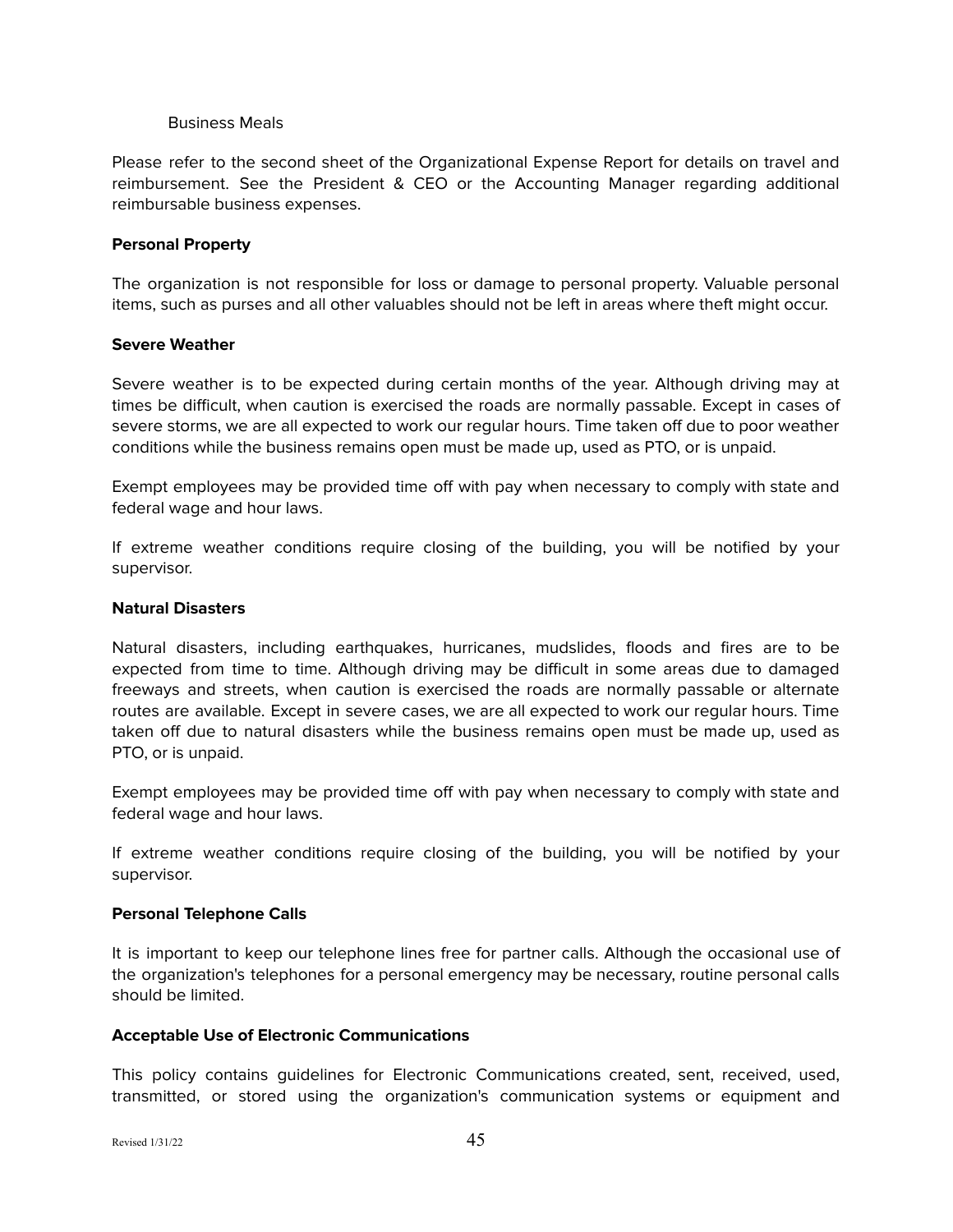employee provided systems or equipment used either in the workplace, during working time or to accomplish work tasks. "Electronic Communications" include, among other things, messages, images, text data or any other information used in e-mail, instant messages, text messages, voice mail, fax machines, computers, personal digital assistants (including Blackberry, iPhone, iPad or similar devices), pagers, telephones, cellular and mobile phones including those with cameras, Intranet, Internet, back-up storage, information on a memory or flash key or card, jump or zip drive or any other type of internal or external removable storage drives. In the remainder of this policy, all of these communication devices are collectively referred to as "Systems."

Acceptable Uses of Our Systems: Employees may use our Systems to communicate internally with co-workers or externally with partners and other business acquaintances for business purposes.

Organization Control of Systems and Electronic Communications: All Electronic Communications contained in Organization Systems are Organization records and/or property. Although an employee may have an individual password to access our Systems, the Systems and Electronic Communications belong to the organization. The Systems and Electronic Communications are accessible to the organization at all times including periodic unannounced inspections. Our Systems and Electronic Communications are subject to use, access, monitoring, review, recording and disclosure without further notice. Employee communications on our system are not confidential or private.

The organization's right to use, access, monitor, record and disclose Electronic Communications without further notice applies equally to employee-provided systems or equipment used in the workplace, during working time, or to accomplish work tasks.

Personal Use of Our Systems: Personal communications in our Systems are treated the same as all other Electronic Communications and will be used, accessed, recorded, monitored, and disclosed by the organization at any time without further notice. Since all Electronic Communications and Systems can be accessed without advance notice, employees should not use our Systems for communication or information that employees would not want revealed to third parties. Personal use of our System should be limited to non-working time. Personal use of our System must be conducted in such a manner that it does not affect smooth System operation or use a disproportional amount of the System's functional capacity.

Proprietary Business Information: Proprietary business information means confidential and proprietary information related to the organization's trade secrets, business models, business services, sales agreements, pricing information, drawings, designs, blue prints, manufacturing processes, partner lists, inventions, recipes, formulas, vendor agreements, patient records, strategic business or marketing plans, expansion plans, contracts, non-public financial performance information and other information that derives economic value by being protected from public consumption or competitors may only be used on Organization Systems. Proprietary business information may not be downloaded, saved, or sent to a personal laptop, personal storage device, or personal email account under any circumstances without advance written approval from a member of management. Proprietary business information does not restrict employee rights to discuss their wages, hours or other terms of employment.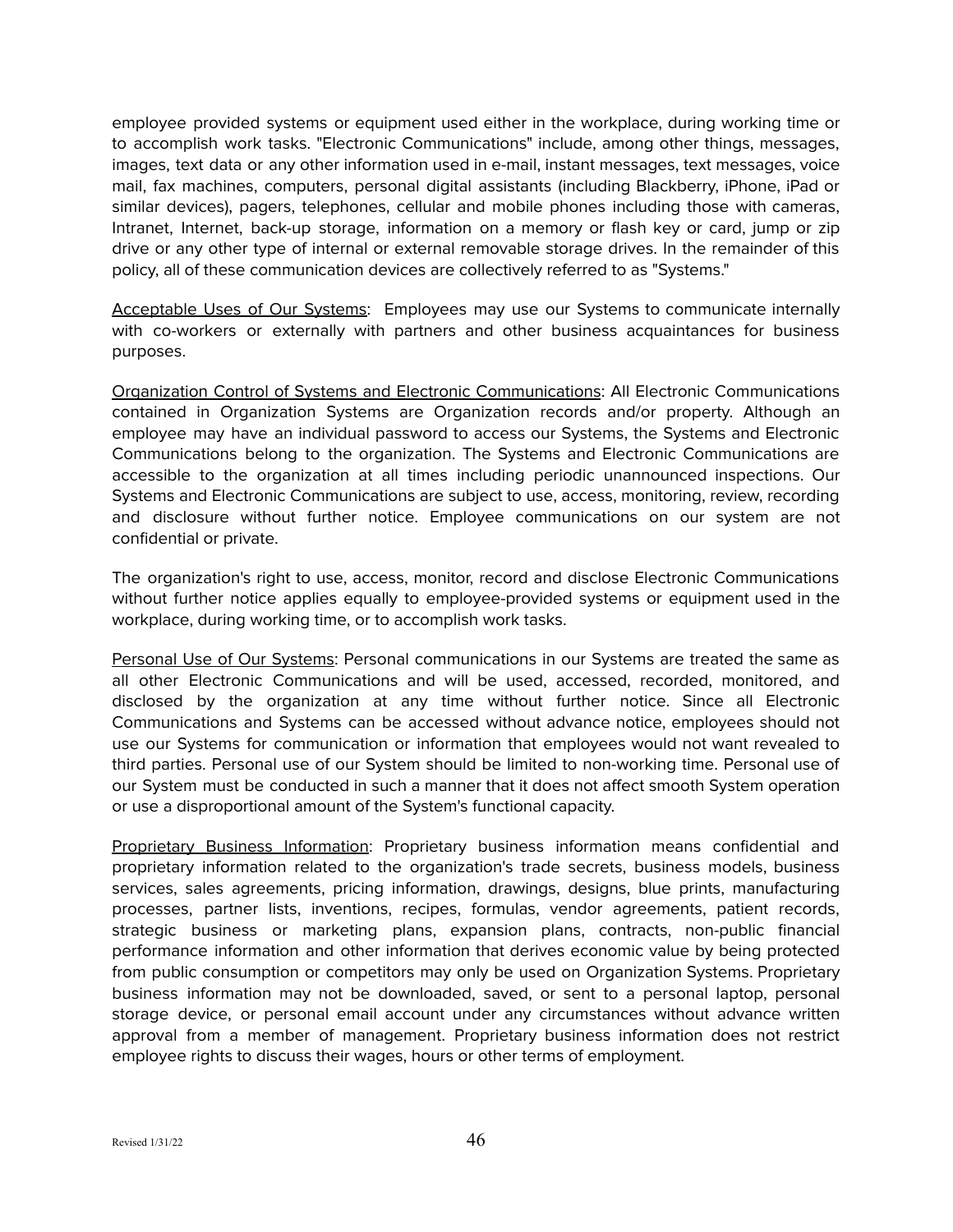Prohibited Uses of Our Systems: Employees may not use Organization Systems in a manner that is unlawful, wasteful of Organization resources, or unreasonably compromises employee productivity or the overall integrity or stability of the organization's systems. These tools are provided to assist employees with the execution of their job duties and should not be abused. Examples of prohibited uses include, among other things, sexually explicit messages, images, cartoons, or jokes; propositions or love letters; ethnic or racial slurs; or any other message or image that may be in violation of Organization policies.

In addition, employees may not use our Organization Systems:

- To download, save, send or access any discriminatory, obscene, or malicious or knowingly false material;
- To download, save, send or access any music, audio or video file unless business related;
- To download anything from the internet (including shareware or free software) without the advance written permission of the systems supervisor;
- To download, save, send or access any site or content that the organization might deem "adult entertainment;"
- To attempt or to gain unauthorized or unlawful access to computers, equipment, networks, or Systems of the organization or any other person or entity;
- In connection with any infringement of intellectual property rights, including but not limited to copyrights;
- In connection with the violation or attempted violation of any law; and
- To transmit proprietary business information or client material such as pricing information or trade secrets.

Electronic Forgery: An employee may not misrepresent, disguise, or conceal his or her identity or another's identity in any way while using Electronic Communications; make changes to Electronic Communications without clearly indicating such changes; or use another person's account, mail box, password, etc. without prior written approval of the account owner and without identifying the actual author.

Intellectual Property Rights: Employees must always respect intellectual property rights such as copyrights and trademarks.

System Integrity, Security, and Encryption: All Systems passwords and encryption keys must be available and known to the organization. You may not install password or encryption programs without the written permission of the Human Resources Manager. Employees may not use the passwords and encryption keys belonging to others.

Applicable Laws: Numerous state and federal laws apply to Electronic Communications. The organization complies with applicable laws. Employees also must comply with applicable laws and should recognize that an employee could be personally liable and/or subject to fine and imprisonment for violation of applicable laws.

Consequences of Policy Violations: Violations of this Policy may result in disciplinary action up to and including immediate termination of an employee's employment as well as possible civil liabilities or criminal prosecution. Where appropriate, the organization may advise legal officials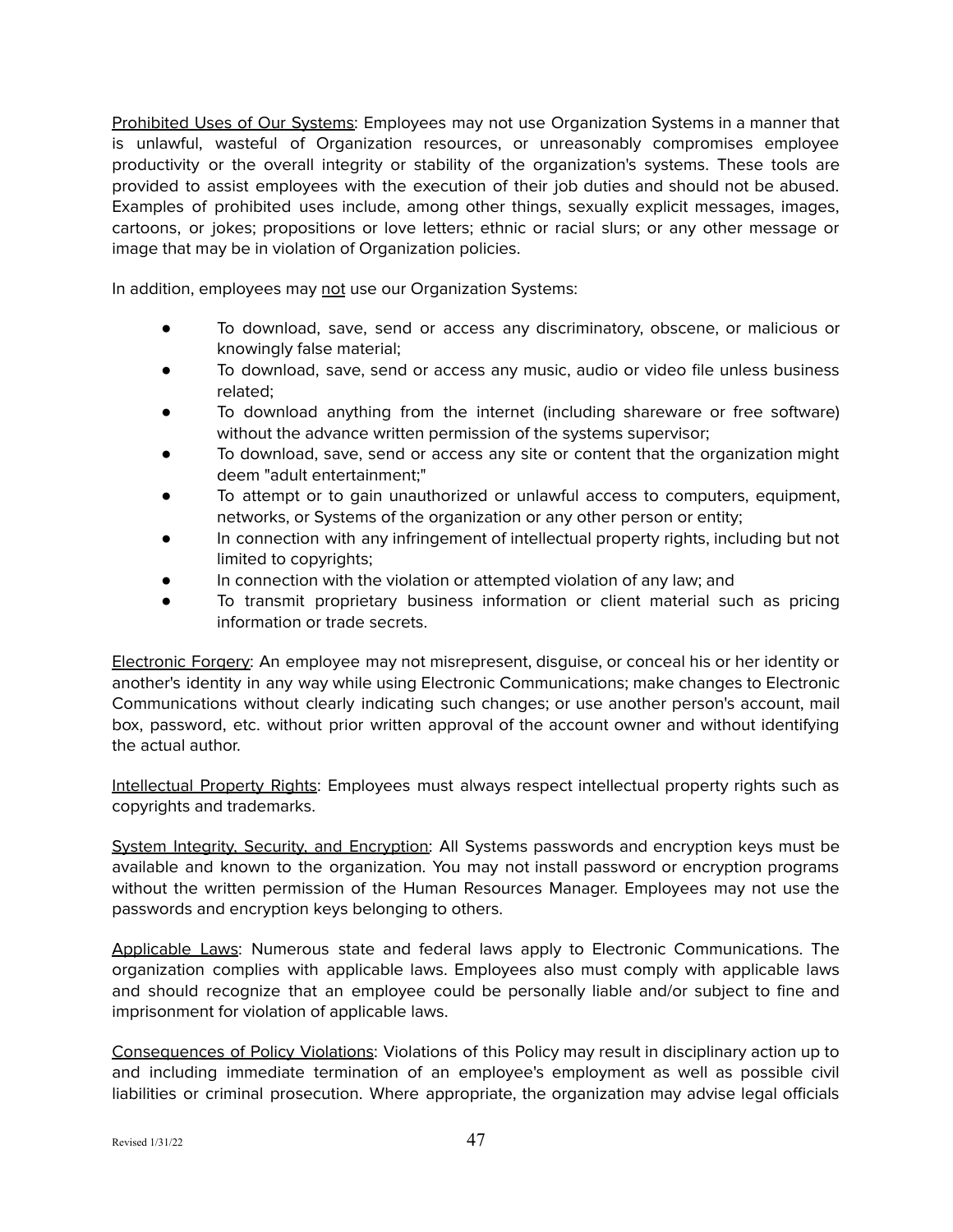or appropriate third parties of policy violations and cooperate with official investigations. We will not, of course, retaliate against anyone who reports possible policy violations or assists with investigations.

If you have questions about the acceptable use of our Systems or the content of Electronic Communications, ask the Human Resources Manager for advance clarification.

## <span id="page-47-0"></span>**Social Media**

"Social media" includes all means of communicating or posting information or content of any sort on the Internet, including to your own or someone else's web log or blog, journal or diary, personal website, social networking or affinity website, web bulletin board or a chat room, whether or not associated or affiliated with the organization.

You are more likely to resolve work related complaints by speaking directly with your co-workers or by utilizing our problem solving policy than by posting complaints to a social media outlet. Nevertheless, if you decide to post complaints or criticism, avoid using statements, photographs, video or audio that reasonably could be viewed as maliciously false, obscene, threatening or intimidating, that defames partners, competitors, vendors or employees or that might constitute harassment or bullying. Examples of such conduct might include posts meant to put someone in fear for their physical safety or psychological well-being; posts designed to cast someone in a false light to the public; posts that invade a person's reasonable expectation of privacy; or posts that could contribute to a hostile work environment on the basis of race, age, gender, national origin, color, disability, religion or other status protected by federal, state or local law.

Make sure you are always truthful and accurate when posting information or news. If you make a mistake, correct it quickly. Be open about any previous posts you have altered. Use privacy settings when appropriate. Remember that the Internet archives almost everything; therefore, even deleted postings can be searched. The Internet is immediate; nothing that is posted ever truly "expires." Never post any information or rumors that you know to be false about the organization, fellow employees, partners, and people working on behalf of the organization or competitors.

Do not create a link from your blog, website or other social networking site to the organization's website without identifying yourself as an organization employee. Express only your personal opinions. Never represent yourself as a spokesperson for the organization or make knowingly false representations about your credentials or your work. If the organization is a subject of the content you are creating, be clear and open about the fact that you are an employee and make it clear that your views do not represent those of the organization. It is best to include a statement such as "The postings on this site are my own and do not necessarily reflect the views of the organization." You must refrain from using social media while on working time.

Employees are encouraged to report violations of this policy. The Organization prohibits retaliation against any employee for reporting a possible deviation from this policy or for cooperating in an investigation.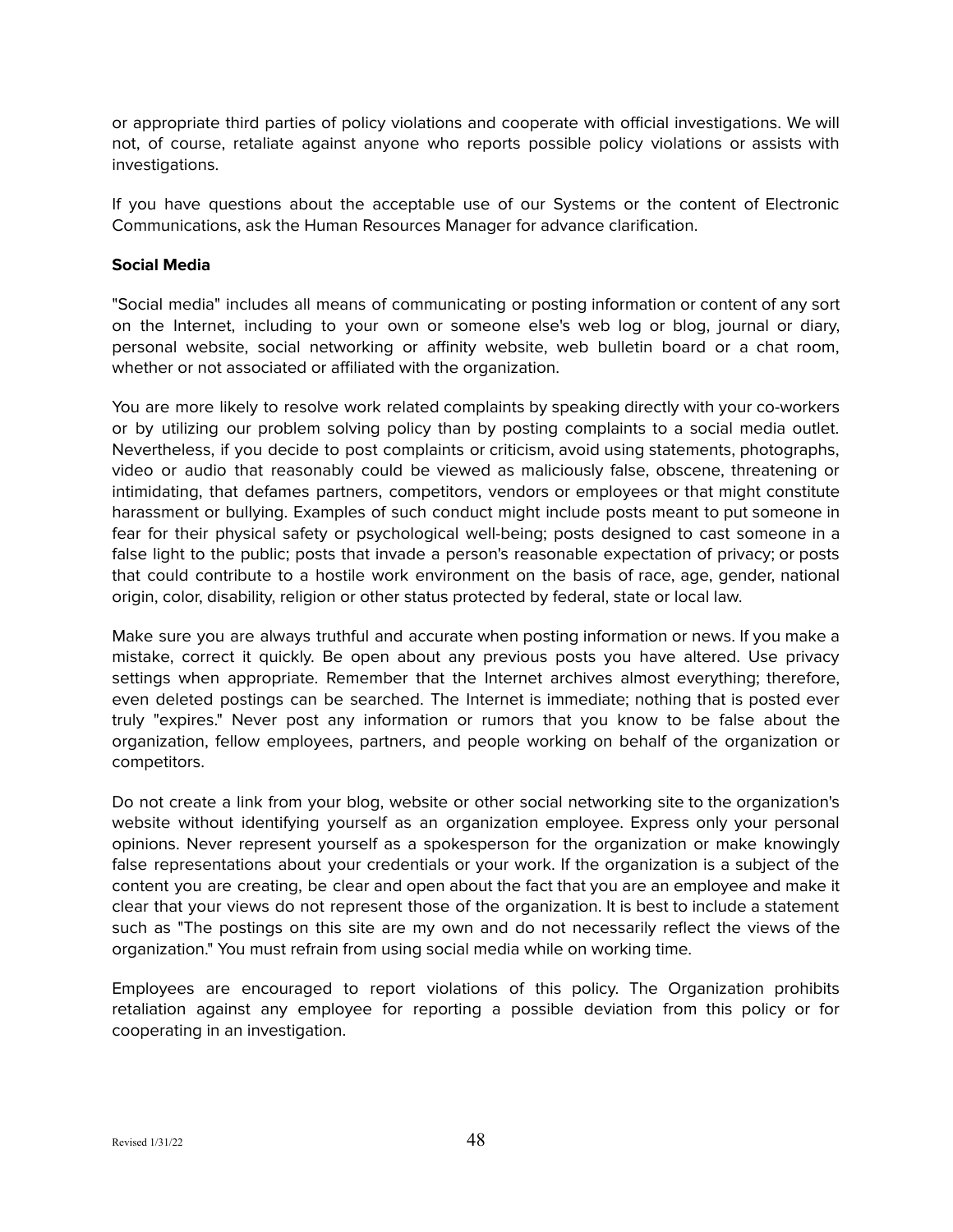Where applicable, the organization complies with state laws concerning access to an employee's personal social networking account, including restrictions concerning employer requests for an employee's username and/or password.

Nothing in this policy is designed to limit an employee's right under Section 7 of the National Labor Relations Act, including discussing wages or other terms of employment.

If you have questions or need further guidance, please contact the Human Resources Manager.

## <span id="page-48-0"></span>**Security of Electronic Devices**

Each employee provided with a laptop computer, iPad, iPhone, smart phone, tablet or similar device is responsible for the physical security of that device. All devices acquired for or on behalf of the organization are organization property. The device must be locked up and stored in a secure location when it is not in the immediate possession of the authorized user. In addition, the user must return the device immediately upon request of the organization. You must notify the Human Resources Manager immediately if the device is lost, stolen, misplaced, or damaged. All work created or performed on the device is organization property. The device is subject to inspection by the organization at any time without further advance notice. The device must be used in a manner that complies with all organization policies including the Acceptable Use of Electronic Communications, Equal Employment Opportunity, No Harassment, Confidentiality of Partner Matters, Care of Partner Records, and Protecting Organization Information.

Violations of this policy may be grounds for disciplinary action up to and including discharge.

## <span id="page-48-1"></span>**Dress Policy**

Employees are expected to maintain the highest standards of personal cleanliness and present a neat, professional appearance at all times.

Our partners' satisfaction represents the most important and challenging aspect of our business. Whether or not your job responsibilities place you in direct partner contact, you represent the organization with your appearance as well as your actions. The properly-attired individual helps to create a favorable image for the organization, to the public and fellow employees.

The organization maintains a business casual environment. All employees should use discretion in wearing attire that is appropriate for their job.

## <span id="page-48-2"></span>**Dress Code**

Warehouse/driving staff are issued food bank shirts which should be worn with jeans, khakis, or shorts.

During certain times of the year and when completing certain tasks, other staff may be informed by their supervisors that they are permitted to wear shorts.

If shorts are worn, they are to be conservative in nature, at least a mid-thigh length, and in solid colors.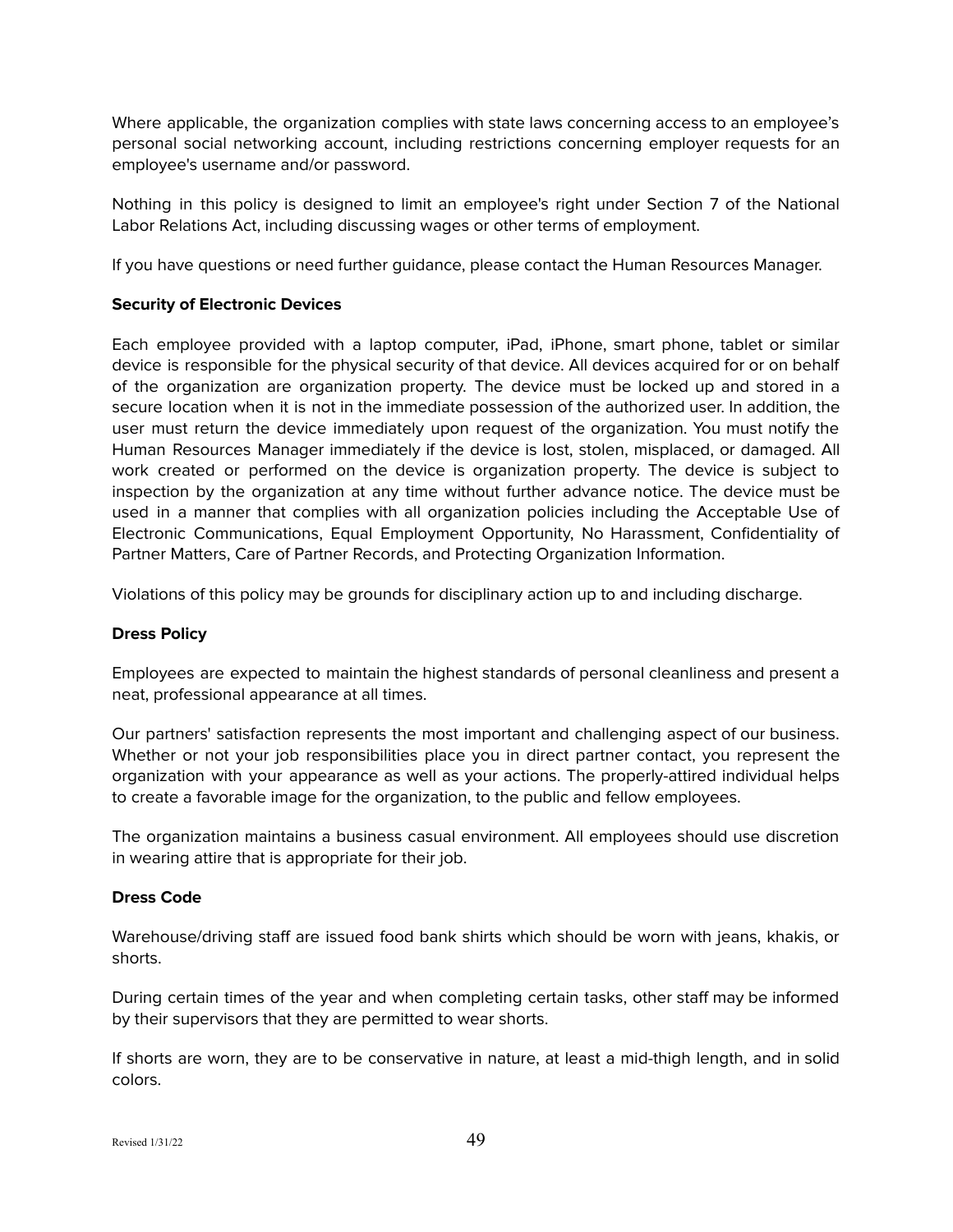#### <span id="page-49-0"></span>**Personal Hygiene**

Maintaining a professional, business-like appearance is very important to the success of our organization. Part of the impression you make on others depends on your choice of dress, personal hygiene and courteous behavior. A daily regimen of good grooming and hygiene is expected of everyone. Please ensure that you maintain good personal hygiene habits. While at work, you are required to be clean, dressed appropriately and well groomed.

#### <span id="page-49-1"></span>**Recycling and Waste Prevention**

The organization is committed to the environment and its future. Therefore, recycling containers are located throughout the building for the collection of recyclable materials. Waste of time, materials and utilities is costly to the organization. If you have any waste prevention ideas, please advise your supervisor in writing.

#### <span id="page-49-2"></span>**Reference Checks**

Our organization will not honor any oral requests for references. All requests must be in writing and on company letterhead. Generally, we will only confirm our employees' dates of employment, salary history, and job title.

Under no circumstances should an employee provide another individual with information regarding current or former employees of our organization. If you receive a request for reference information, please forward it to the Human Resources Manager.

## <span id="page-49-3"></span>**Protecting Organization Information**

Protecting our organization's information is the responsibility of every employee. Do not discuss the organization's confidential business or proprietary business matters, or share confidential, personal employee information (such as social security numbers, personal banking or medical information) with anyone who does not work for us such as friends, family members, members of the media, or other business entities.

Confidential information does not include information pertaining to the terms and conditions of an employee's employment, including wages. Nothing in this policy is designed to limit an employee's rights under Section 7 of the National Labor Relations Act.

All telephone calls regarding a current or former employee's position/compensation with our organization must be forwarded to the Human Resources Manager.

The organization's address shall not be used for the receipt of personal mail.

#### <span id="page-49-4"></span>**Document Retention**

The organization maintains a formal document retention policy and procedure. Your supervisor will explain how that policy applies to you and the work that you perform. You must retain all work products in the manner required and for the time period required by our policy. Never destroy or delete any work product until the retention periods specified by the organization's policy have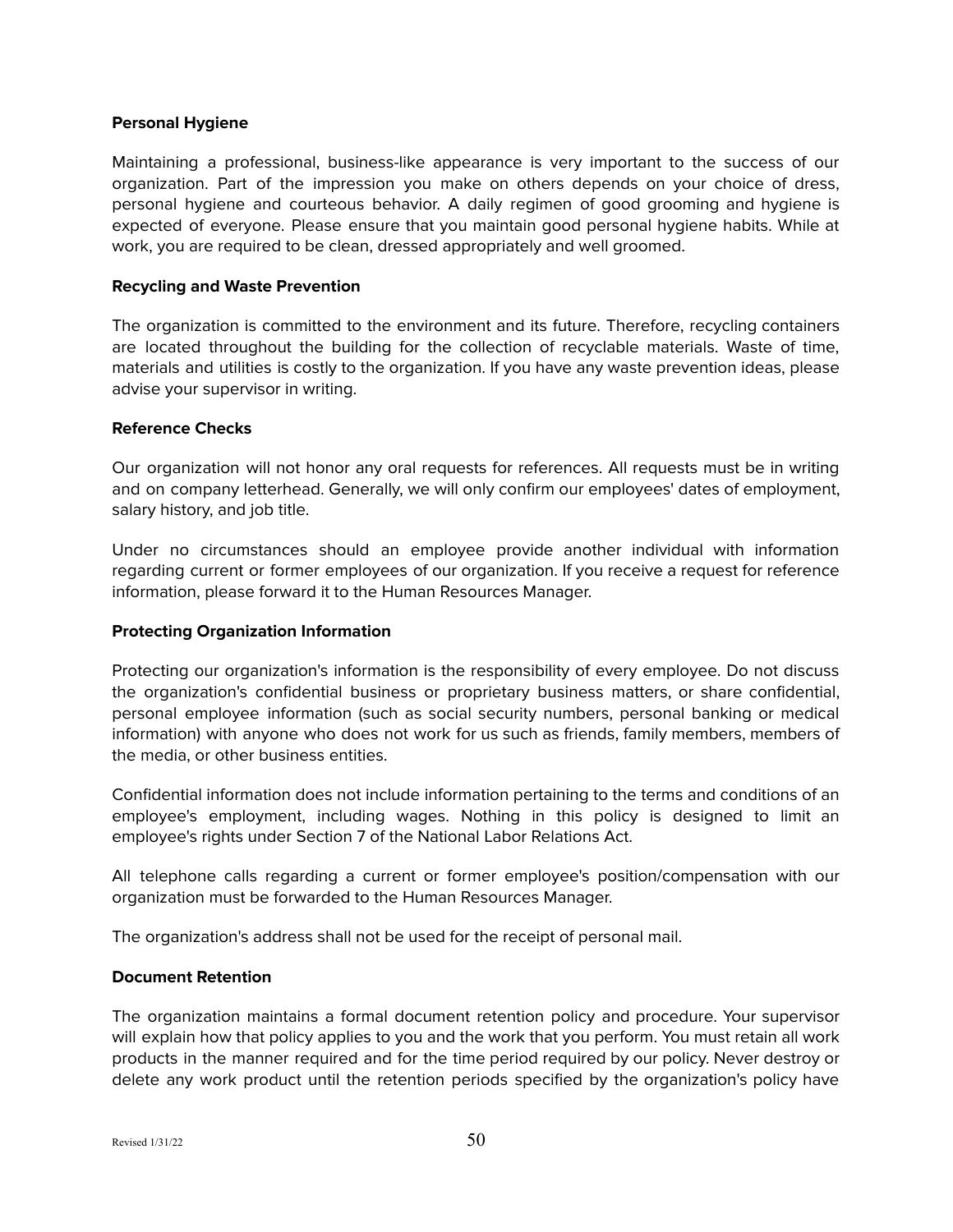been satisfied. Failure to comply with the organization document retention policy and procedure may result in discipline up to and including discharge.

## <span id="page-50-0"></span>**Conflict of Interest/Code of Ethics**

An organization's reputation for integrity is its most valuable asset and is directly related to the conduct of its officers and other employees. Therefore, employees must never use their positions with the organization, or any of its partners, for private financial gain, to advance personal financial interests, to obtain favors or benefits for themselves, members of their families or any other individuals, corporations or business entities, or engage in activities, investments or associations that compete with the organization, interferes with an employee's business judgment concerning the organization's best interests, or exploits an employee's position with the organization for personal gain.

The organization adheres to the highest legal and ethical standards applicable in our business. The organization's business is conducted in strict observance of both the letter and spirit of all applicable laws and the integrity of each employee is of utmost importance.

Employees of the organization shall conduct their personal affairs such that their duties and responsibilities to the organization are not jeopardized and/or legal questions do not arise with respect to their association or work with the organization.

This policy will not be enforced to prevent employees from discussing their wages or other terms of employment.

## <span id="page-50-1"></span>**Outside Employment**

We hope that you will not find it necessary to seek additional outside employment. However, if you are planning to accept an outside position, you must notify your supervisor in writing.

Outside employment must not conflict in any way with your responsibilities within our organization. You may not work for competitors nor may you take an ownership position with a competitor.

Employees may not conduct outside work or use organization property, equipment or facilities in connection with outside work while on organization time.

## <span id="page-50-2"></span>**Parking**

Parking is on a "first come, first served" basis. You are required to park within the designated areas.

The organization is not responsible for loss, damage or theft of your vehicle. Therefore, we suggest that you lock your vehicle doors.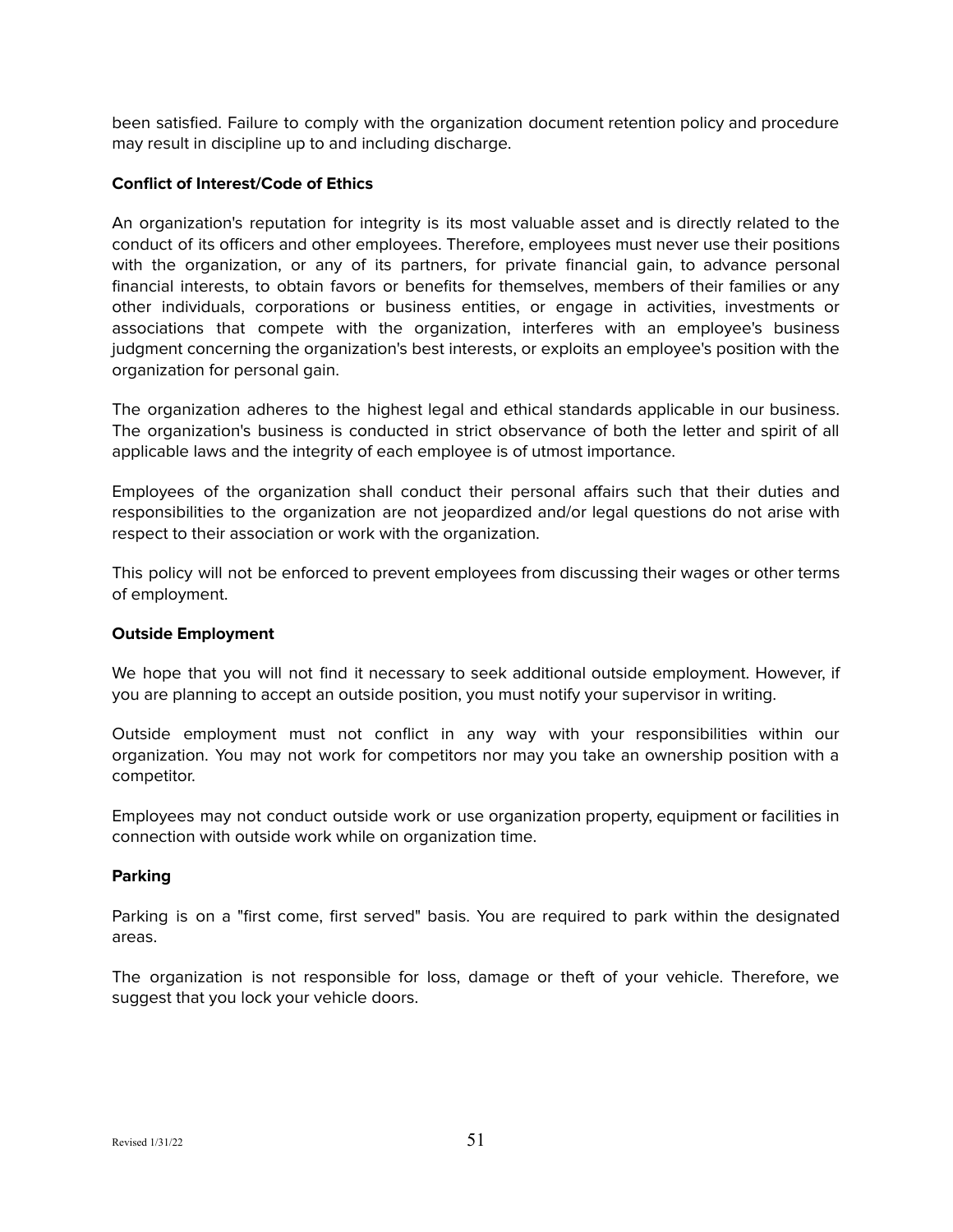#### <span id="page-51-0"></span>**Bulletin Board**

The organization maintains a bulletin board(s) in our facility as an important source of information. These bulletin boards are to be used solely for organization announcements and government postings.

#### <span id="page-51-1"></span>**Break Room**

A break room is available for your use. You are expected to clean up after eating. This room should be kept clean for the next person's use.

#### <span id="page-51-2"></span>**Cellular Telephones**

Employees in certain positions are issued organization cellular telephones so they may maintain contact with partners and co-workers.

The organization is committed to ending the epidemic of distracted driving. While driving on company time, employees may not use a hand-held cell phone or tablet — whether the vehicle is in motion or stopped at a traffic light. This includes, but is not limited to, answering or making phone calls, engaging in phone conversations, and reading or responding to emails, instant messages, and text messages.

Employees who operate Commercial Motor Vehicles (CMV) in connection with their job duties must do so in compliance with the Federal Motor Carrier Safety Administration's guidelines. This includes an absolute prohibition of texting while driving.

Organization cellular telephones are for business purposes. Although the occasional use of your organization cellular telephone for personal calls may be necessary, incoming and outgoing personal calls should be kept to a minimum.

The use of cellular telephones is not a work requirement for most employees. Employees who are not issued an organization cellular telephone will not be reimbursed for the use of their personal cellular telephones.

Employees are expected to demonstrate proper care of their cellular telephones. If you lose, break or damage your organization cellular telephone, report it to the Human Resources Manager at once. All cellular telephones issued by the organization must be returned upon leaving our organization or upon transferring to a position that does not require an organization cellular telephone.

A violation of this policy may result in disciplinary action.

## <span id="page-51-3"></span>**Contact with the Media**

All media inquiries regarding the organization and its operations must be referred to the Marketing & Communications Manager. The authorization to make or approve public statements on behalf of the organization rests solely with the Marketing & Communications Manager. No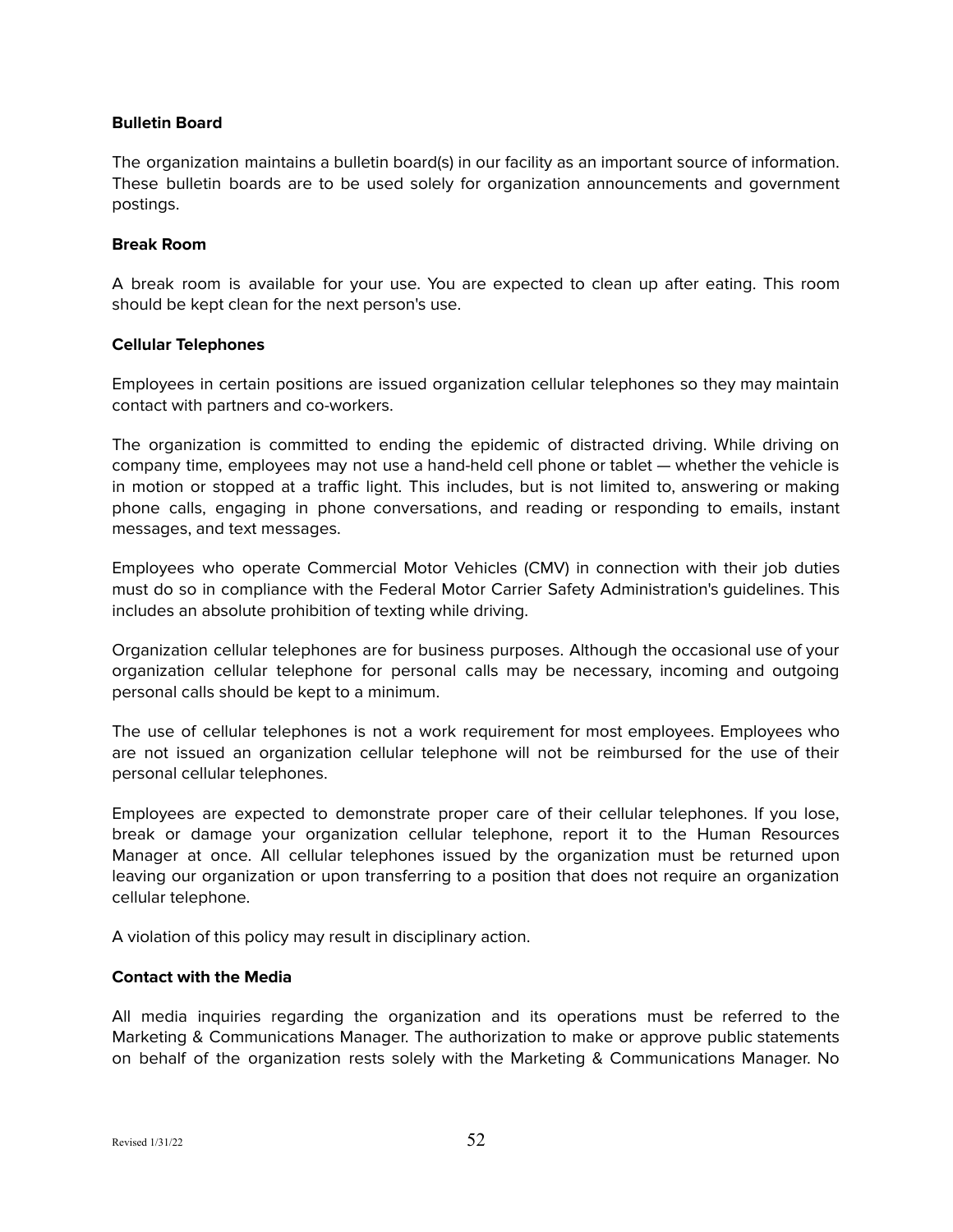employees, unless specifically designated by the Marketing & Communications Manager, are authorized to make statements on behalf of or as a representative of the organization.

## <span id="page-52-0"></span>**Office Supplies**

Our organization maintains a stock of basic office supplies such as pens, paper clips, staples, note pads, etc. used on a day-to-day basis by employees. All office supplies can be located in supply cabinets.

If you need additional items not regularly stocked, please speak to your supervisor to place a special order.

All office supplies are for business use only and should not be removed from the office for non-business use. Violations of this policy may result in disciplinary action up to and including discharge.

#### <span id="page-52-1"></span>**If You Must Leave Us**

Should you decide to leave your employment with us, we ask that you provide your supervisor with at least two weeks' advance notice. Your thoughtfulness is appreciated and will be noted favorably should you ever wish to reapply for employment with the organization.

Employees, who are rehired following a break in service in excess of six months, other than an approved leave of absence, must serve a new initial introductory period whether or not such a period was previously completed. Such employees are considered new employees from the effective date of their reemployment for all purposes, including the purposes of measuring benefits.

Generally, we will confirm upon request our employees' dates of employment, salary history, and job title.

All organization property, including this Employee Handbook, must be returned at the end of employment. Otherwise, the organization may take action to recoup any replacement costs and/or seek the return of organization property through appropriate legal recourse.

You should notify the organization if your address changes during the calendar year in which discharge occurs so that your tax information will be sent to the proper address.

## <span id="page-52-2"></span>Section 5: **Safety in the Workplace**

#### <span id="page-52-3"></span>**Each Employee's Responsibility**

Safety can only be achieved through teamwork at our organization. Each employee, supervisor and manager must practice safety awareness by thinking defensively, anticipating unsafe situations and reporting unsafe conditions immediately.

Please observe the following precautions: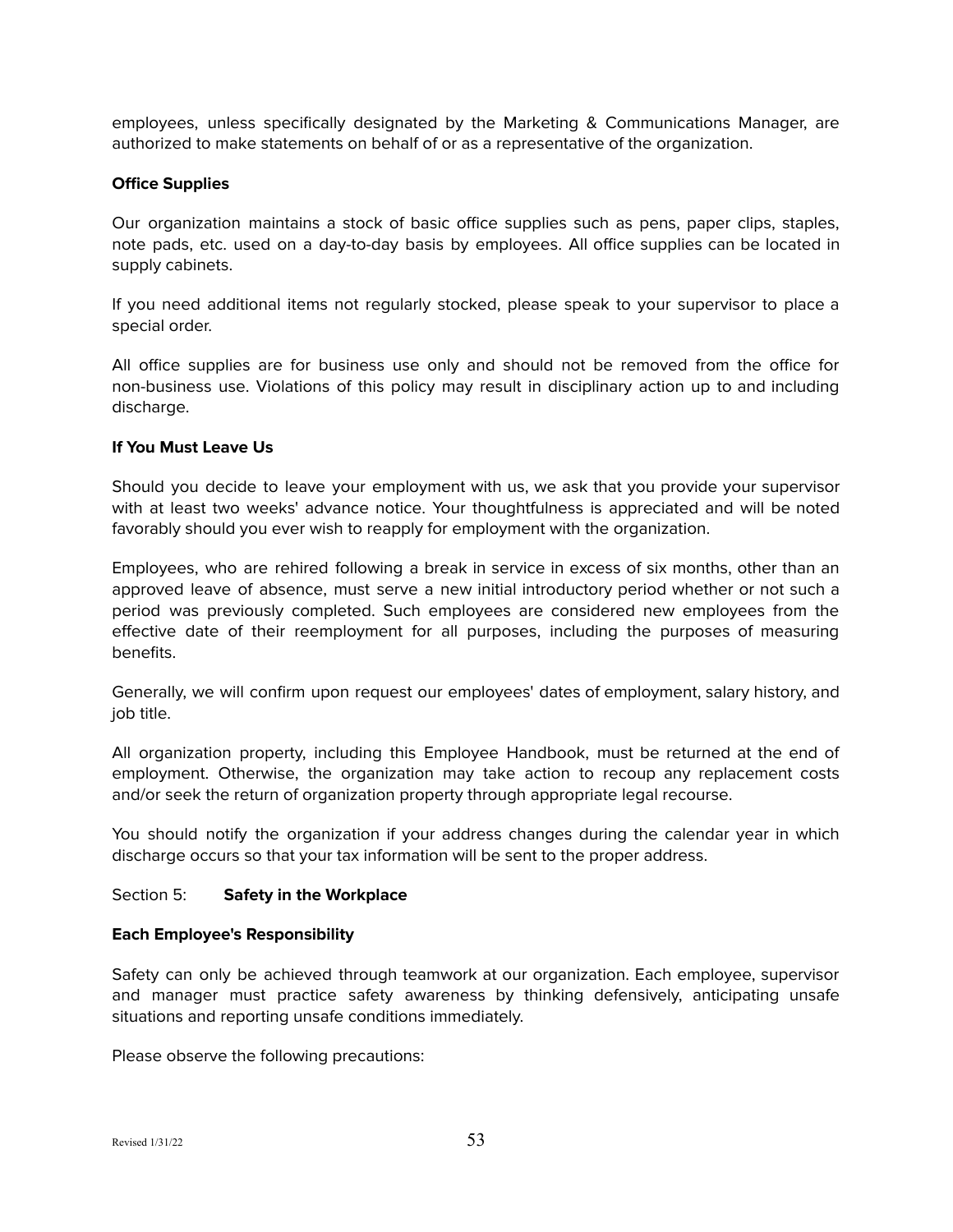- 1. Notify your supervisor of any emergency situation. If you are injured or become sick at work, no matter how slightly, you must inform your supervisor immediately.
- 2. The unauthorized use of alcoholic beverages or illegal substances during working hours will not be tolerated. The use of prescription or over the counter controlled medication without a prescription, in larger doses than prescribed or directed, more frequently than prescribed or directed, or in a manner against which has been prescribed is prohibited. The possession of alcoholic beverages or illegal substances on the organization's property is forbidden.
- 3. Use, adjust and repair machines and equipment only if you are trained and qualified.
- 4. Know the proper lifting procedures. Get help when lifting or pushing heavy objects.
- 5. Understand your job fully and follow instructions. If you are not sure of the safe procedure, don't guess; just ask your supervisor.
- 6. Know the locations, contents and use of first aid and fire-fighting equipment.
- 7. Comply with OSHA standards and/or applicable state job safety and health standards as written in our safety procedures manual.

A violation of a safety precaution is in itself an unsafe act. A violation may lead to disciplinary action, up to and including discharge.

# <span id="page-53-0"></span>**Bloodborne Pathogens Exposure Control**

To protect employees who may reasonably anticipate being occupationally exposed to blood and other potentially infectious materials during work tasks, our organization has instituted a Bloodborne Pathogens Exposure Control Program.

Briefly, our program includes an employee exposure determination, information and training about bloodborne pathogens, the availability of hepatitis B vaccinations, Universal Precautions, engineering controls, safe work practices, personal protective equipment and housekeeping measures to help reduce the risks of occupational exposure. Procedures to be used following an exposure incident and necessary record keeping are also included. These matters are discussed in our written Infection Control Plan, which is available to you in accordance with the plan.

Further information about our Bloodborne Pathogens Exposure Control Program will be provided to affected employees and may be obtained from the Warehouse Manager.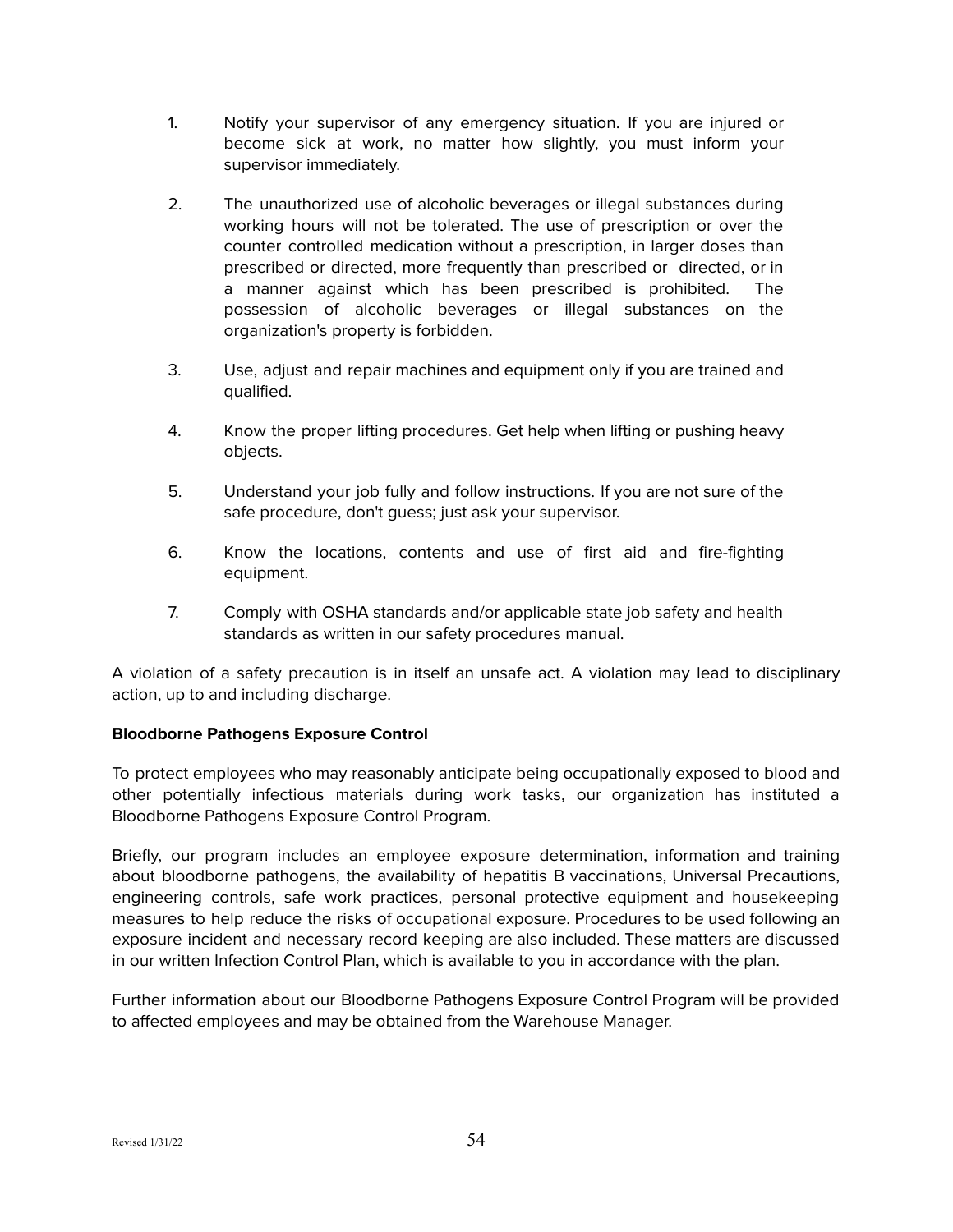## <span id="page-54-0"></span>**Fire Drills**

Fire drills are scheduled periodically throughout the year. These drills are an important aspect in employee safety. We expect your complete cooperation during these drills. If you have any questions concerning evacuation procedures, see the Safety Manager.

## <span id="page-54-1"></span>**Workplace Violence**

Violence by an employee or anyone else against an employee, supervisor or member of management will not be tolerated. The purpose of this policy is to minimize the potential risk of personal injuries to employees at work and to reduce the possibility of damage to organization property in the event someone, for whatever reason, may be unhappy with an organization decision or action by an employee or member of management.

If you receive or overhear any threatening communications from an employee or outside third party, report it to the President & CEO or designated officer at once. Do not engage in either physical or verbal confrontation with a potentially violent individual. If you encounter an individual who is threatening immediate harm to an employee or visitor to our premises, contact an emergency agency (such as 9-1-1) immediately.

All reports of work-related threats will be kept confidential to the extent possible, investigated and documented. Employees are expected to report and participate in an investigation of any suspected or actual cases of workplace violence and will not be subjected to disciplinary consequences for such reports or cooperation.

Violations of this policy, including your failure to report or fully cooperate in the organization's investigation, may result in disciplinary action, up to and including discharge.

## <span id="page-54-2"></span>**Workplace Searches**

To protect the property and to ensure the safety of all employees, partners and the organization, the organization reserves the right to conduct personal searches consistent with state law, and to inspect any packages, parcels, purses, handbags, brief cases, lunch boxes or any other possessions or articles carried to and from the organization's property. In addition, the organization reserves the right to search any employee's office, desk, files, locker, equipment or any other area or article on our premises. In this regard, it should be noted that all offices, desks, files, lockers, equipment, etc. are the property of the organization, and are issued for the use of employees only during their employment. Inspection may be conducted at any time at the discretion of the organization.

Persons entering the premises who refuse to cooperate in an inspection conducted pursuant to this policy may not be permitted to enter the premises. Employees working on or entering or leaving the premises who refuse to cooperate in an inspection, as well as employees who after the inspection are believed to be in possession of stolen property or illegal substances, will be subject to disciplinary action, up to and including discharge, if upon investigation they are found to be in violation of the organization's security procedures or any other organization rules and regulations.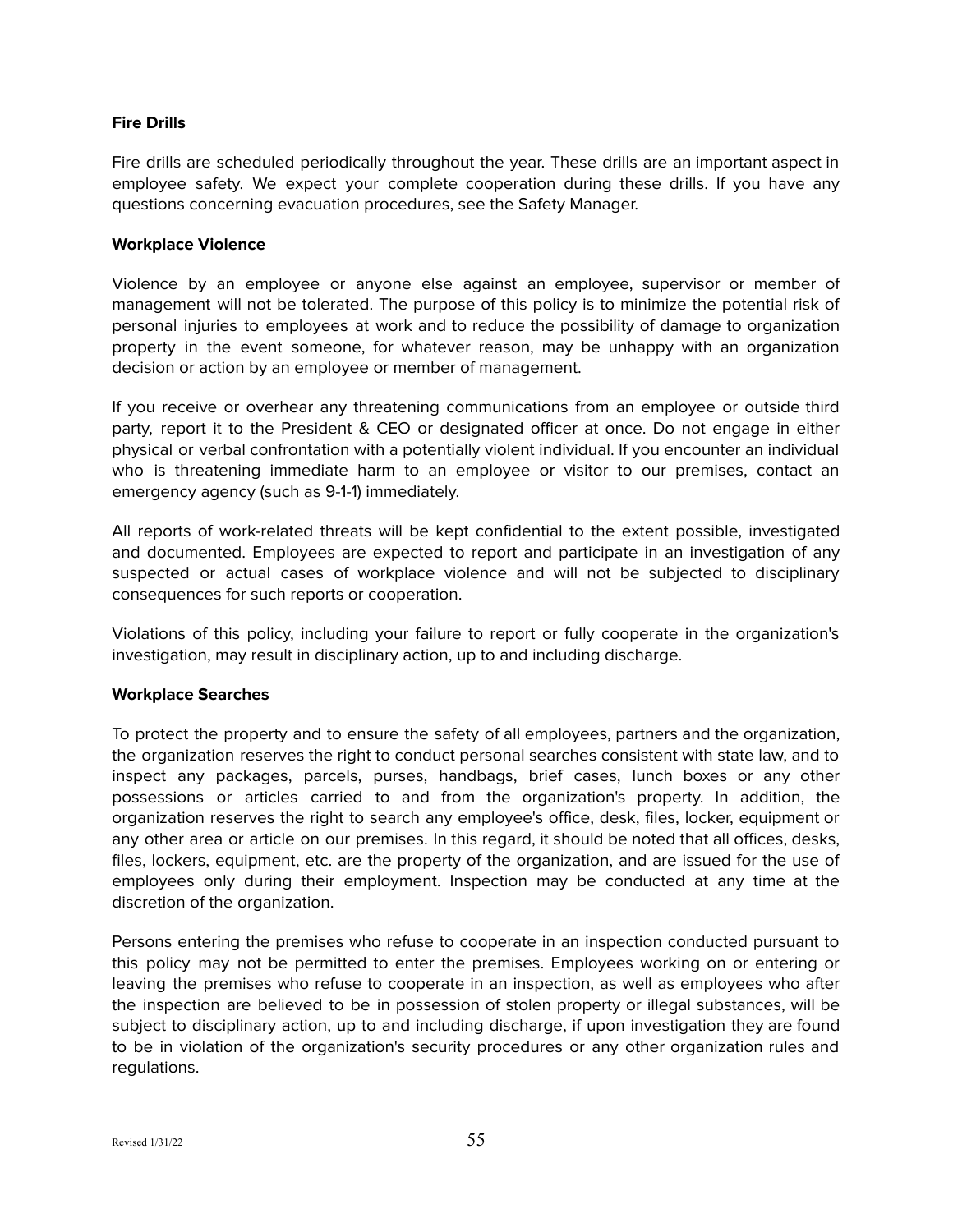#### <span id="page-55-0"></span>**Hazard Communication**

Our organization may use some chemicals (e.g., cleaning compounds, inks, etc.) in some of its operations. You should receive training and be familiar with the handling, use, storage and control measures relating to these substances if you will use or likely be exposed to them. Safety Data Sheets (SDS) are available for inspections in your work area. You must follow all labeling requirements.

Please consult with the designated safety coordinator prior to purchasing chemicals for the organization or bringing them on to our premises. For additional information, please refer to our organization's written Hazard Communication Program. If you have any questions, ask the Warehouse Manager or the Director of Operations.

## <span id="page-55-1"></span>**Good Housekeeping**

Good work habits and a neat place to work are essential for job safety and efficiency. You are expected to keep your place of work organized and materials in good order at all times. Report anything that needs repair or replacement to the Warehouse Manager.

#### <span id="page-55-2"></span>**Smoking in the Workplace**

#### **Florida Employees**

Our organization is committed to providing a safe and healthy environment for employees and visitors. Smoking is allowed only in designated areas outside the building.

## **All Other Employees**

Our organization is committed to providing a safe and healthy environment for employees and visitors. Smoking is allowed only in designated areas. Employees at all locations should refrain from taking excessive smoking breaks. This means that smoke breaks should only be taken at designated break times.

Violations of this policy may result in disciplinary action, up to and including discharge.

#### <span id="page-55-3"></span>**No Weapons in the Workplace**

Possession, use or sale of weapons, firearms or explosives on work premises, while operating organization machinery, equipment or vehicles for work-related purposes or while engaged in organization business off premises is forbidden except where expressly authorized by the organization and permitted by state and local laws. This policy applies to all employees, including but not limited to, those who have a valid permit to carry a firearm. This policy does not apply to firearms stored in the employee's locked motor vehicle.

If you are aware of violations or threats of violations of this policy, you are required to report such violations or threats of violations to the President & CEO or designated officer immediately.

Violations of this policy will result in disciplinary action, up to and including discharge.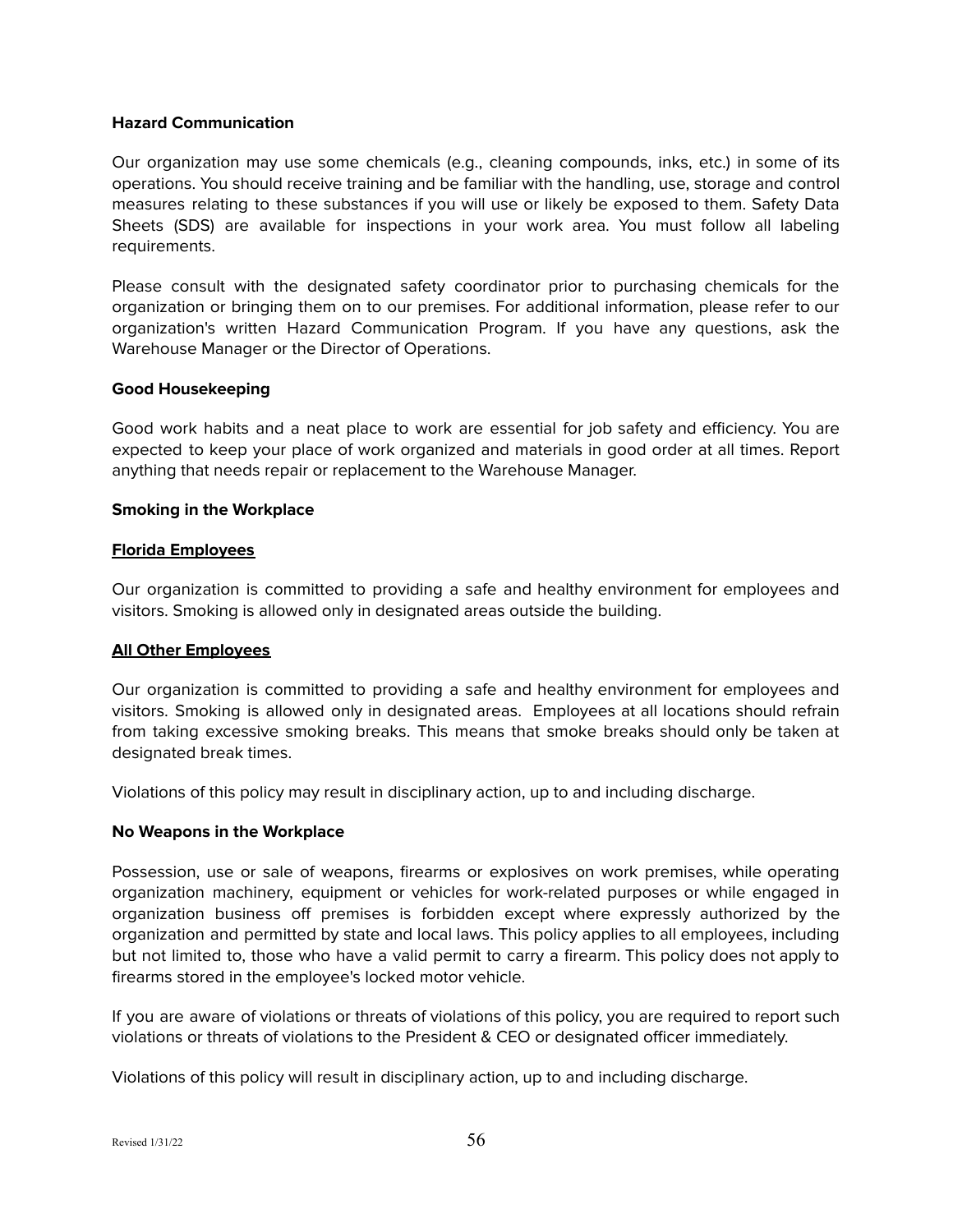#### <span id="page-56-0"></span>**In An Emergency**

Your supervisor should be notified immediately when an emergency occurs. Emergencies include all accidents, medical situations, bomb threats, other threats of violence, and the smell of smoke. In the absence of your supervisor, contact the nearest organization official.

Should an emergency result in the need to communicate information to employees outside of business hours, your supervisor will contact you. Therefore, it is important that employees keep their personal emergency contact information up to date. Notify your supervisor when this information changes.

When events warrant an evacuation of the building, you should follow the instructions of your supervisor or any other member of management. You should leave the building in a quick and orderly manner. You should assemble at the pre-determined location as communicated to you by your supervisor to await further instructions or information.

Please direct any questions you may have about the organization's emergency procedures to your supervisor.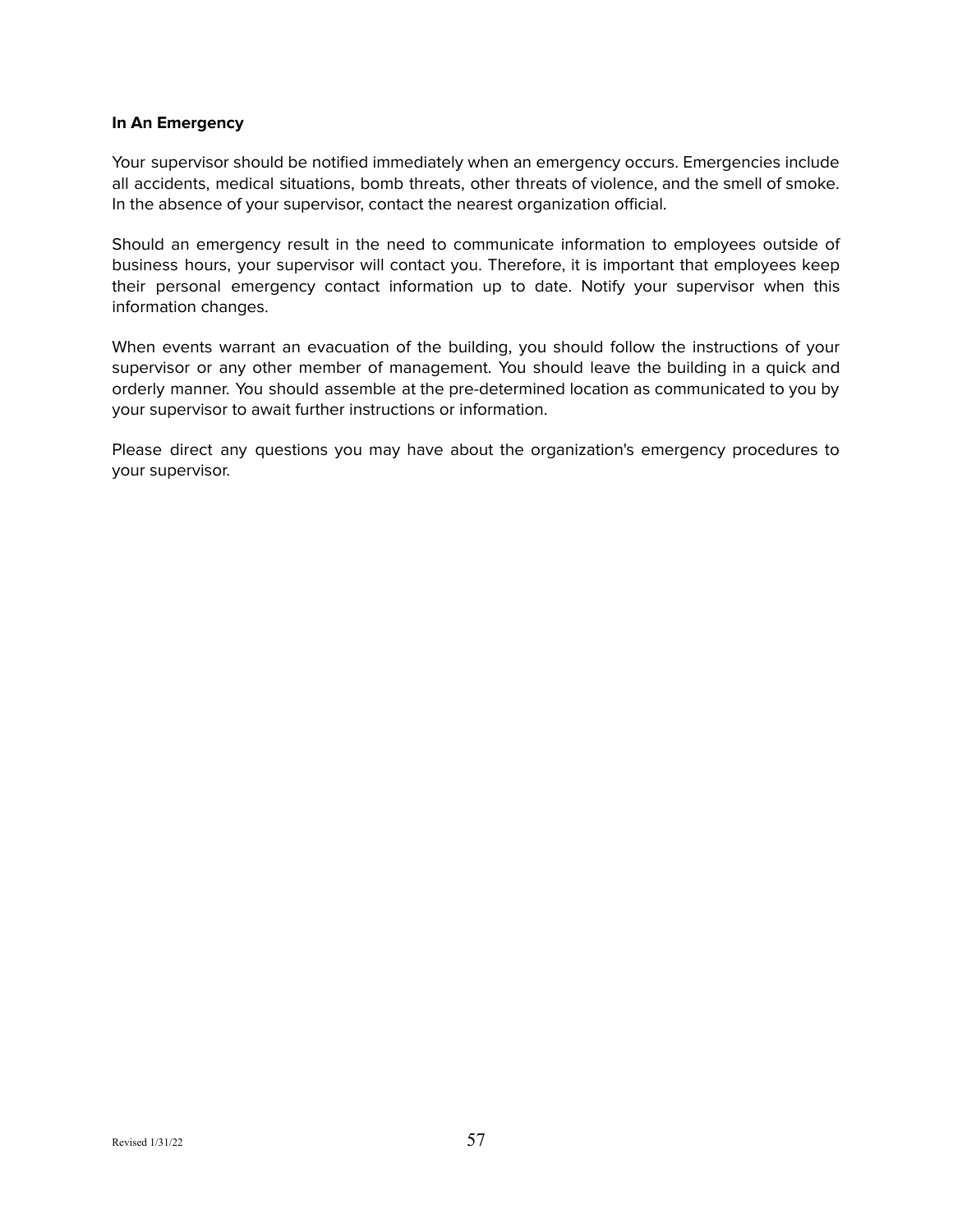#### **Substance Abuse**

The organization has vital interests in ensuring a safe, healthy and efficient working environment for our employees, their co-workers and the partners we serve. The unlawful or improper presence or use of controlled substances or alcohol in the workplace presents a danger to everyone. For these reasons, we have established as a condition of employment and continued employment with the organization the following substance abuse policy.

The organization has implemented a drug testing program in compliance with local, state and federal laws. Employees are prohibited from reporting to work or working while using illegal or unauthorized substances. Employees are prohibited from reporting to work or working when the employee uses any controlled substance, except when the use is pursuant to a doctor's orders and the doctor advised the employee that the substance does not adversely affect the employee's ability to safely perform his or her job duties.

In addition, employees are prohibited from engaging in the unlawful or unauthorized manufacture, distribution, sale or possession of illegal or unauthorized substances and alcohol in the workplace including: on organization paid time, on organization premises, in organization vehicles, or while engaged in organization activities. The use of prescription or over the counter controlled medication without a prescription, in larger doses than prescribed or directed, more frequently than prescribed or directed, or in a manner against which has been prescribed is prohibited. Our employees are also prohibited from reporting for duty or remaining on duty with any alcohol in their systems. Employees are further prohibited from consuming alcohol during working hours, including meal and break periods. This does not include the authorized use of alcohol at organization-sponsored functions or activities.

Your employment or continued employment with the organization is conditioned upon your full compliance with the foregoing substance abuse policy. Any violation of this policy may result in disciplinary action, up to and including discharge. Furthermore, any employee who violates this policy who is subject to discharge, may be permitted in lieu of discharge, at the organization's sole discretion, to participate in and successfully complete an appropriate treatment, counseling or rehabilitation program as recommended by a substance abuse professional as a condition of continued employment and in accordance with applicable federal, state, and local laws.

Consistent with its fair employment policy, the organization maintains a policy of non-discrimination and reasonable accommodation with respect to recovering addicts and alcoholics, and those having a medical history reflecting treatment for substance abuse conditions. We encourage employees to seek assistance before their substance or alcohol use renders them unable to perform their essential job functions or jeopardizes the health and safety of themselves or others. The organization will attempt to assist its employees through referrals to rehabilitation, appropriate leaves of absence and other measures consistent with the organization's policies and applicable federal, state or local laws.

The organization further reserves the right to take any and all appropriate and lawful actions necessary to enforce this substance abuse policy including, but not limited to, the inspection of organization issued lockers, desks or other suspected areas of concealment, as well as an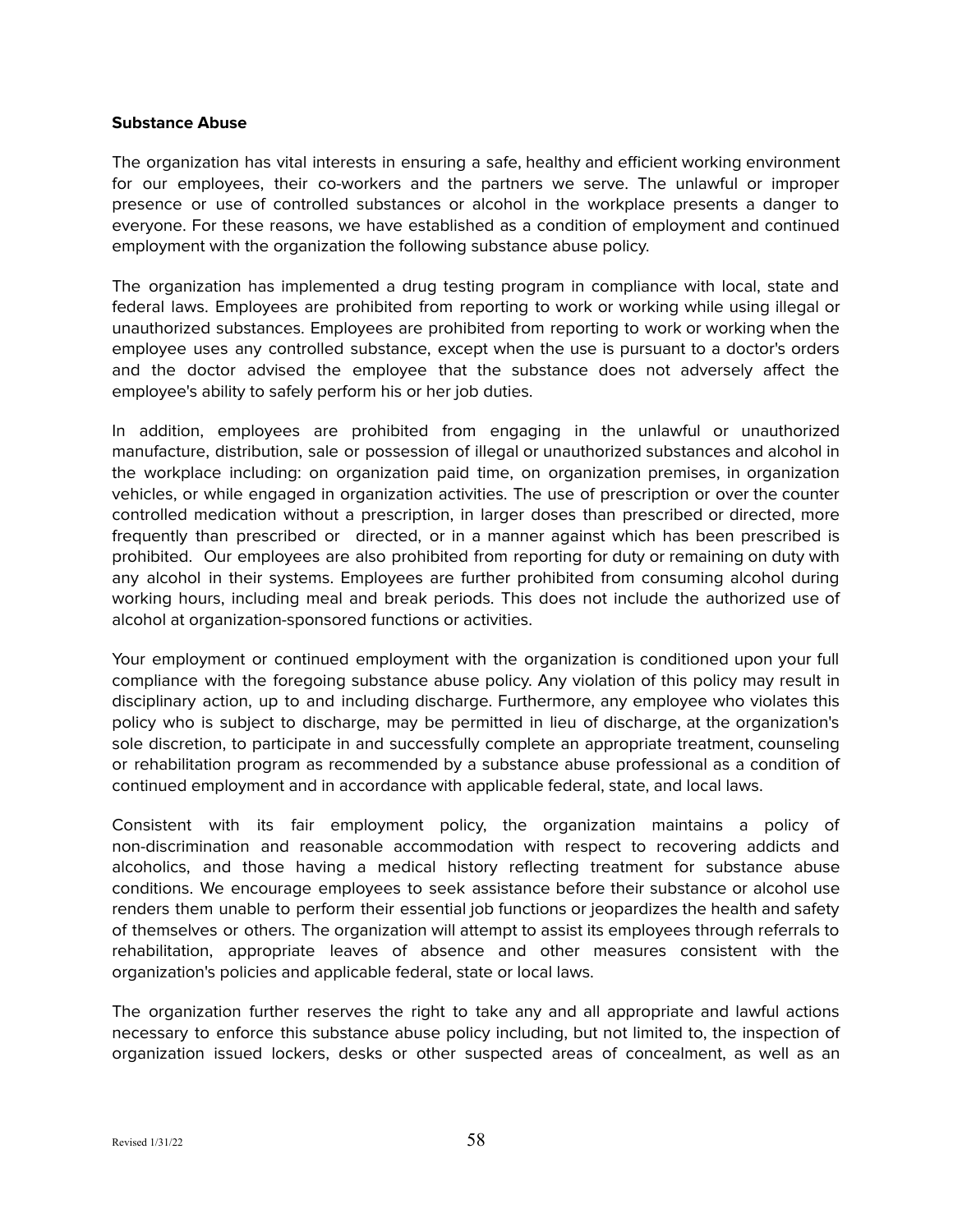employee's personal property when the organization has reasonable suspicion to believe that the employee has violated this substance abuse policy.

## **Alabama Employees**

Although the state has legalized marijuana for medicinal purposes, the organization is not required to allow the medicinal use of marijuana in the workplace. Use is strictly prohibited on organization property and may result in discipline, up to and including immediate discharge.

This policy represents management guidelines. For more information, please speak to the Human Resources Manager.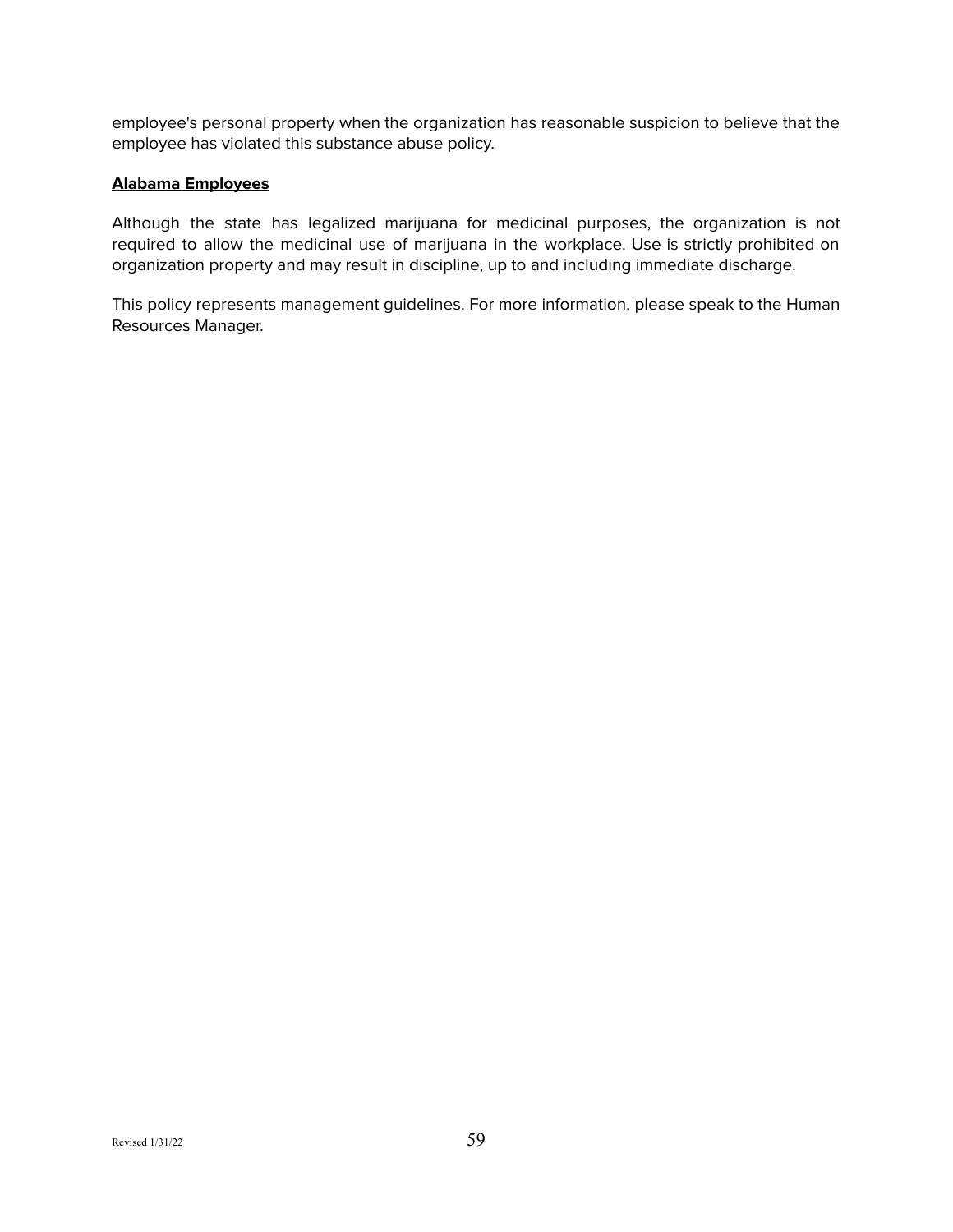#### **Receipt of Employee Handbook and Employment-At-Will Statement**

This is to acknowledge that I have received a copy of the Feeding the Gulf Coast, Inc. Employee Handbook and I understand that it contains information about the employment policies and practices of the organization. I agree to read and comply with this Employee Handbook. I understand that the policies outlined in this Employee Handbook are management guidelines only, which in a developing business will require changes from time to time. I understand that the organization retains the right to make decisions involving employment as needed in order to conduct its work in a manner that is beneficial to the employees and the organization. I understand that this Employee Handbook supersedes and replaces any and all prior Employee Handbooks and any inconsistent verbal or written policy statements.

I understand that except for the policy of at-will employment, the organization reserves the right to revise, delete and add to the provisions of this Employee Handbook at any time without further notice. All such revisions, deletions or additions to the Employee Handbook will be in writing and will be signed by the President & CEO of the organization. I understand that no oral statements or representations can change the provisions of this Employee Handbook.

I understand that this Employee Handbook is not intended to create contractual obligations with respect to any matters it covers and that the Employee Handbook does not create a contract guaranteeing that I will be employed for any specific time period.

**THIS ORGANIZATION IS AN AT-WILL EMPLOYER. THIS MEANS THAT REGARDLESS OF ANY PROVISION IN THIS EMPLOYEE HANDBOOK, THE ORGANIZATION OR I MAY TERMINATE THE EMPLOYMENT RELATIONSHIP AT ANY TIME, FOR ANY REASON, WITH OR WITHOUT CAUSE OR NOTICE. NOTHING IN THIS EMPLOYEE HANDBOOK OR IN ANY DOCUMENT OR STATEMENT, WRITTEN OR ORAL, SHALL LIMIT THE RIGHT TO TERMINATE EMPLOYMENT AT-WILL. NO OFFICER, EMPLOYEE OR REPRESENTATIVE OF THE ORGANIZATION IS AUTHORIZED TO ENTER INTO AN AGREEMENT—EXPRESS OR IMPLIED—WITH ME OR ANY EMPLOYEE FOR EMPLOYMENT FOR A SPECIFIED PERIOD OF TIME. ANY AGREEMENT TO EMPLOYMENT FOR A SPECIFIED PERIOD OF TIME WILL BE PUT INTO WRITING AND SIGNED BY THE PRESIDENT & CEO OF THE ORGANIZATION.**

I understand that this Employee Handbook refers to current benefit plans maintained by the organization and that I must refer to the actual plan documents and summary plan descriptions as these documents are controlling.

I have read and understand the Paid Time Off (PTO) Policy in this Employee Handbook.

Initials\_\_\_\_\_\_\_\_\_\_ Date\_\_\_\_\_\_\_\_\_\_